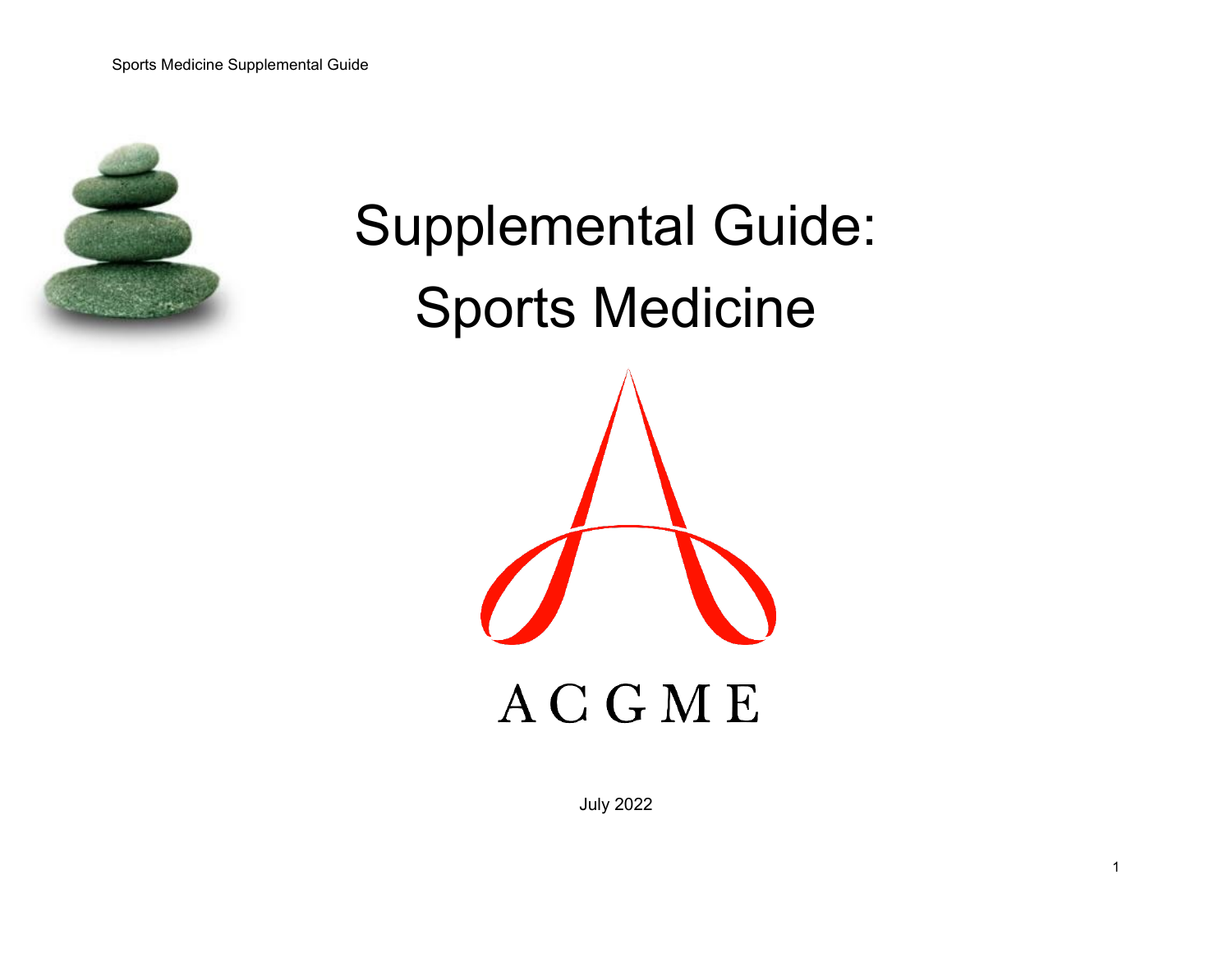## **TABLE OF CONTENTS**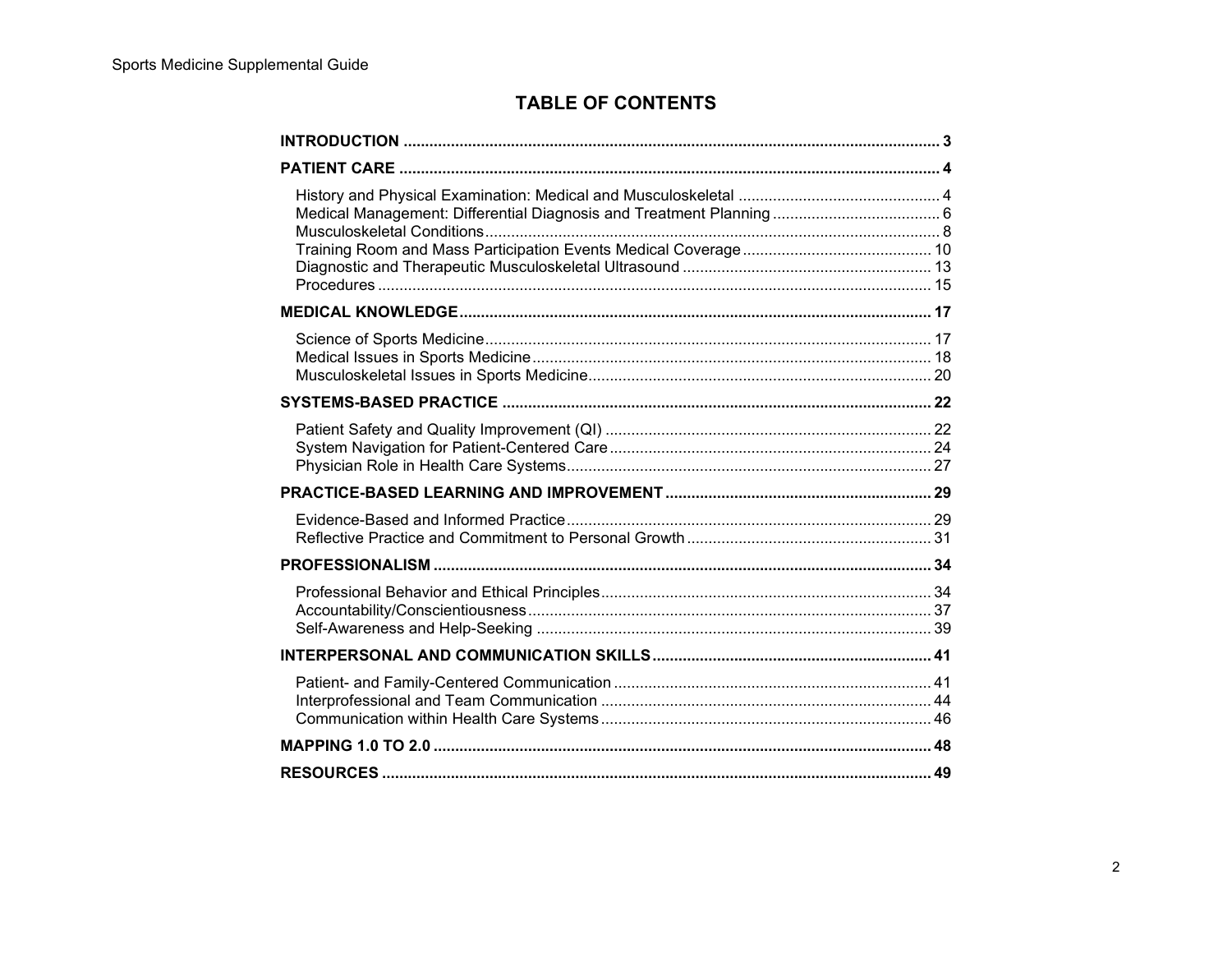### **Milestones Supplemental Guide**

This document provides additional guidance and examples for the Sports Medicine Milestones. This is not designed to indicate any specific requirements for each level, but to provide insight into the thinking of the Milestone Work Group.

Included in this document is the intent of each Milestone and examples of what a Clinical Competency Committee (CCC) might expect to be observed/assessed at each level. Also included are suggested assessment models and tools for each subcompetency, references, and other useful information.

Review this guide with the CCC and faculty members. As the program develops a shared mental model of the Milestones, consider creating an individualized guide (Supplemental Guide Template available) with institution/program-specific examples, assessment tools used by the program, and curricular components.

Additional tools and references, including the Milestones Guidebook, Clinical Competency Committee Guidebook, and Milestones Guidebook for Residents and Fellows, are available on the [Resources](http://resources/) page of the Milestones section of the ACGME website.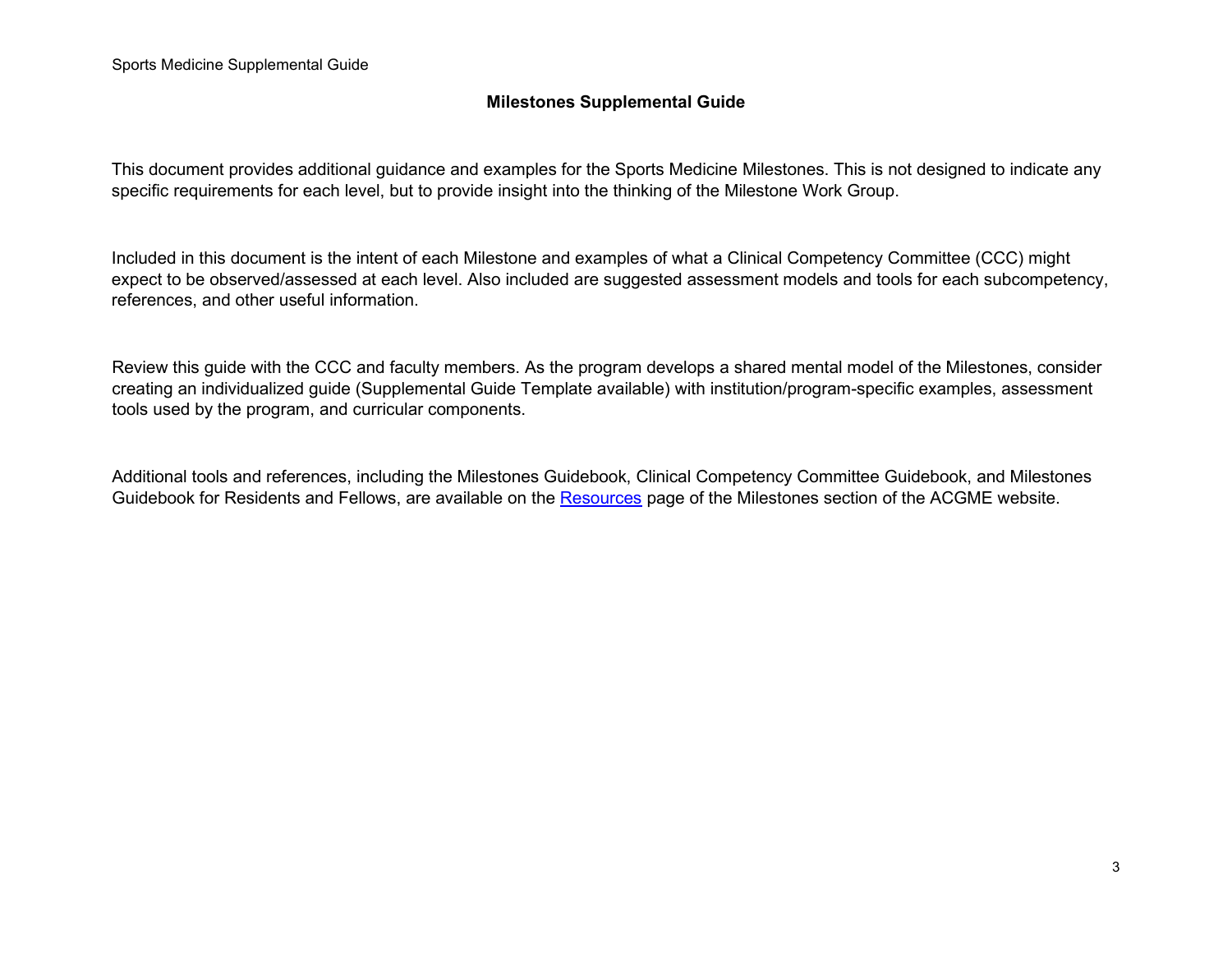| Patient Care 1: History and Physical Examination: Medical and Musculoskeletal                                                 |                                                                                                                                                  |  |
|-------------------------------------------------------------------------------------------------------------------------------|--------------------------------------------------------------------------------------------------------------------------------------------------|--|
|                                                                                                                               | Overall Intent: To use all available resources to obtain a comprehensive patient history and to perform a respectful and complete physical       |  |
| exam appropriate to the context of the visit                                                                                  |                                                                                                                                                  |  |
| <b>Milestones</b>                                                                                                             | <b>Examples</b>                                                                                                                                  |  |
| Level 1 Obtains appropriate medical history                                                                                   | • For a complaint of shortness of breath, obtains appropriate head, eyes, ears, nose, and<br>throat exam; cardiac history; and pulmonary history |  |
| Performs basic medical examination                                                                                            | • Performs head, eyes, ears, nose, and throat exam; cardiac exam; and pulmonary exam<br>for complaint of shortness of breath                     |  |
| Performs basic musculoskeletal examination                                                                                    | • For quadriceps pain performs a basic hip, thigh, and knee exam                                                                                 |  |
| Level 2 Obtains detailed history of sports-<br>related medical condition or injury                                            | • Obtains history of current and past concussions                                                                                                |  |
| Performs specific organ-based medical<br>examination for common sports medicine<br>conditions                                 | • Performs a neurologic exam on an athlete for a concussion                                                                                      |  |
| Performs joint-specific musculoskeletal<br>examination with special testing                                                   | • Performs a Lachman's test to assess for a possible anterior cruciate ligament (ACL) tear                                                       |  |
| Level 3 Obtains advanced history of sports-<br>related medical condition or injury, with<br>guidance                          | • Identifies disordered eating as a predisposing factor for bony stress injury                                                                   |  |
| Performs medical examination for complex or<br>high-risk sports medicine conditions, with<br>guidance                         | • Palpates the neck and performs neurological exam to assess for cervical injury                                                                 |  |
| Performs regional musculoskeletal examination<br>for complex or high-risk sports musculoskeletal<br>conditions, with guidance | • Assesses for more proximal leg injury in the setting of ankle fracture                                                                         |  |
| Level 4 Independently obtains complex history<br>of common and complex conditions                                             | • Assesses risk factors that impact bone health in an athlete with a stress fracture                                                             |  |
| Independently performs complex examinations<br>of common and complex conditions                                               | • Independently completes an on-field assessment of an injured athlete                                                                           |  |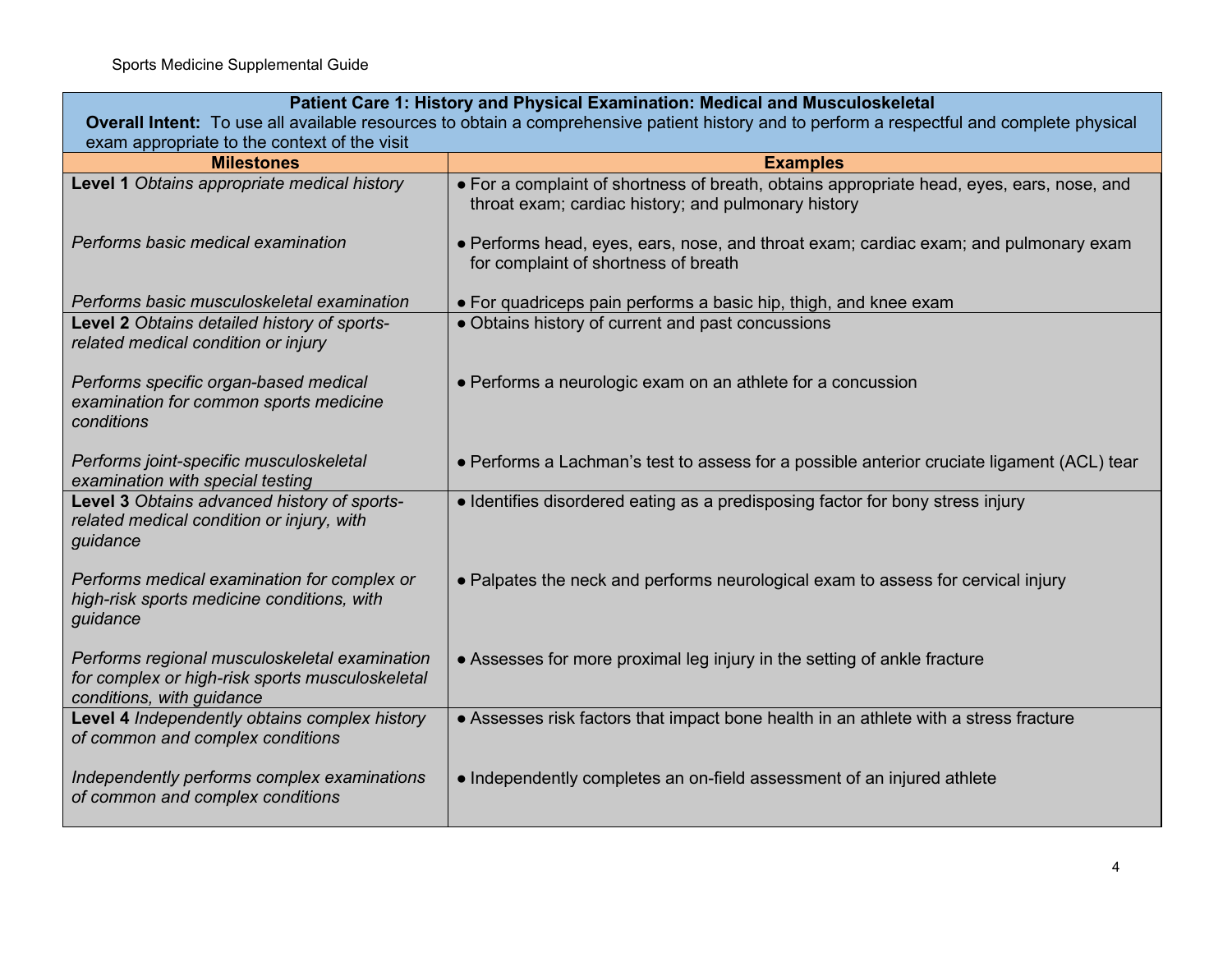| Independently performs regional<br>musculoskeletal and functional examination for<br>common and complex sports musculoskeletal<br>conditions     | • Performs gait evaluation and limb alignment assessment for a patient with patellofemoral<br>pain syndrome and recognizes how gluteus medius weakness and pes planus contribute<br>to the pain |
|--------------------------------------------------------------------------------------------------------------------------------------------------|-------------------------------------------------------------------------------------------------------------------------------------------------------------------------------------------------|
| Level 5 Serves as a role model for techniques<br>to obtain subtle and sensitive information from<br>patients and their families                  | • Demonstrates how to elicit critical details regarding disordered eating behaviors relevant<br>to the diagnosis<br>• Shows other learners how to identify pertinent substance use issues       |
|                                                                                                                                                  |                                                                                                                                                                                                 |
| Serves as a role model for efficiently performing<br>problem-based examination                                                                   | • During a didactic session, teaches others how to perform a concise lumbar back exam<br>with minimal patient position changes                                                                  |
| Serves as a role model for performance of<br>regional musculoskeletal examination for<br>common and complex sports musculoskeletal<br>conditions | • Teaches others how to perform a complete shoulder examination and how scapular<br>mechanics impact the shoulder                                                                               |
| <b>Assessment Models or Tools</b>                                                                                                                | • Case-based discussions                                                                                                                                                                        |
|                                                                                                                                                  | • Direct observation<br>• Medical record (chart) audit                                                                                                                                          |
|                                                                                                                                                  | • Multisource feedback                                                                                                                                                                          |
|                                                                                                                                                  | • Precepting encounter                                                                                                                                                                          |
|                                                                                                                                                  | • Simulation                                                                                                                                                                                    |
| <b>Curriculum Mapping</b>                                                                                                                        |                                                                                                                                                                                                 |
| <b>Notes or Resources</b>                                                                                                                        | • American Academy of Family Physicians. Musculoskeletal and Sports Medicine.<br>https://www.amssm.org/Content/pdf%20files/FELLOW INFO/FAMILY MED.pdf. 2021.                                    |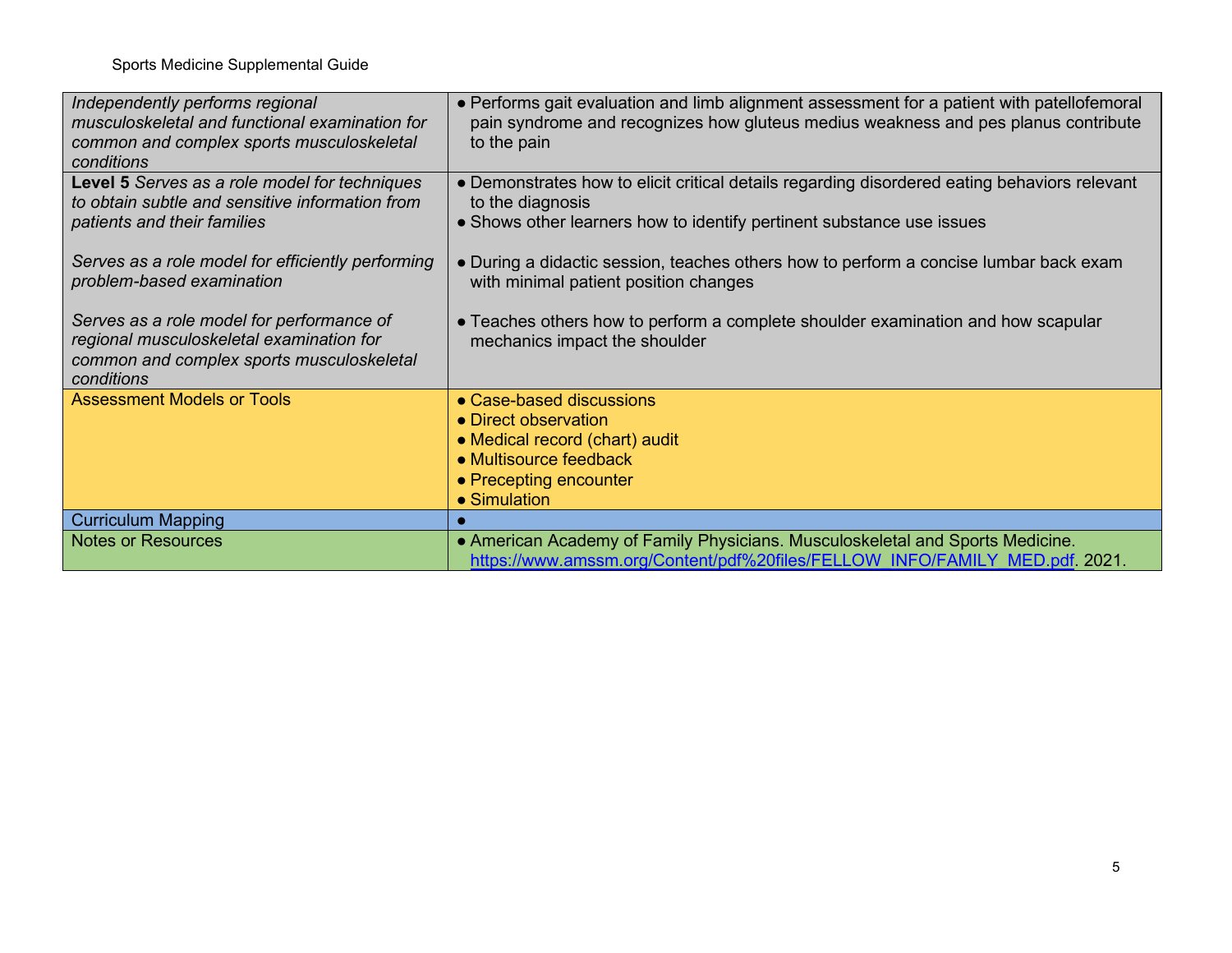**Patient Care 2: Medical Management: Differential Diagnosis, Diagnostic Testing, Interpretation of Data, and Treatment Planning Overall Intent:** To perform medical management through a differential diagnosis and treatment planning

| <b>Milestones</b>                                                                                                                 | <b>Examples</b>                                                                                                                         |
|-----------------------------------------------------------------------------------------------------------------------------------|-----------------------------------------------------------------------------------------------------------------------------------------|
| Level 1 Develops a basic differential diagnosis<br>pertinent to common medical conditions                                         | • For a patient with chest pain, fellow identifies musculoskeletal, cardiac, pulmonary, or<br>gastrointestinal etiologies               |
| Orders and interprets diagnostic testing for<br>common medical conditions                                                         | • Orders and interprets electrocardiogram (EKG), x-ray, labs, and advanced imaging for a<br>patient with chest pain                     |
| Generates a basic treatment plan for common<br>medical conditions                                                                 | • Develops treatment plan for a patient with mononucleosis and discusses return-to-play<br>considerations                               |
| Level 2 Develops a basic differential diagnosis<br>pertinent to sports medicine conditions                                        | • Develops a differential diagnosis for a rash in a wrestler                                                                            |
| Orders and interprets diagnostic testing for<br>common sports medicine conditions                                                 | • Orders and interprets lab work for a cross-country runner with decreased performance                                                  |
| Generates a basic treatment plan for common<br>sports medicine conditions                                                         | • Generates a treatment and return to wrestling plan for a patient with tinea gladiatorum                                               |
| Level 3 Develops a comprehensive differential<br>diagnosis based upon history and physical<br>examination findings, with guidance | • Develops a comprehensive differential diagnosis for a cross-country runner with fatigue<br>and decreased performance                  |
| Orders and interprets diagnostic testing for<br>complex sports medicine conditions, with<br>guidance                              | • Orders and interprets spirometry to evaluate exercise-induced bronchospasm versus<br>vocal cord dysfunction in a cross-country runner |
| Generates and modifies a treatment plan for<br>complex sports medicine conditions, with<br>guidance                               | • Generates and modifies treatment plan for exercise-induced laryngeal obstruction in a<br>cross-country runner                         |
| Level 4 Independently develops a<br>comprehensive differential diagnosis pertinent to<br>patient-specific factors                 | • Develops a differential diagnosis for syncope in a master's level Paralympic cyclist                                                  |
| Independently interprets and applies diagnostic<br>testing to treatment and management                                            | • Independently interprets lab work for relative energy deficiency in sports (RED-S) and<br>initiates a treatment plan                  |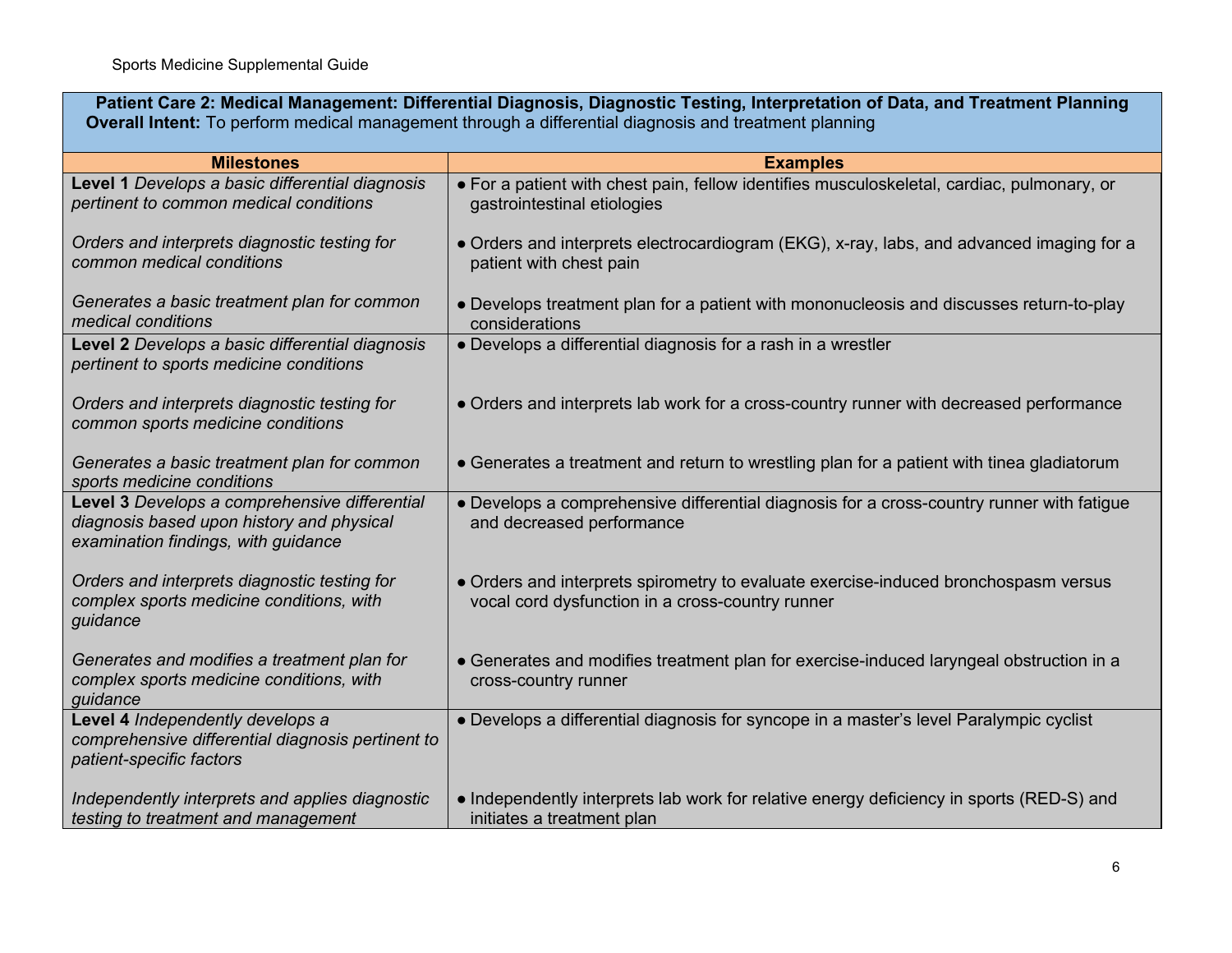Л

| Independently generates and modifies<br>individualized treatment plans pertinent to<br>patient-specific factors             | • Generates and modifies treatment plan for master's-level athlete with persistent<br>concussion symptoms                                                                                                                                                                                                                                                                                                                        |
|-----------------------------------------------------------------------------------------------------------------------------|----------------------------------------------------------------------------------------------------------------------------------------------------------------------------------------------------------------------------------------------------------------------------------------------------------------------------------------------------------------------------------------------------------------------------------|
| Level 5 Serves as a resource or role model for<br>the evaluation and management of complex<br>conditions in sports medicine | • Presents a lecture at a state conference on the evaluation and management of<br>concussion in sports                                                                                                                                                                                                                                                                                                                           |
| <b>Assessment Models or Tools</b>                                                                                           | • Appropriate test ordering criteria<br>• Direct observation<br>• Faculty observation and evaluations<br>• Medical record (chart) audio<br>• Oral or written examination<br>• Objective structured clinical exam (OSCE)<br>• Presentation evaluation                                                                                                                                                                             |
| <b>Curriculum Mapping</b>                                                                                                   |                                                                                                                                                                                                                                                                                                                                                                                                                                  |
| <b>Notes or Resources</b>                                                                                                   | • American College of Radiology. ACR Appropriateness Criteria.<br>https://www.acr.org/Clinical-Resources/ACR-Appropriateness-Criteria. 2021.<br>• American Medical Society for Sports Medicine (AMSSM). AMSSM Publications and<br>Position Statements. https://www.amssm.org/Publications.php. 2021.<br>• Choosing Wisely. https://www.choosingwisely.org/. 2021.<br>. UpToDate. https://www.uptodate.com/contents/search. 2021. |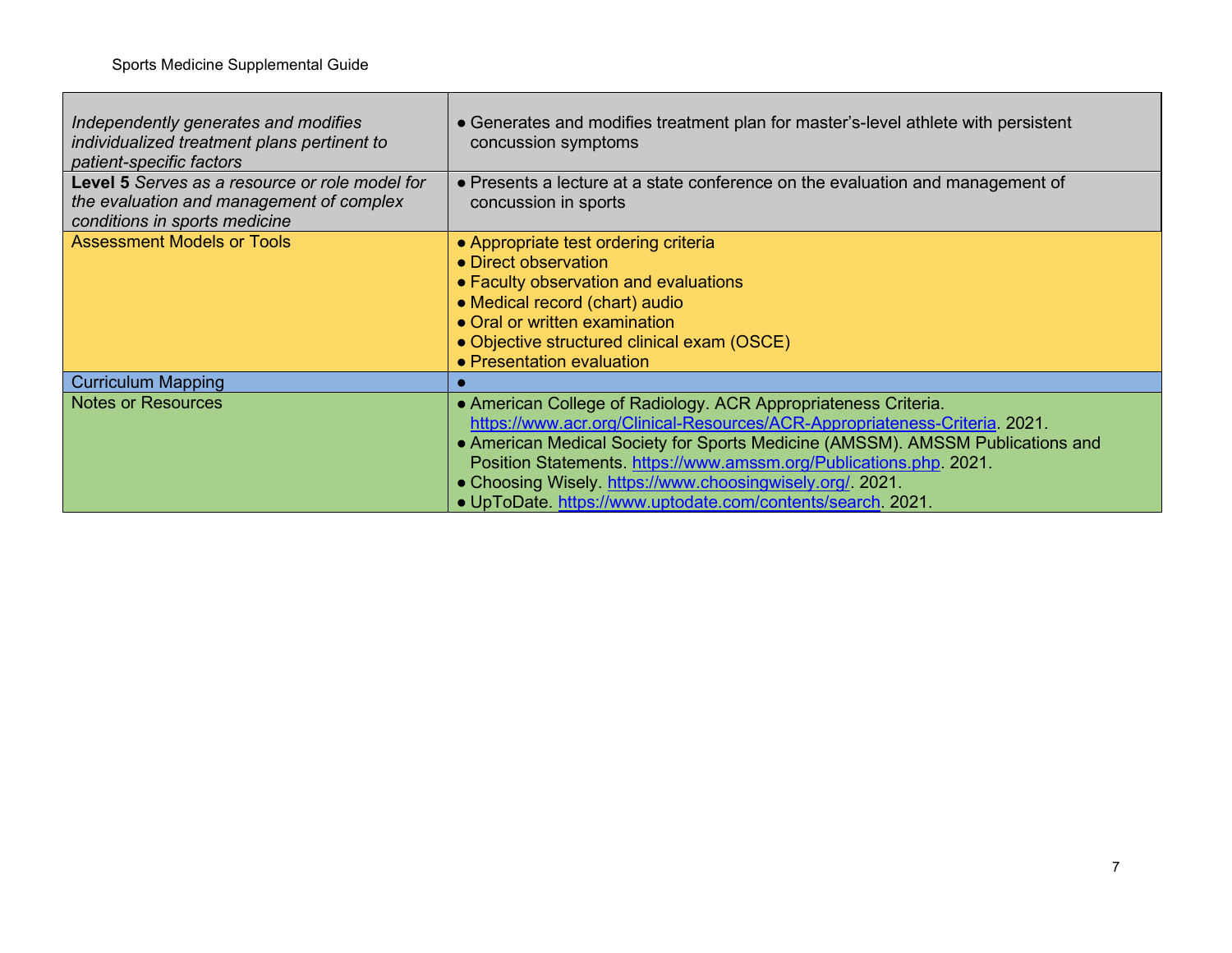| <b>Patient Care 3: Musculoskeletal Conditions</b>                                                                                          |                                                                                                |
|--------------------------------------------------------------------------------------------------------------------------------------------|------------------------------------------------------------------------------------------------|
| Overall Intent: To develop a differential diagnosis, order and interpret appropriate imaging, and develop treatment plans for a variety of |                                                                                                |
| musculoskeletal conditions                                                                                                                 |                                                                                                |
| <b>Milestones</b>                                                                                                                          | <b>Examples</b>                                                                                |
| Level 1 Develops a basic differential diagnosis                                                                                            | • Evaluates a patient with knee pain and identifies common causes, such as osteoarthritis,     |
| pertinent to common musculoskeletal conditions                                                                                             | ligamentous tear, patellofemoral syndrome, etc.                                                |
|                                                                                                                                            |                                                                                                |
| Orders and interprets diagnostic testing for<br>common conditions                                                                          | • Orders knee x-rays with appropriate views for given differential diagnosis, and reads and    |
|                                                                                                                                            | identifies basic pathology, such as osteoarthritis and obvious fractures                       |
| Generates a basic treatment plan for common                                                                                                | • Evaluates a patient with an arthritic flare and suggests physical therapy as first line      |
| musculoskeletal conditions                                                                                                                 | treatment                                                                                      |
| Level 2 Develops a basic differential diagnosis                                                                                            | • Evaluates a patient with knee pain after twisting injury while skiing and develops           |
| pertinent to uncommon musculoskeletal                                                                                                      | appropriate differential diagnosis, such as ACL tear, tibial plateau fracture, etc.            |
| conditions                                                                                                                                 |                                                                                                |
|                                                                                                                                            | • Evaluates a patient with knee pain, orders x-ray, notes boney lesion, and orders magnetic    |
| Orders and interprets diagnostic testing for                                                                                               | resonance imaging (MRI) appropriately to further characterize                                  |
| complex musculoskeletal conditions                                                                                                         |                                                                                                |
|                                                                                                                                            | • For an ACL tear, includes physical therapy and consideration of surgery in treatment plan    |
| Generates a basic treatment plan for uncommon                                                                                              |                                                                                                |
| musculoskeletal conditions                                                                                                                 |                                                                                                |
| Level 3 Develops a comprehensive differential                                                                                              | • Evaluates a patient with polyarthralgias and develops a differential diagnosis that includes |
| diagnosis based upon history and physical                                                                                                  | osteoarthritis, rheumatoid arthritis, reactive arthritis, and altered biomechanics             |
| examination findings, with guidance                                                                                                        |                                                                                                |
| Orders and interprets diagnostic testing for                                                                                               | • Evaluates a patient with a chronically painful, swollen shoulder and orders an x-ray;        |
| common and complex conditions, with guidance                                                                                               | independently interprets the x-ray as showing a joint effusion and erosions, and orders an     |
|                                                                                                                                            | MRI with and without contrast to rule out malignancy                                           |
| Generates and modifies a treatment plan for                                                                                                |                                                                                                |
| complex conditions, with guidance                                                                                                          | . When MRI returns and shows concern for pigmented villonodular synovitis, modifies the        |
|                                                                                                                                            | plan and refers the patient to orthopedic oncology                                             |
| Level 4 Independently develops a                                                                                                           | • Independently evaluates a patient with rapid onset hip pain and develops a differential      |
| comprehensive differential diagnosis pertinent to                                                                                          | diagnosis that includes fracture, transient synovitis, and septic joint (with concern for      |
| patient-specific factors                                                                                                                   | bacteremia due to patient's poor dentition)                                                    |
|                                                                                                                                            |                                                                                                |
| Independently interprets and applies diagnostic                                                                                            | • Performs an ultrasound guided arthrocentesis on said patient to evaluate the synovial fluid  |
| testing to treatment and management                                                                                                        | and adjust treatment plan accordingly                                                          |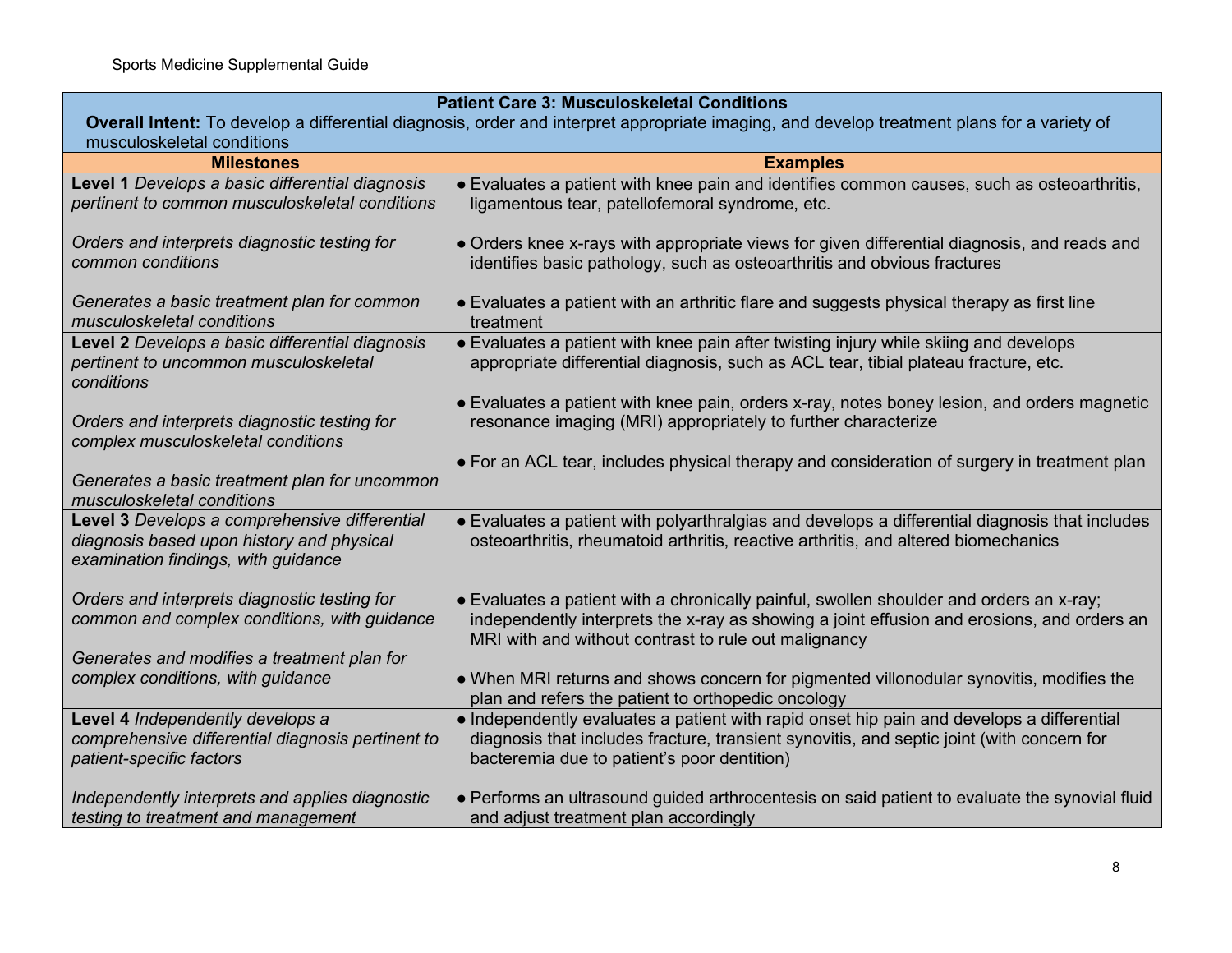| Independently generates and modifies<br>individualized treatment plans pertinent to<br>patient-specific factors                             | • Discusses the need for imaging with a patient, but modifies imaging and treatment plan<br>based on patient's wish to contain costs due to lack of insurance                                                                            |
|---------------------------------------------------------------------------------------------------------------------------------------------|------------------------------------------------------------------------------------------------------------------------------------------------------------------------------------------------------------------------------------------|
| Level 5 Serves as a resource or role model for<br>the evaluation and management of complex<br>musculoskeletal conditions in sports medicine | • Holds a complex case conference which details pertinent history and physical, discusses<br>typical and atypical differential diagnosis, and outlines subtleties in medical decision<br>making                                          |
| <b>Assessment Models or Tools</b>                                                                                                           | • Case-based discussions                                                                                                                                                                                                                 |
|                                                                                                                                             | • Medical record (chart) audit                                                                                                                                                                                                           |
|                                                                                                                                             | • Multisource feedback                                                                                                                                                                                                                   |
|                                                                                                                                             | • Precepting encounters                                                                                                                                                                                                                  |
|                                                                                                                                             | $\bullet$ Simulation                                                                                                                                                                                                                     |
| <b>Curriculum Mapping</b>                                                                                                                   |                                                                                                                                                                                                                                          |
| <b>Notes or Resources</b>                                                                                                                   | • American Medical Society for Sports Medicine (AMSSM). AMSSM Publications and<br>Position Statements. https://www.amssm.org/Publications.php. 2021.<br>• McKeag DB, Moeller JL. ACSM's Primary Care Sports Medicine. 2nd ed. Lippincott |
|                                                                                                                                             | Williams & Wilkins; 2007. ISBN: 978-0781770286.                                                                                                                                                                                          |
|                                                                                                                                             | • Mellion MB, Walsh WM, Madden C, Putukian M, Shelton GL. The Team Physician's                                                                                                                                                           |
|                                                                                                                                             | Handbook. 3rd ed. Hanley & Belfus; 2001. ISBN: 978-1560534419.                                                                                                                                                                           |
|                                                                                                                                             | . UpToDate. https://www.uptodate.com/contents/search. 2021.                                                                                                                                                                              |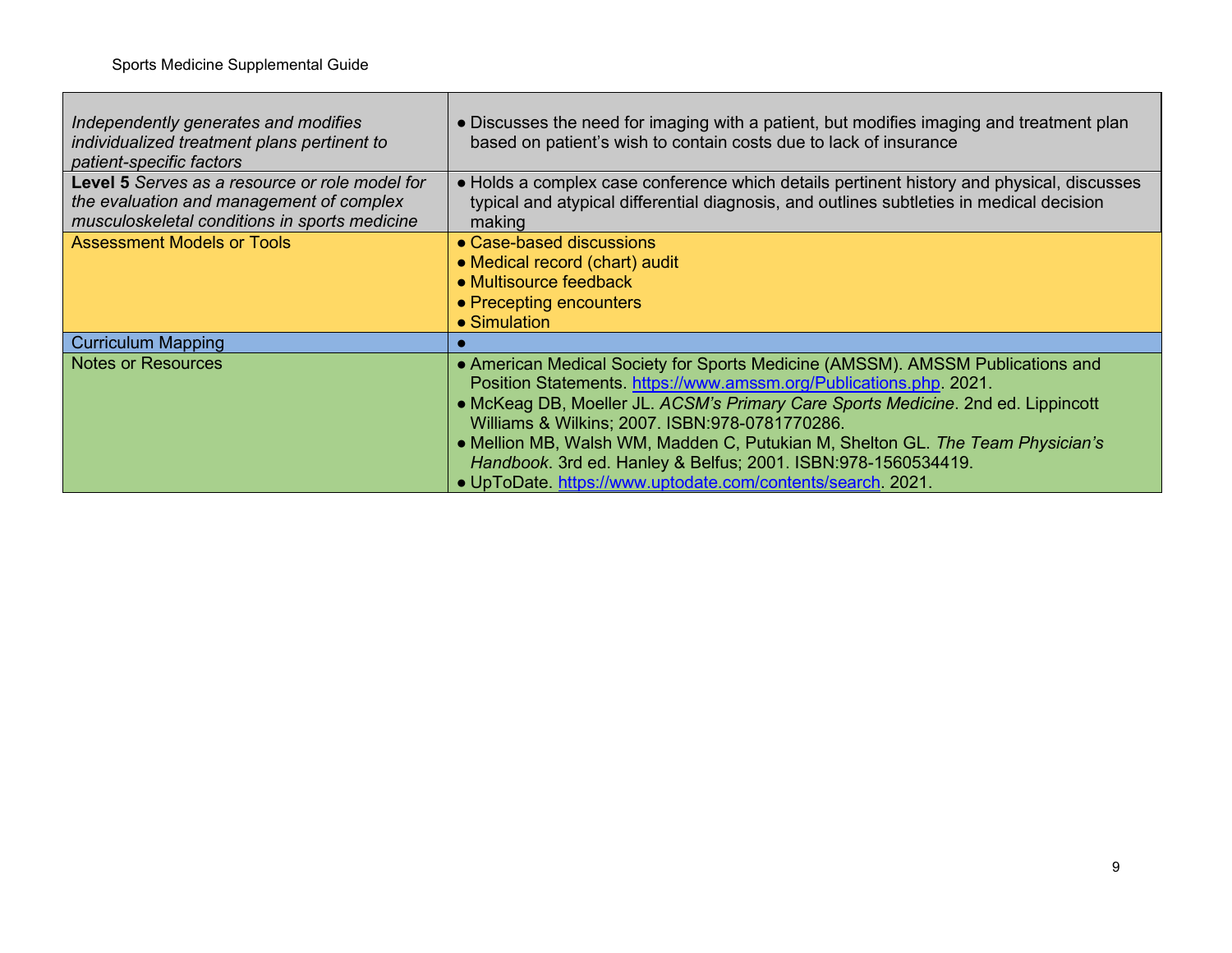| Patient Care 4: Training Room, Team or Individual Sporting Event, and Mass Participation Events Medical Coverage<br><b>Overall Intent:</b> To provide medical coverage in training rooms and at sporting or mass participation events |                                                                                             |  |
|---------------------------------------------------------------------------------------------------------------------------------------------------------------------------------------------------------------------------------------|---------------------------------------------------------------------------------------------|--|
| <b>Milestones</b>                                                                                                                                                                                                                     | <b>Examples</b>                                                                             |  |
| Level 1 With direct supervision, participates in<br>training room medical coverage                                                                                                                                                    | • Attends high school training room with attending to help with pre-participation physicals |  |
| With direct supervision, participates in team or                                                                                                                                                                                      | • Administers concussion testing for an athlete with attending guidance while at a high     |  |
| individual sporting event coverage                                                                                                                                                                                                    | school football game                                                                        |  |
| With direct supervision, participates in mass<br>participation event medical coverage                                                                                                                                                 | • Assesses a sprained ankle with the attending in a medical tent at a local marathon        |  |
| Level 2 With indirect supervision, participates in                                                                                                                                                                                    | • Conducts concussion evaluations of athletes in training room while the attending is       |  |
| training room medical coverage                                                                                                                                                                                                        | conducting cardiac evaluations                                                              |  |
| With indirect supervision, participates in team or                                                                                                                                                                                    | • Evaluates a possible ACL tear on the sideline at a soccer game while the attending is in  |  |
| individual sporting event coverage                                                                                                                                                                                                    | the training room                                                                           |  |
| With supervision immediately available,<br>participates in mass participation event medical<br>coverage                                                                                                                               | • Acts as the leader of a medical tent at a local marathon with the attending present       |  |
| Level 3 With supervision available,                                                                                                                                                                                                   | • Evaluates high school athlete in training room for ankle sprain and discuss exam and      |  |
| provides training room medical coverage                                                                                                                                                                                               | treatment plan with attending by phone                                                      |  |
| With supervision available, provides team or                                                                                                                                                                                          | • Evaluates a basketball player with potential fracture and discusses how to obtain         |  |
| individual sporting event coverage                                                                                                                                                                                                    | radiographs with attending                                                                  |  |
| With supervision available, provides mass                                                                                                                                                                                             | • Assesses a collapsed athlete on a marathon course while attending is providing care at    |  |
| participation event medical coverage                                                                                                                                                                                                  | the medical tent                                                                            |  |
| Level 4 Independently provides training room                                                                                                                                                                                          | • Follows up with multiple athletes in training room and appropriately discusses one with a |  |
| medical coverage                                                                                                                                                                                                                      | possible ACL tear with orthopaedic surgery                                                  |  |
| Independently provides team or individual<br>sporting event coverage                                                                                                                                                                  | • Reduces a shoulder dislocation on the sideline and organizes appropriate follow-up        |  |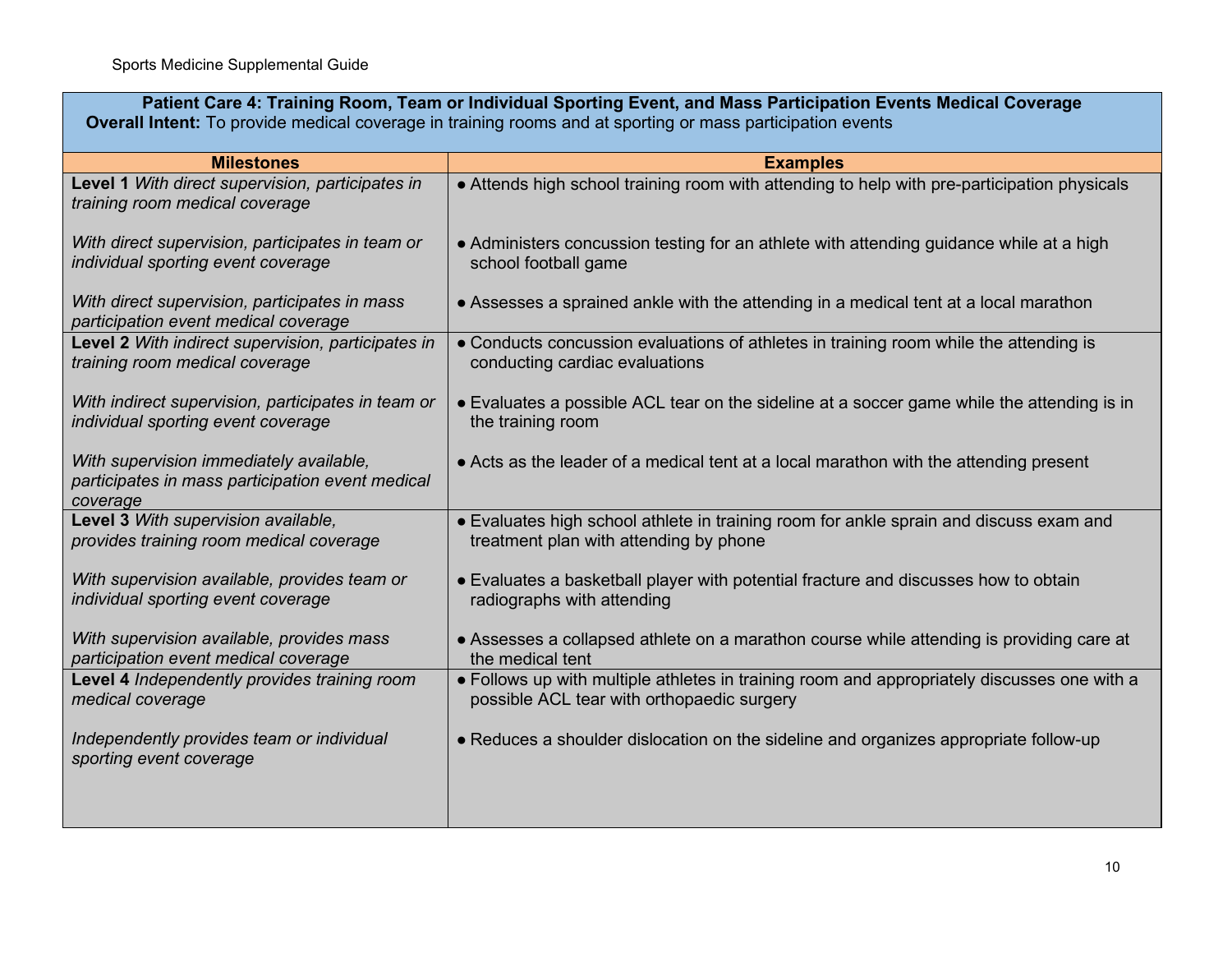| Independently provides mass participation event<br>medical coverage                                                   | • While treating a collapsed athlete in the medical tent at a local marathon, recognizes the<br>need for additional care and appropriately coordinates transition of care to emergency<br>medical services (EMS) and the emergency room (ER)                                                                                                                                                                                                                                                                                                                                                                                                                                                                                                                                                                                                                                                                                                                                                                                                                                                                                                                                                                                                                            |
|-----------------------------------------------------------------------------------------------------------------------|-------------------------------------------------------------------------------------------------------------------------------------------------------------------------------------------------------------------------------------------------------------------------------------------------------------------------------------------------------------------------------------------------------------------------------------------------------------------------------------------------------------------------------------------------------------------------------------------------------------------------------------------------------------------------------------------------------------------------------------------------------------------------------------------------------------------------------------------------------------------------------------------------------------------------------------------------------------------------------------------------------------------------------------------------------------------------------------------------------------------------------------------------------------------------------------------------------------------------------------------------------------------------|
| Level 5 Develops policies for and supervises<br>training room medical coverage                                        | • Develops plan with athletic trainers to improve efficiency of pre-participation physicals                                                                                                                                                                                                                                                                                                                                                                                                                                                                                                                                                                                                                                                                                                                                                                                                                                                                                                                                                                                                                                                                                                                                                                             |
| Serves as a resource or role model in the<br>community for implementing care at team or<br>individual sporting events | • Develops an emergency action plan for cervical spine injuries at high school football<br>games and role models appropriate spine boarding techniques                                                                                                                                                                                                                                                                                                                                                                                                                                                                                                                                                                                                                                                                                                                                                                                                                                                                                                                                                                                                                                                                                                                  |
| Organizes mass participation event medical<br>coverage                                                                | • Serves as a medical director for a local race and coordinates medical staff and supplies<br>required for the event                                                                                                                                                                                                                                                                                                                                                                                                                                                                                                                                                                                                                                                                                                                                                                                                                                                                                                                                                                                                                                                                                                                                                    |
| <b>Assessment Models or Tools</b>                                                                                     | • Direct observation<br>• Multisource feedback from athletic trainers, coaches, event staff, etc.<br>• Oral or written self-reflection<br>• Simulation                                                                                                                                                                                                                                                                                                                                                                                                                                                                                                                                                                                                                                                                                                                                                                                                                                                                                                                                                                                                                                                                                                                  |
| <b>Curriculum Mapping</b>                                                                                             |                                                                                                                                                                                                                                                                                                                                                                                                                                                                                                                                                                                                                                                                                                                                                                                                                                                                                                                                                                                                                                                                                                                                                                                                                                                                         |
| <b>Notes or Resources</b>                                                                                             | • American Academy of Pediatrics. Preparticipation Physical Evaluation (PPE).<br>https://www.aap.org/en-us/advocacy-and-policy/aap-health-initiatives/Pages/PPE.aspx.<br>2021.<br>• American College of Sports Medicine (ACSM). Mass participation event management for<br>the team physician: A consensus statement. Med Sci Sports Exerc. 2004;36(11):2005-<br>2008. https://journals.lww.com/acsm-<br>msse/Fulltext/2004/11000/Mass Participation Event Management for the Team.26.asp<br>x 2021.<br>• Consortium for Health and Military Performance (CHAMP). Marine Corps Marathon<br>(MCM): Exercise Associated Collapse Algorithms.<br>https://champ.usuhs.edu/sites/default/files/2020-03/mcmalgorithms2011.pdf 2021.<br>• Drezner JA, O'Connor FG, Harmon KG, et al. AMSSM position statement on<br>cardiovascular preparticipation screening in athletes: Current evidence, knowledge gaps,<br>recommendations and future directions. Curr Sports Med Rep. 2016;15(5):359-375.<br>https://journals.lww.com/acsm-<br>csmr/Fulltext/2016/09000/AMSSM Position Statement on Cardiovascular.15.aspx.<br>2021.<br>• Sideline preparedness for the team physician: Consensus statement. Med Sci Sports<br>Exerc. 2001;33(5):846-849. https://journals.lww.com/acsm- |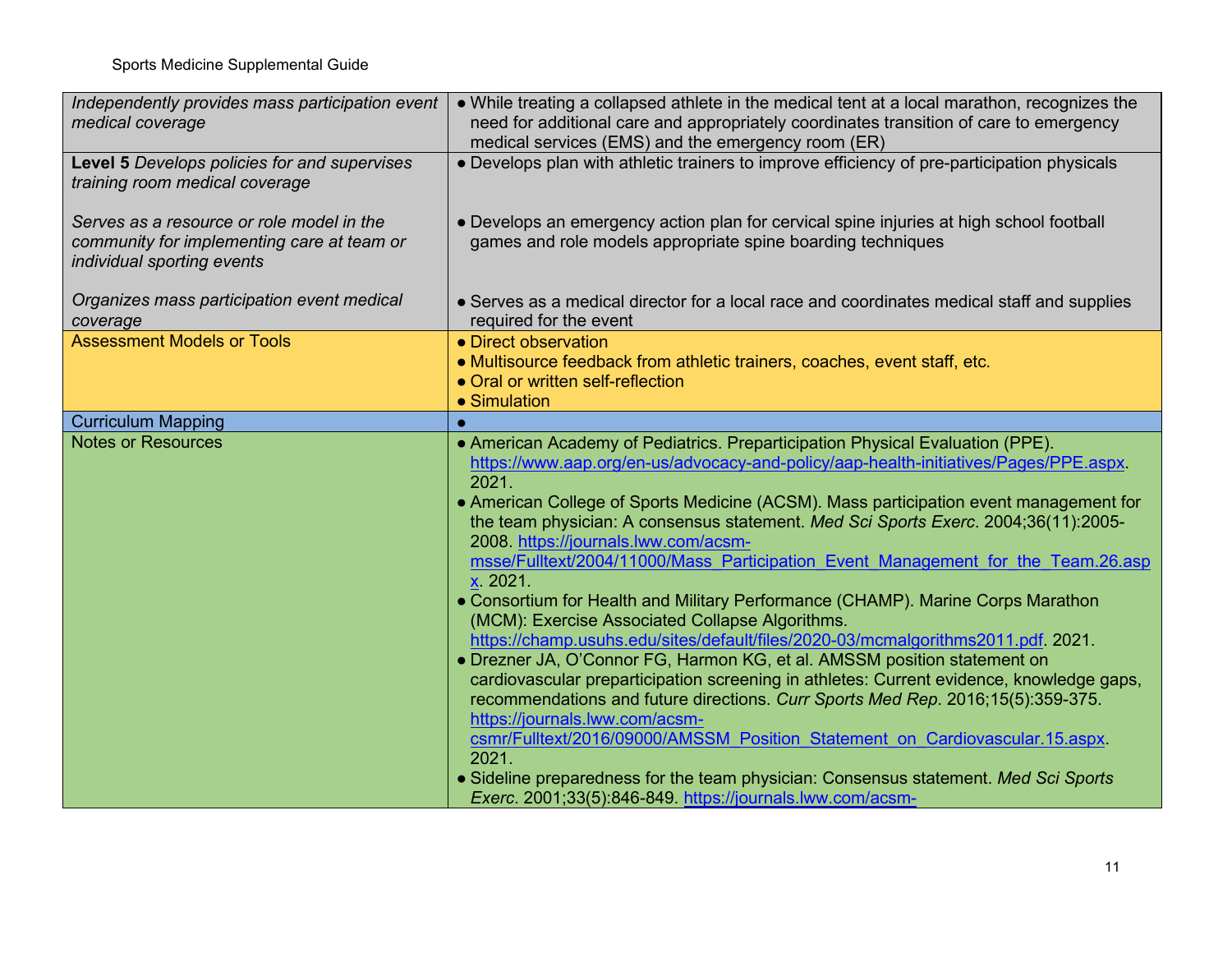| msse/Fulltext/2001/05000/Sideline Preparedness for the Team Physician A.27.aspx. |  |
|----------------------------------------------------------------------------------|--|
| 2021.                                                                            |  |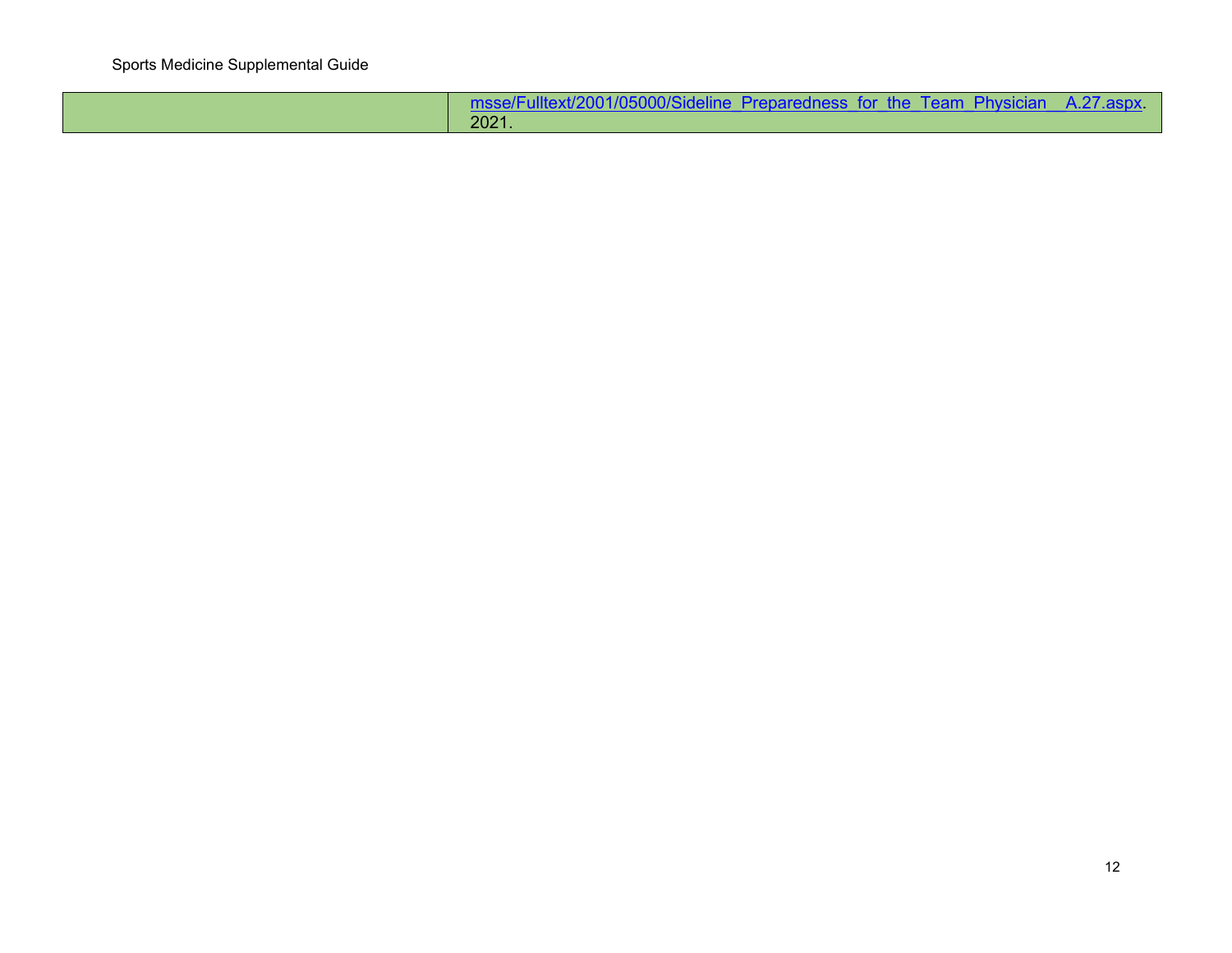| Patient Care 5: Diagnostic and Therapeutic Musculoskeletal Ultrasound<br><b>Overall Intent:</b> To perform diagnostic ultrasound and ultrasound guided injections                  |                                                                                                                                                                                                                                                                                                                         |
|------------------------------------------------------------------------------------------------------------------------------------------------------------------------------------|-------------------------------------------------------------------------------------------------------------------------------------------------------------------------------------------------------------------------------------------------------------------------------------------------------------------------|
| <b>Milestones</b>                                                                                                                                                                  | <b>Examples</b>                                                                                                                                                                                                                                                                                                         |
| Level 1 Describes indications for diagnostic<br>ultrasound and fundamental principles of<br>ultrasound                                                                             | • Decides to use in-clinic ultrasound to dynamically assess a patient with snapping hip                                                                                                                                                                                                                                 |
| Describes indications, contraindications, risks,<br>and benefits of ultrasound-guided injections                                                                                   | • Counsels patient on the importance of ultrasound to perform an intraarticular hip injection<br>to avoid neurovascular injury                                                                                                                                                                                          |
| Level 2 Demonstrates appropriate set-up and<br>scanning technique, and adjusts ultrasound<br>settings for image optimization                                                       | . While assessing a patient's wrist, appropriately positions patient and ultrasound to<br>improve comfort, chooses a linear probe with a small footprint, and adjusts depth, focus,<br>and gain to improve image quality                                                                                                |
| Demonstrates appropriate equipment amd<br>patient set-up, and ultrasound-guided injection<br>technique                                                                             | • With an ultrasound guided knee injection, appropriately positions the patient to ensure<br>comfort and optimized ergonomics, gathers injection supplies, chooses an appropriate<br>probe based on body habitus, and adjusts depth, focus, and gain for image optimization;<br>demonstrates proper injection technique |
| Level 3 With guidance, performs diagnostic<br>ultrasound; acquires, labels, and saves<br>ultrasound images; and generates a report                                                 | . With attending guidance, recognizes a rotator cuff tear and visualizes it in two planes,<br>saves pictures, and appropriately labels the images, and documents the findings                                                                                                                                           |
| With guidance, performs ultrasound-guided<br>injections with appropriate needle visualization;<br>acquires, labels, and saves ultrasound images;<br>and generates a procedure note | • With attending guidance, visualizes the glenohumeral joint and appropriately directs the<br>needle under visualization to avoid the labrum and ensure intracapsular placement before<br>injecting medication                                                                                                          |
| Level 4 Independently performs diagnostic<br>ultrasound; acquires, labels, and saves<br>ultrasound images; and generates a report                                                  | • Uses ultrasound in training room to diagnose an anterior talo-fibular ligament (ATFL) tear<br>and generates a formal report                                                                                                                                                                                           |
| Independently performs ultrasound-quided<br>injections with appropriate needle visualization;<br>acquires, labels, and saves ultrasound images;<br>and generates a procedure note  | • With attending present, performs a carpal tunnel injection with direct needle visualization,<br>avoiding the ulnar and radial artery, and appropriately delivers medication around the<br>median nerve and generates a report                                                                                         |
| <b>Level 5</b> Serves as a resource to others in<br>performance of diagnostic ultrasound                                                                                           | • Teaches a regional musculoskeletal diagnostic ultrasound evaluation to medical students<br>and appropriately corrects their technique to optimize images                                                                                                                                                              |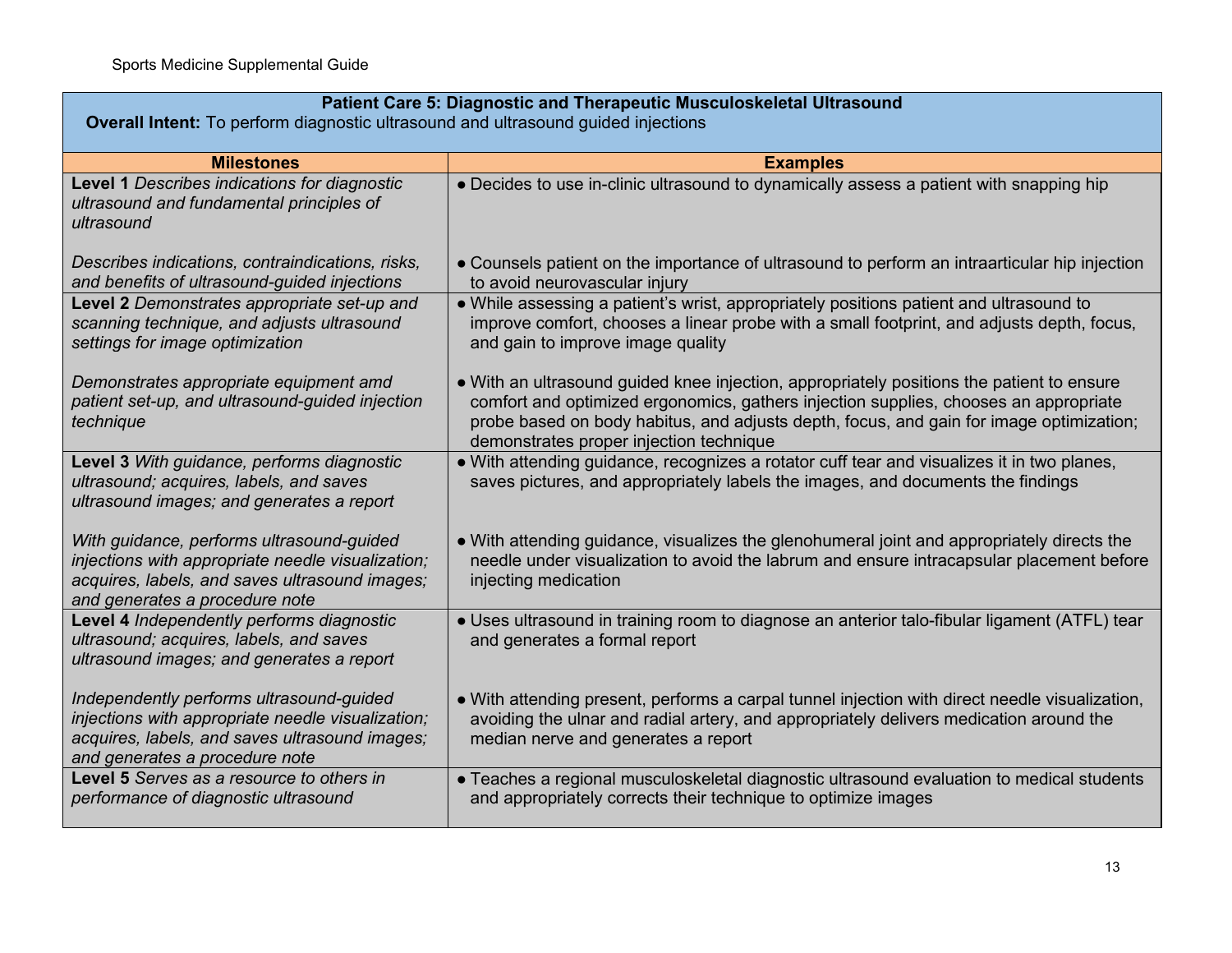| Serves as a resource to others in performance<br>of ultrasound-guided injections | • Leads a musculoskeletal ultrasound injection course for learners and corrects their<br>technique to improve their injection skills                                                                                                                                                                                                                                                                                                                                                                                |
|----------------------------------------------------------------------------------|---------------------------------------------------------------------------------------------------------------------------------------------------------------------------------------------------------------------------------------------------------------------------------------------------------------------------------------------------------------------------------------------------------------------------------------------------------------------------------------------------------------------|
| <b>Assessment Models or Tools</b>                                                | • Direct observation<br>• Multisource feedback from athletic trainers, coaches, event staff, etc.<br>• Oral or written self-reflection<br>• Simulation/Cadaver lab                                                                                                                                                                                                                                                                                                                                                  |
| <b>Curriculum Mapping</b>                                                        |                                                                                                                                                                                                                                                                                                                                                                                                                                                                                                                     |
| <b>Notes or Resources</b>                                                        | • AMSSM. Sports Ultrasound. https://www.amssm.org/SportsUltrasound.php. 2021.<br>• Jacobson JA. Fundamentals of Musculoskeletal Ultrasound (Fundamentals of Radiology).<br>3rd ed. Philadelphia, PA: Elsevier; 2017. ISBN:978-0323445252.<br>• Malanga G, Mautner K. Atlas of Ultrasound-Guided Musculoskeletal Injections (Atlas<br>Series). 1st ed. McGraw-Hill Education; 2014. ISBN:9780071769679.<br>· Peck E. Outpatient Ultrasound-Guided Musculoskeletal Techniques. Elsevier; 2016.<br>ISBN:9780323459860. |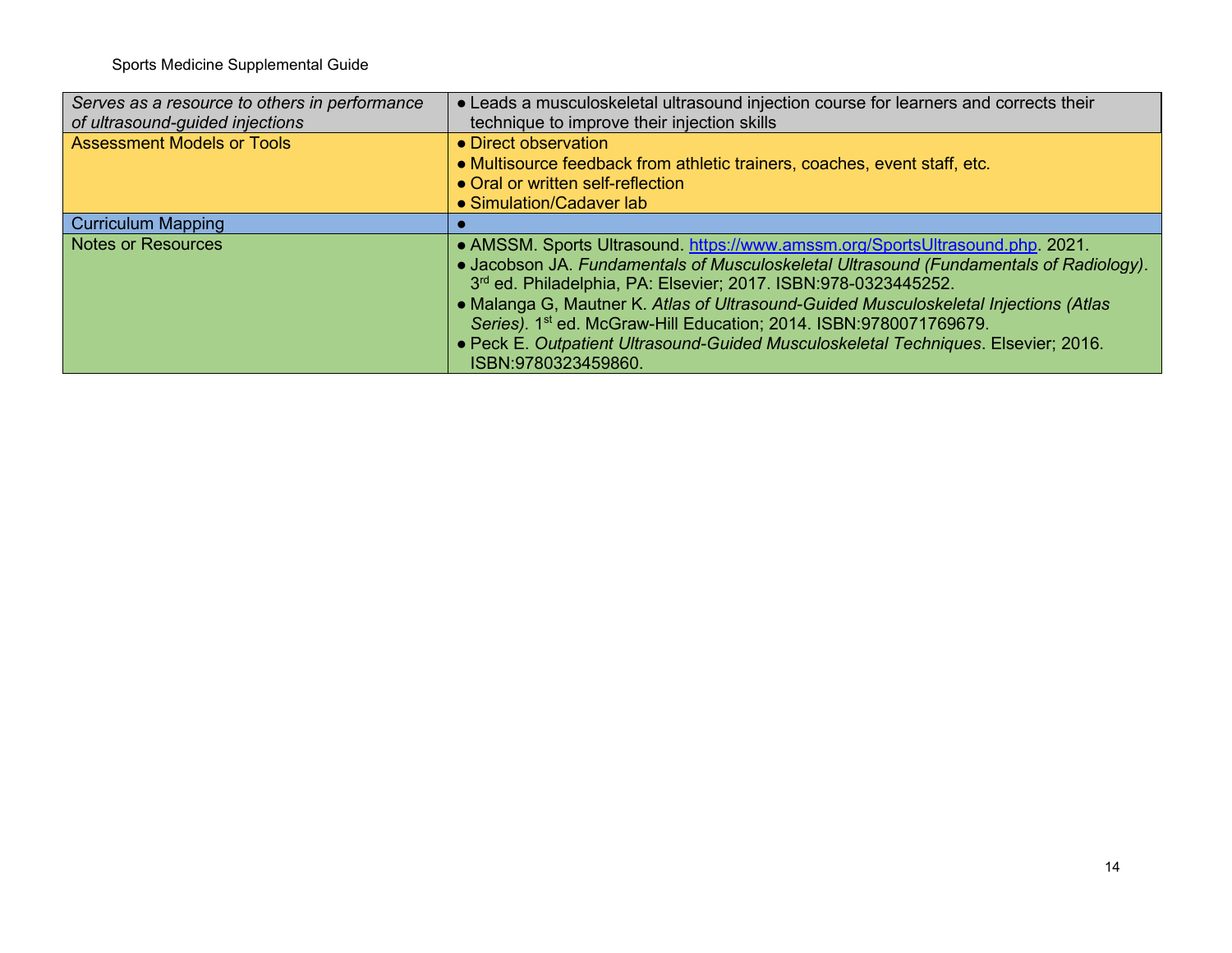| <b>Patient Care 6: Sports Medicine Procedures</b>                                                                                                                                                |                                                                                                                                                                                                                                                                       |  |
|--------------------------------------------------------------------------------------------------------------------------------------------------------------------------------------------------|-----------------------------------------------------------------------------------------------------------------------------------------------------------------------------------------------------------------------------------------------------------------------|--|
| Overall Intent: To perform the indicated procedure on all appropriate patients (including those who have multiple comorbidities, poorly                                                          |                                                                                                                                                                                                                                                                       |  |
| defined anatomy, high risk for pain, or procedural complications); to take steps to avoid potential complications and recognize the outcome<br>and/or complications resulting from the procedure |                                                                                                                                                                                                                                                                       |  |
| <b>Milestones</b>                                                                                                                                                                                | <b>Examples</b>                                                                                                                                                                                                                                                       |  |
| Level 1 Identifies indications and potential                                                                                                                                                     | • Identifies appropriate anatomy in order to perform the procedures                                                                                                                                                                                                   |  |
| complications for common procedures                                                                                                                                                              | • After evaluating a patient with a stable distal fibular fracture, ascertains there is no medial<br>malleolar, proximal fibular, or base of fifth metatarsal pain; identifies the need for splint<br>stabilization or casting as appropriate                         |  |
| Identifies proper equipment set-up and relevant<br>anatomy for procedures                                                                                                                        | • Applies a well-padded posterior short-leg fiberglass splint                                                                                                                                                                                                         |  |
| Level 2 Assesses indications, risks, benefits,<br>and alternatives, and obtains informed consent<br>for common procedures                                                                        | • When caring for a patient with a facial laceration, discusses the benefits of laceration<br>repair and the risk of scarring or infection, and obtains the patient's consent for a specific<br>method                                                                |  |
| Performs common therapeutic procedures, with<br>supervision                                                                                                                                      | • Performs intra-articular knee injection, with guidance from the attending on needle<br>trajectory                                                                                                                                                                   |  |
| Level 3 Assesses indications, risks, and<br>benefits, and weighs alternatives for advanced<br>procedures                                                                                         | • After evaluating a patient with severe tendinopathy, discussed the risks and benefits of<br>percutaneous tenotomy                                                                                                                                                   |  |
| Independently performs common therapeutic<br>procedures; performs advanced procedures with<br>supervision                                                                                        | • While performing an ultrasound-guided hip injection, ensures that local vascular structures<br>have been identified and that the needle trajectory will avoid said structures<br>• Requires guidance to prepare for platelet-rich plasma injection for tendinopathy |  |
| Level 4 Counsels patients on the indications,<br>risks, benefits, and alternatives for common and                                                                                                | • Discusses option of intra-articular steroid injection, hyaluronic acid injection, and genicular<br>nerve ablation for a patient with knee osteoarthritis                                                                                                            |  |
| advanced procedures                                                                                                                                                                              | • Provides guidance to patient on medical intervention versus physical therapy or exercise<br>prescription                                                                                                                                                            |  |
| Independently performs advanced procedures                                                                                                                                                       | • Independently performs a nerve hydrodissection procedure                                                                                                                                                                                                            |  |
| patients on the indications, risks, benefits, and<br>alternatives for common and advanced<br>procedures                                                                                          | • Develops patient handouts for intra-articular injections performed in the office                                                                                                                                                                                    |  |
| Level 5 Serves as a resource for counseling                                                                                                                                                      |                                                                                                                                                                                                                                                                       |  |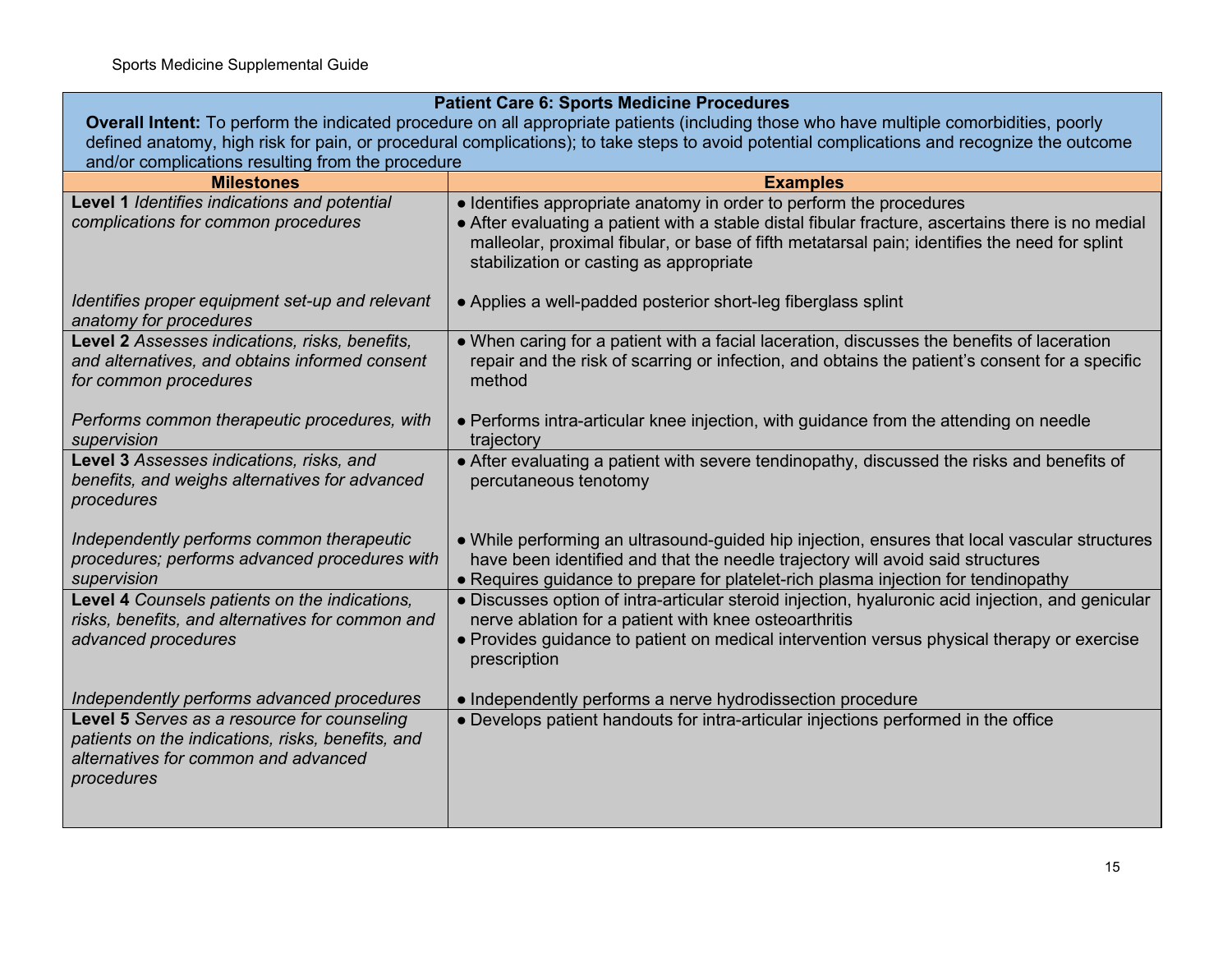| Teaches common and advanced procedures | • Teaches platelet-rich plasma injection techniques in the simulation center to other<br>learners; performs rare procedures as needed                                                                                                                                                                             |
|----------------------------------------|-------------------------------------------------------------------------------------------------------------------------------------------------------------------------------------------------------------------------------------------------------------------------------------------------------------------|
|                                        | • Participates in peer-review processes that evaluate procedural competence                                                                                                                                                                                                                                       |
| <b>Assessment Models or Tools</b>      | • Clinical evaluations                                                                                                                                                                                                                                                                                            |
|                                        | • Direct observation                                                                                                                                                                                                                                                                                              |
|                                        | • Multisource evaluations                                                                                                                                                                                                                                                                                         |
|                                        | • Oral cases                                                                                                                                                                                                                                                                                                      |
|                                        | • Procedural labs                                                                                                                                                                                                                                                                                                 |
|                                        | • Simulation exercises                                                                                                                                                                                                                                                                                            |
| <b>Curriculum Mapping</b>              |                                                                                                                                                                                                                                                                                                                   |
| <b>Notes or Resources</b>              | • American College of Emergency Physicians. Ultrasound Guidelines: Emergency, Point-of-<br>Care, and Clinical Ultrasound Guidelines in Medicine. https://www.acep.org/patient-<br>care/policy-statements/ultrasound-guidelines-emergency-point-of--care-and-clinical-<br>ultrasound-guidelines-in-medicine/ 2021. |
|                                        | • Hughes PG, Crespo M, Maier T, Whitman A, Ahmed R. Ten tips for maximizing the                                                                                                                                                                                                                                   |
|                                        | effectiveness of emergency medicine procedure laboratories. J Am Osteopath Assoc.<br>2016;116(6):384-390. https://pubmed.ncbi.nlm.nih.gov/27214775/ 2021.<br>• RRC Advanced procedure list can be used for additional Level 5 examples                                                                            |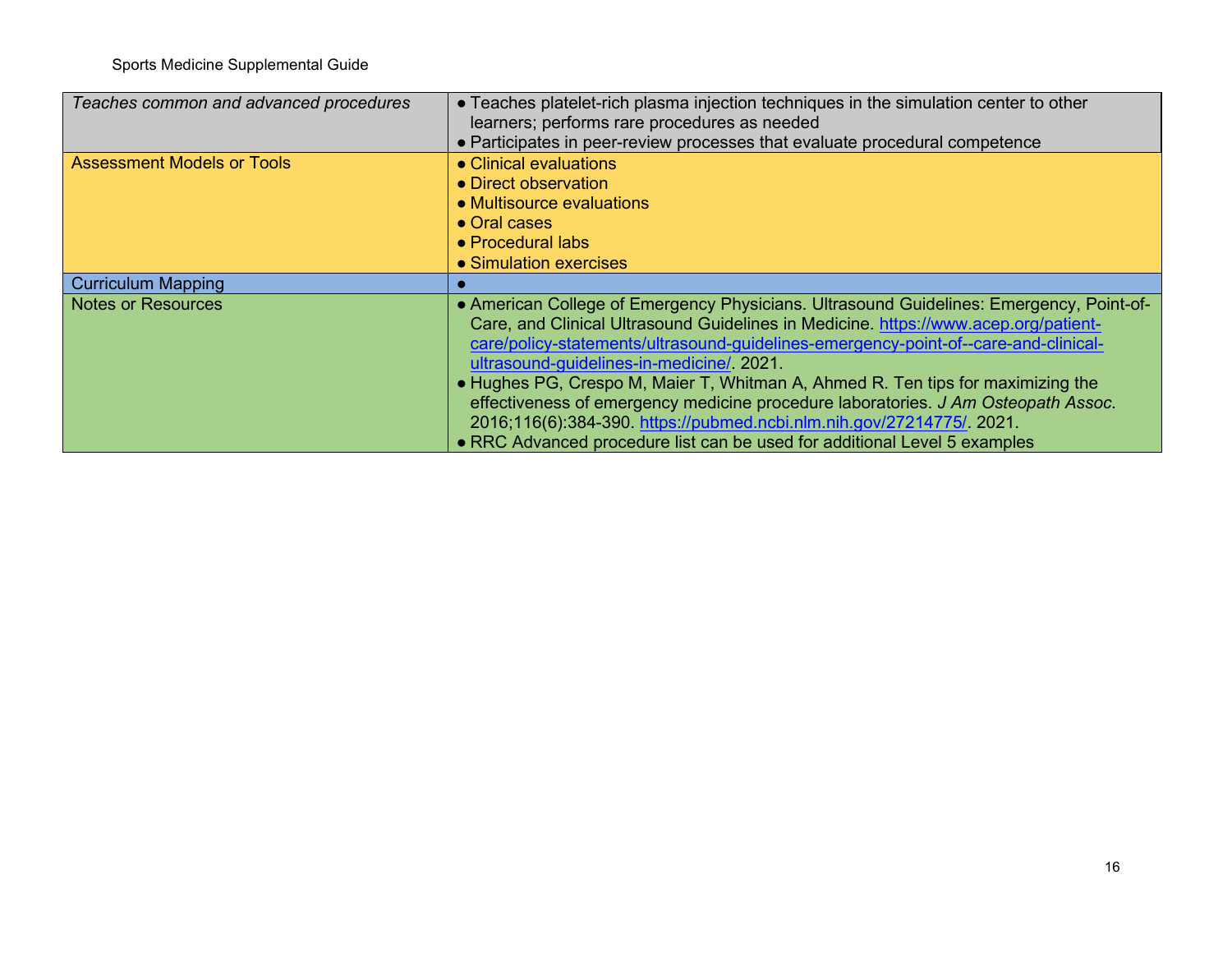| <b>Medical Knowledge 1: Science of Sports Medicine</b>                                                |                                                                                                                                                                                                                                                                                                                                                                                                                                                                    |
|-------------------------------------------------------------------------------------------------------|--------------------------------------------------------------------------------------------------------------------------------------------------------------------------------------------------------------------------------------------------------------------------------------------------------------------------------------------------------------------------------------------------------------------------------------------------------------------|
| Overall Intent: To integrate and apply medical knowledge throughout the full scope of sports medicine |                                                                                                                                                                                                                                                                                                                                                                                                                                                                    |
| <b>Milestones</b>                                                                                     | <b>Examples</b>                                                                                                                                                                                                                                                                                                                                                                                                                                                    |
| Level 1 Demonstrates basic knowledge of the<br>science of sports medicine                             | • Describes different types of muscle fibers and how these change with different types of<br>exercise including aerobic/anaerobic training                                                                                                                                                                                                                                                                                                                         |
| Level 2 Demonstrates advanced knowledge of<br>the science of sports medicine                          | • Describes how cardiovascular and respiratory parameters (e.g., $VO2$ max) change with<br>aging                                                                                                                                                                                                                                                                                                                                                                   |
| Level 3 Synthesizes and applies knowledge of<br>the science of common sports medicine<br>conditions   | • Demonstrates knowledge of using eccentric strength training to treat tendinopathies                                                                                                                                                                                                                                                                                                                                                                              |
| Level 4 Synthesizes and applies knowledge of<br>the science of complex sports medicine<br>conditions  | • Demonstrates knowledge of underlying connective tissue diseases (e.g., Ehlers-Danlos<br>syndrome) and how this impacts muscle/tendon healing and exercise recommendations                                                                                                                                                                                                                                                                                        |
| Level 5 Publishes peer-reviewed work related to<br>the science of sports medicine                     | • Co-authors a peer-reviewed article on exercise physiology                                                                                                                                                                                                                                                                                                                                                                                                        |
| <b>Assessment Models or Tools</b>                                                                     | • Clinical case discussion                                                                                                                                                                                                                                                                                                                                                                                                                                         |
|                                                                                                       | • Direct observation                                                                                                                                                                                                                                                                                                                                                                                                                                               |
|                                                                                                       | • Oral or written examination                                                                                                                                                                                                                                                                                                                                                                                                                                      |
| <b>Curriculum Mapping</b>                                                                             |                                                                                                                                                                                                                                                                                                                                                                                                                                                                    |
| <b>Notes or Resources</b>                                                                             | • ACSM. ACSM's Guidelines for Exercise Testing and Prescription. 10th ed. Philadelphia,<br>PA: Wolters Kluwer; 2018. ISBN:978-1496339072.<br>• National Strength and Conditioning Association, Baechle TR, Earle RW. Essentials of<br>Strength Training and Conditioning. 3rd ed. Champaign, IL: Human Kinetics; 2008.<br>ISBN:978-0736058032.<br>. Thompson WR. ACSM's Clinical Exercise Physiology. Lippincott Williams & Wilkins; 2019.<br>ISBN:978-1975154295. |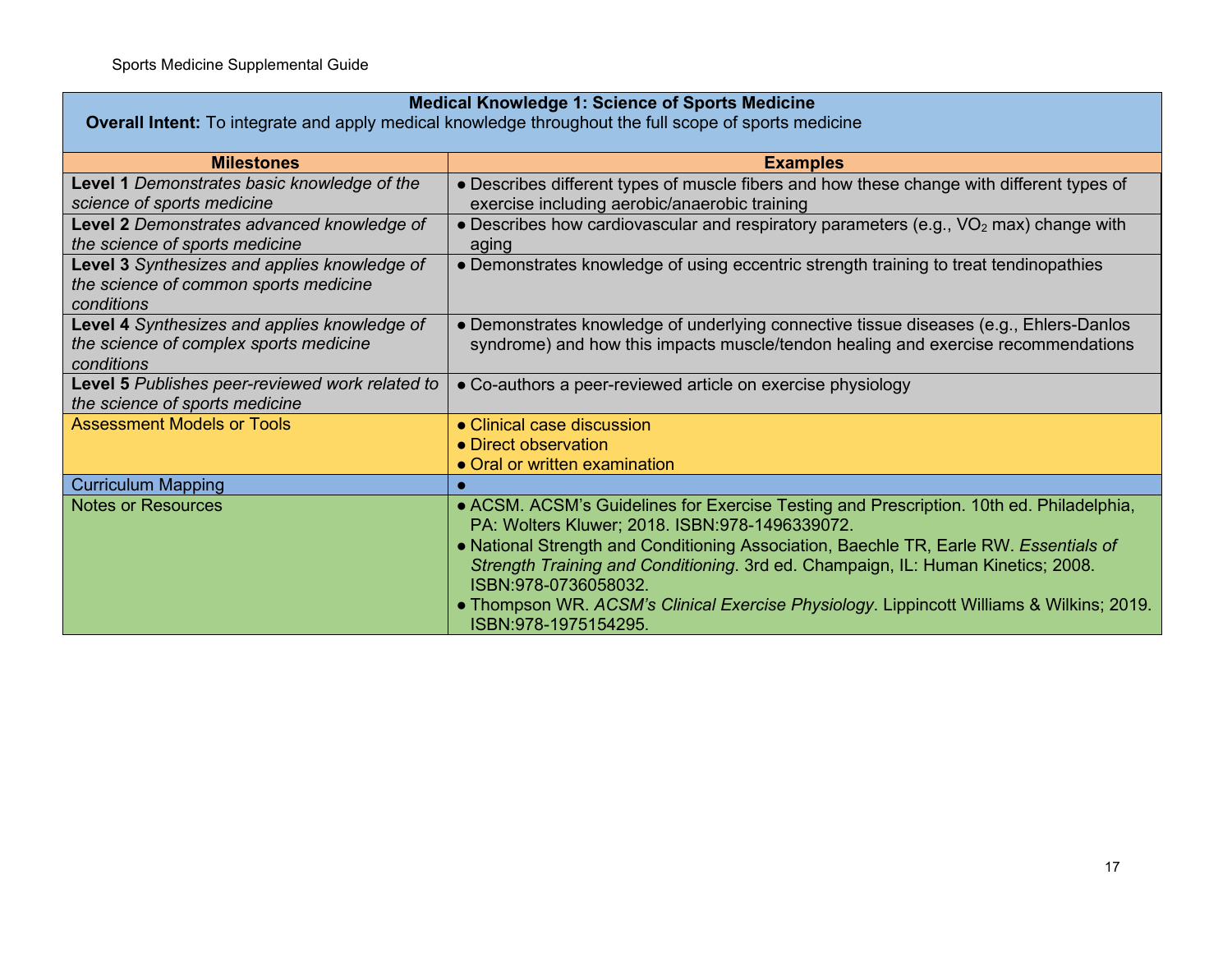| Medical Knowledge 2: Medical Issues in Sports Medicine                                                                                                                    |                                                                                                                                   |
|---------------------------------------------------------------------------------------------------------------------------------------------------------------------------|-----------------------------------------------------------------------------------------------------------------------------------|
| <b>Overall Intent:</b> To synthesize and apply knowledge to the management of sports-related medical problems                                                             |                                                                                                                                   |
| <b>Milestones</b>                                                                                                                                                         | <b>Examples</b>                                                                                                                   |
| Level 1 Demonstrates basic knowledge of<br>pathophysiology of medical conditions in sports<br>medicine                                                                    | • Understands how nutritional deficiencies from eating disorders effect bone health                                               |
| Demonstrates basic knowledge of return-to-play<br>guidelines for medical conditions in sports<br>medicine                                                                 | • Understands National Collegiate Athletic Association (NCAA) guidelines on return to play<br>for various rashes in wrestling     |
| Level 2 Demonstrates advanced knowledge of<br>pathophysiology of medical conditions in sports<br>medicine                                                                 | • Understands of pathophysiology of sickle cell trait and how it can lead to sudden death in<br>sport                             |
| Demonstrates advanced knowledge of return-to-<br>play guidelines for medical conditions in sports<br>medicine                                                             | • Understands guidelines for return-to-play after heat injury                                                                     |
| Level 3 Synthesizes and applies knowledge of<br>pathophysiology, evaluation, and diagnostic<br>testing for management of common medical<br>conditions in sports medicine  | • Describes the pathophysiology, evaluation, and diagnostic testing needed for the<br>management of exercise-induced bronchospasm |
| Synthesizes and applies knowledge of return-to-<br>play guidelines for common medical conditions<br>in sports medicine                                                    | • Implements return-to-learn and return-to-play guidelines for a patient with a concussion                                        |
| Level 4 Synthesizes and applies knowledge of<br>pathophysiology, evaluation, and diagnostic<br>testing for management of complex medical<br>conditions in sports medicine | • Describes the pathophysiology, evaluation, and diagnostic testing needed for the<br>management of syncope in the athlete        |
| Synthesizes and applies knowledge of return-to-<br>play guidelines for complex medical conditions<br>in sports medicine                                                   | • Implements return-to-play progression for athletes after syncope                                                                |
| Level 5 Publishes/presents peer-reviewed<br>original scientific work to advance the medical                                                                               | • Publishes a peer-reviewed journal article on infectious disease in sports                                                       |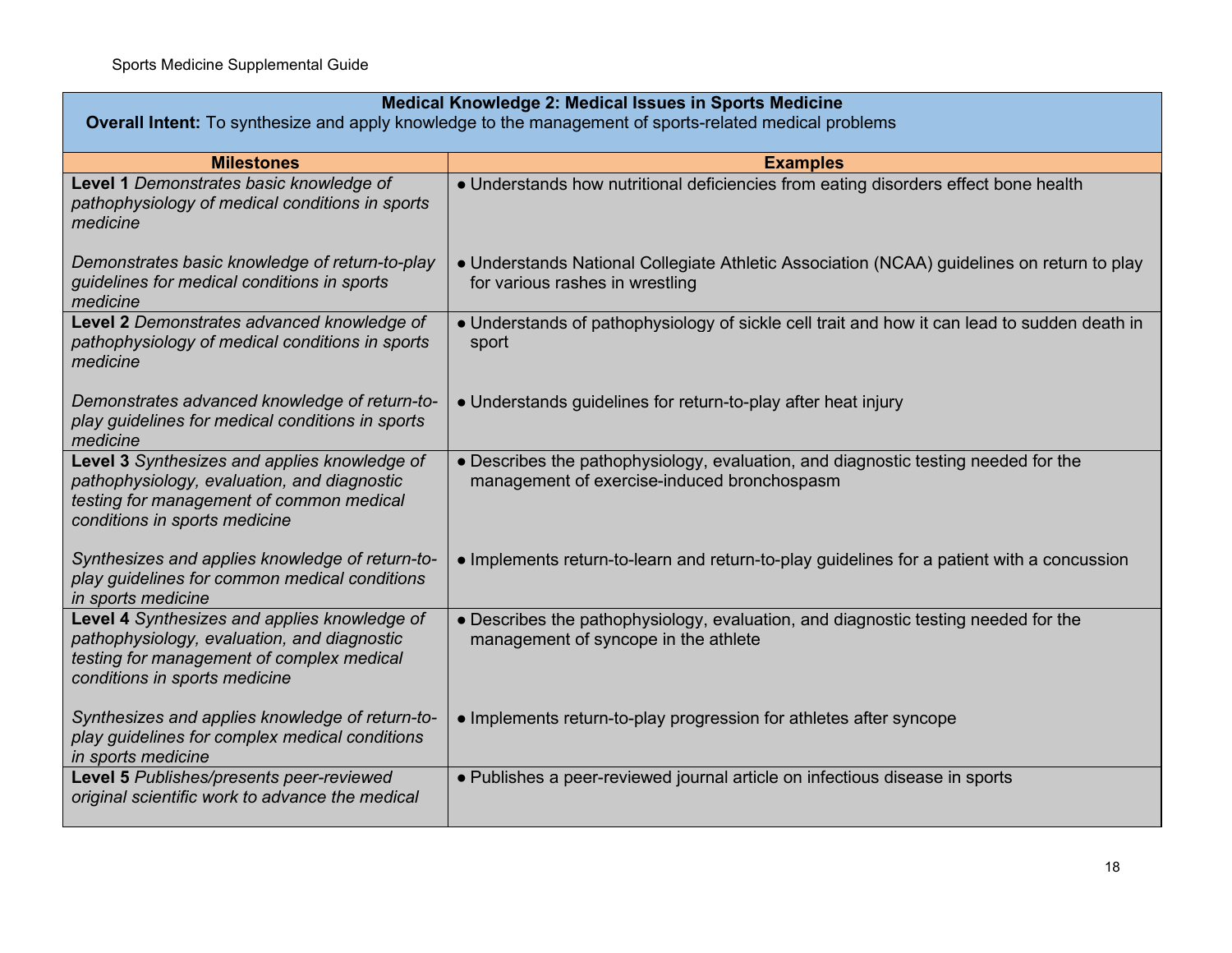| knowledge related to medical conditions in<br>sports medicine                  |                                                                                                                                                                                                                                                                                                                                        |
|--------------------------------------------------------------------------------|----------------------------------------------------------------------------------------------------------------------------------------------------------------------------------------------------------------------------------------------------------------------------------------------------------------------------------------|
| Develops return-to-play protocols for medical<br>conditions in sports medicine | • Develops a return-to-play protocol for an athlete with new onset insulin dependent<br>diabetes                                                                                                                                                                                                                                       |
| <b>Assessment Models or Tools</b>                                              | $\bullet$ Checklists<br>• Clinical case discussion<br>• Direct observation<br>• Medical record (chart) audit<br>• Multisource feedback from athletic trainers, coaches, etc.<br>• Oral or written self-reflection                                                                                                                      |
| <b>Curriculum Mapping</b>                                                      |                                                                                                                                                                                                                                                                                                                                        |
| <b>Notes or Resources</b>                                                      | • American Academy of Pediatrics. Preparticipation Physical Evaluation (PPE).<br>https://www.aap.org/en-us/advocacy-and-policy/aap-health-initiatives/Pages/PPE.aspx.<br>2021.<br>• American Medical Society for Sports Medicine (AMSSM). AMSSM Publications and<br>Position Statements. https://www.amssm.org/Publications.php. 2021. |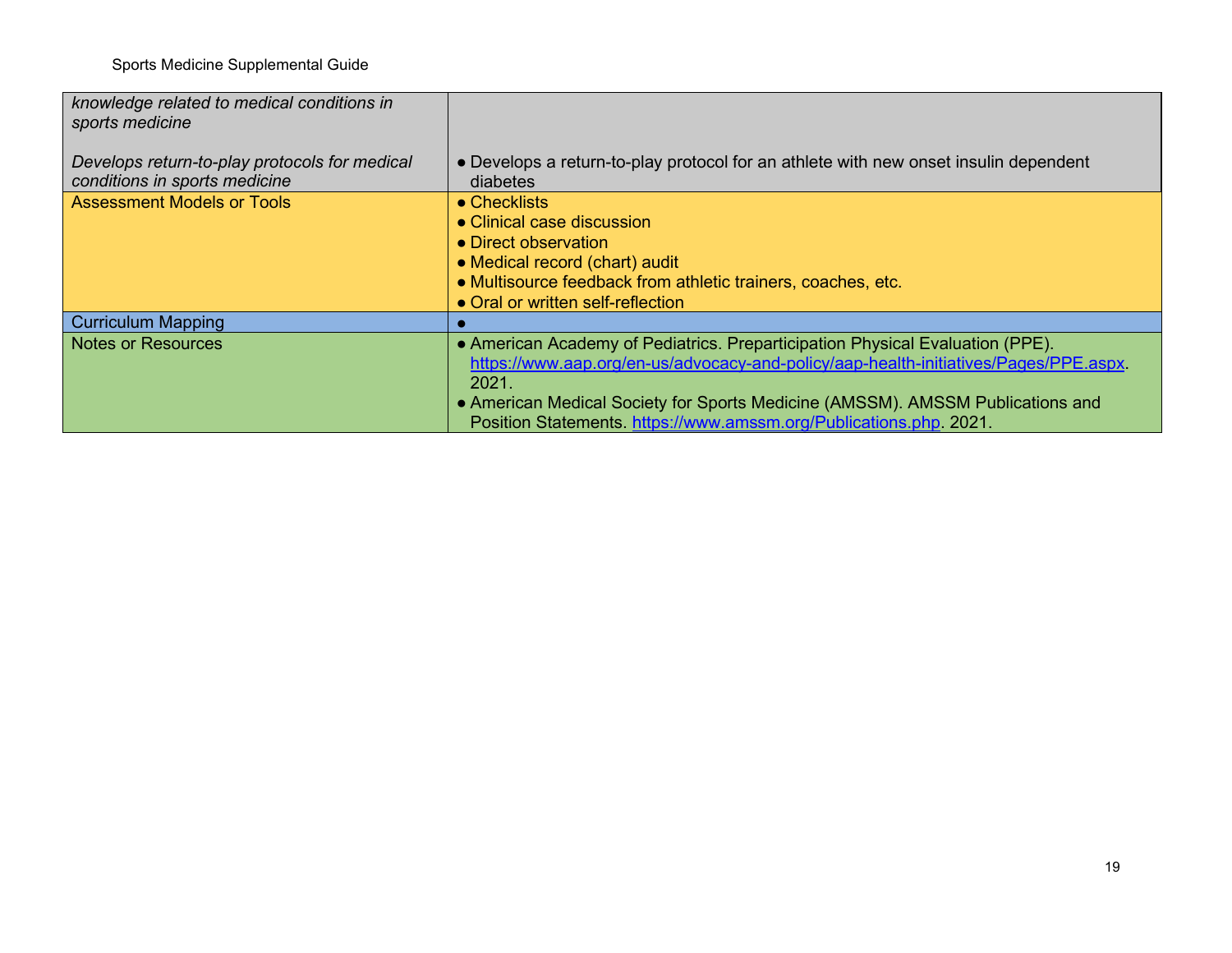| Medical Knowledge 3: Musculoskeletal Issues in Sports Medicine<br>Overall Intent: To synthesize and apply knowledge to the management of sports-related musculoskeletal injuries    |                                                                                                                                                                                               |
|-------------------------------------------------------------------------------------------------------------------------------------------------------------------------------------|-----------------------------------------------------------------------------------------------------------------------------------------------------------------------------------------------|
|                                                                                                                                                                                     |                                                                                                                                                                                               |
| <b>Milestones</b>                                                                                                                                                                   | <b>Examples</b>                                                                                                                                                                               |
| Level 1 Demonstrates basic knowledge of<br>musculoskeletal conditions, including prevention<br>and treatment                                                                        | • Describes pathophysiology and treatment options for overuse injuries such as<br>tenosynovitis<br>• Identifies the biomechanics of injury in ankle sprains which informs return-to-play plan |
| Demonstrates basic knowledge of return-to-play<br>guidelines for musculoskeletal conditions in<br>sports medicine                                                                   |                                                                                                                                                                                               |
| Level 2 Demonstrates advanced knowledge of<br>musculoskeletal conditions, including prevention<br>and treatment                                                                     | • Describes pathophysiology and treatment options for overuse injuries such as<br>tendinopathy                                                                                                |
| Demonstrates advanced knowledge of return-to-<br>play guidelines for musculoskeletal conditions in<br>sports medicine                                                               | • Identifies the specific indications for return to play after ACL tear                                                                                                                       |
| Level 3 Synthesizes and applies knowledge of<br>pathophysiology, evaluation, and diagnostic<br>testing to management of common sports<br>medicine-related musculoskeletal injuries  | • Demonstrates advanced knowledge of how biomechanics of injury can be used to<br>formulate a treatment plan and applies to exercise prescription                                             |
| Synthesizes and applies knowledge of return-to-<br>play guidelines for common musculoskeletal<br>conditions in sports medicine                                                      | • Implements return-to-play protocols for overuse injury such as iliotibial friction band<br>syndrome, jumper's knee, patellofemoral pain syndrome, etc.                                      |
| Level 4 Synthesizes and applies knowledge of<br>pathophysiology, evaluation, and diagnostic<br>testing to management of complex sports<br>medicine-related musculoskeletal injuries | • Uses advanced knowledge of biomechanics of injury to treatment and prevention of ACL<br>tears in female basketball athletes                                                                 |
| Synthesizes and applies knowledge of return-to-<br>play guidelines for complex musculoskeletal<br>conditions in sports medicine                                                     | . Works in conjunction with athletic trainers and coaches during rehabilitation and return-to-<br>play of post-surgical athlete                                                               |
| Level 5 Publishes/presents peer-reviewed<br>original scientific work to advance the medical<br>knowledge related to pathophysiology,                                                | • Publishes a peer-review article                                                                                                                                                             |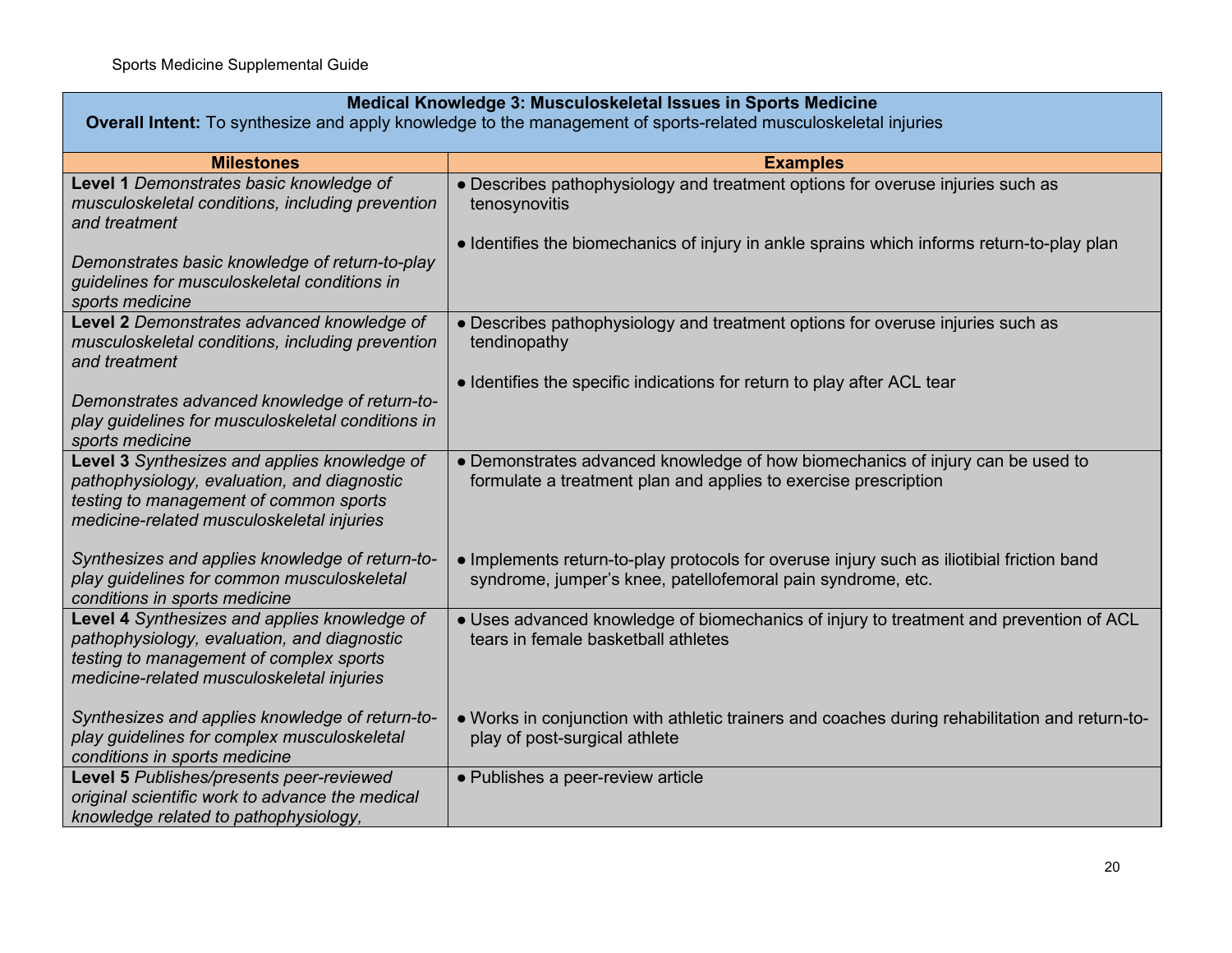| evaluation, and diagnostic testing to<br>management of sports medicine-related<br>musculoskeletal injuries |                                                                                                                                                                                                                                                                                            |
|------------------------------------------------------------------------------------------------------------|--------------------------------------------------------------------------------------------------------------------------------------------------------------------------------------------------------------------------------------------------------------------------------------------|
| Develops return-to-play protocols for                                                                      |                                                                                                                                                                                                                                                                                            |
| musculoskeletal conditions in sports medicine                                                              | • Develops mild traumatic brain injury return-to-play protocol                                                                                                                                                                                                                             |
|                                                                                                            | • Develops stress fracture return-to-play protocol                                                                                                                                                                                                                                         |
| <b>Assessment Models or Tools</b>                                                                          | • Clinical case discussion<br>• Direct observation<br>• Medical record (chart) audit<br>• Multisource feedback (athletic trainers, coaches)<br>• Oral or written self-reflection                                                                                                           |
| <b>Curriculum Mapping</b>                                                                                  |                                                                                                                                                                                                                                                                                            |
| <b>Notes or Resources</b>                                                                                  | • McKeag DB, Moeller JL. ACSM's Primary Care Sports Medicine. 2nd ed. Lippincott<br>Williams and Wilkins; 2007. ISBN:978-0781770286.<br>• Mellion MB, Walsh WM, Madden C, Putukian M, Shelton GL. The Team Physician's<br>Handbook. 3rd ed. Hanley and Belfus; 2001. ISBN: 978-1560534419. |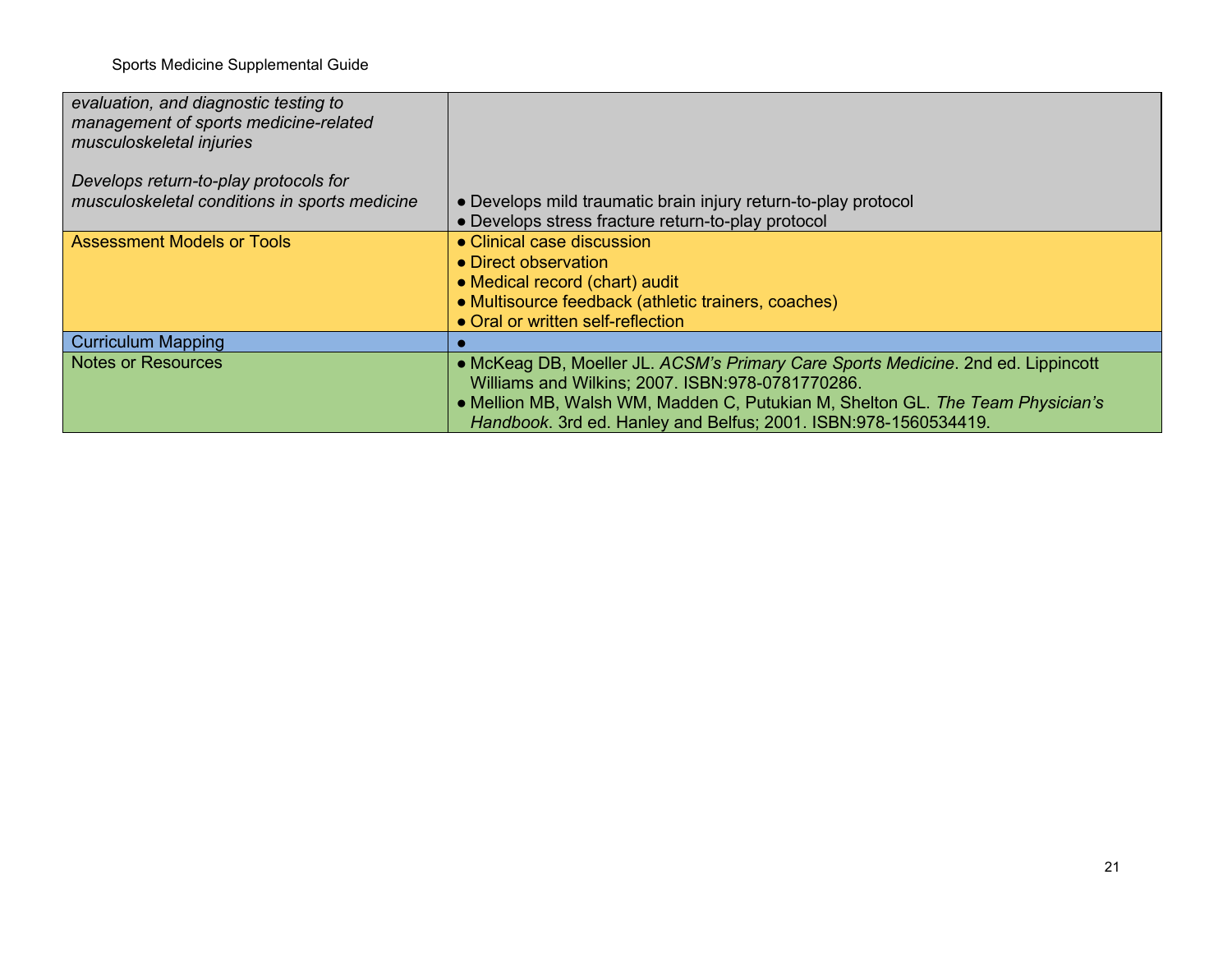| Systems-Based Practice 1: Patient Safety and Quality Improvement (QI)                                                              |                                                                                                                                                                          |
|------------------------------------------------------------------------------------------------------------------------------------|--------------------------------------------------------------------------------------------------------------------------------------------------------------------------|
| Overall Intent: To engage in the analysis and management of patient safety events, including relevant communication with patients, |                                                                                                                                                                          |
| families, and health care professionals; to conduct a QI project                                                                   |                                                                                                                                                                          |
| <b>Milestones</b>                                                                                                                  | <b>Examples</b>                                                                                                                                                          |
| Level 1 Demonstrates knowledge of common<br>patient safety events                                                                  | • Lists patient misidentification or medication errors as common patient safety events                                                                                   |
| Demonstrates knowledge of how to report<br>patient safety events                                                                   | • Describes how to report errors in your environment (e.g., online reporting, hotlines)                                                                                  |
| Demonstrates knowledge of basic quality<br>improvement methodologies and metrics                                                   | • Describes the Plan, Do, Study, Act (PDSA) Cycle for QI                                                                                                                 |
| Level 2 Identifies system factors that lead to<br>patient safety events                                                            | • Identifies patient hand-offs from one provider to another as a high-risk time for medical<br>errors                                                                    |
|                                                                                                                                    | • Understands how mental and physical fatigue can result in medical errors and patient<br>safety events                                                                  |
| Reports patient safety events through<br>institutional reporting systems (simulated or<br>actual)                                  | • Reports lag times for x-ray reporting causing patient safety concerns                                                                                                  |
| Describes local quality improvement initiatives<br>(e.g., community vaccination rate, infection rate,<br>smoking cessation)        | • Summarizes local high school football practice contact limitations to decrease total head<br>impact exposures and reduce concussion rates in practices                 |
| Level 3 Participates in analysis of patient safety<br>events (simulated or actual)                                                 | • Prepares for morbidity and mortality presentations                                                                                                                     |
| Participates in disclosure of patient safety<br>events to patients and their families (simulated<br>or actual)                     | • Communicates with patients/families about adverse events such as misdiagnosis, wrong<br>site, or wrong medication administration, with the assistance of the attending |
| Participates in local quality improvement<br>initiatives                                                                           | • Participates in project identifying root cause of delay in starting physical therapy to<br>improve patient care                                                        |
| Level 4 Conducts analysis of patient safety<br>events and offers error prevention strategies<br>(simulated or actual)              | • Collaborates with a team to conduct root cause analysis of a medical error and can<br>effectively communicate with patients/families about those events                |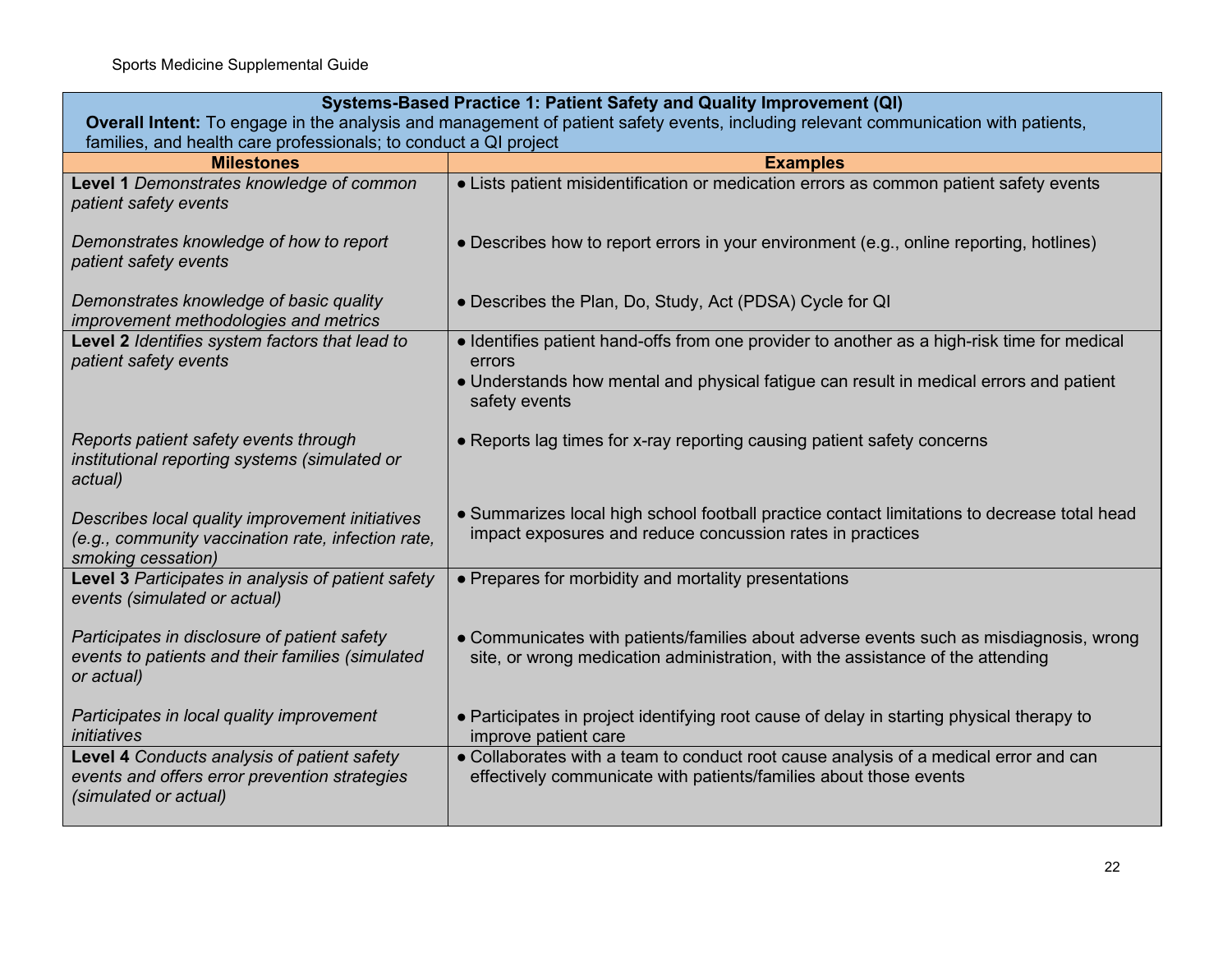| Discloses patient safety events to patients and<br>their families (simulated or actual)                         | • Recognizes that the wrong hip was imaged due to an incorrect order and immediately<br>communicates this error to the patient                                                                                                                                                                                                                                                                                                                                                                                                                                                                                                                                                                                                                                                                               |
|-----------------------------------------------------------------------------------------------------------------|--------------------------------------------------------------------------------------------------------------------------------------------------------------------------------------------------------------------------------------------------------------------------------------------------------------------------------------------------------------------------------------------------------------------------------------------------------------------------------------------------------------------------------------------------------------------------------------------------------------------------------------------------------------------------------------------------------------------------------------------------------------------------------------------------------------|
| Demonstrates skills required to identify, develop,<br>implement, and analyze a quality improvement<br>project   | • Participates in the completion of a QI project to improve communications or outcomes<br>within the practice, including assessing the problem, articulating a broad goal, developing<br>a Specific, Measurable, Attainable, Relevant, Time-based (SMART) objective plan, and<br>monitoring progress and challenges                                                                                                                                                                                                                                                                                                                                                                                                                                                                                          |
| Level 5 Actively engages teams and processes<br>to modify systems to prevent patient safety<br>events           | • Assumes a leadership role at the departmental or institutional level for patient safety<br>• Develops protocols to reduce errors                                                                                                                                                                                                                                                                                                                                                                                                                                                                                                                                                                                                                                                                           |
| Role models or mentors others in the disclosure<br>of patient safety events                                     | • Conducts a simulation for disclosing patient safety events                                                                                                                                                                                                                                                                                                                                                                                                                                                                                                                                                                                                                                                                                                                                                 |
| Designs, implements, and assesses quality<br>improvement initiatives at the institutional or<br>community level | • Initiates and completes a QI project to improve outcomes in collaboration with the county<br>health department or hospital or clinic administration and shares results with stakeholders                                                                                                                                                                                                                                                                                                                                                                                                                                                                                                                                                                                                                   |
| <b>Assessment Models or Tools</b>                                                                               | • Direct observation<br>• E-module multiple choice tests<br>• Medical record (chart) audit<br>• Portfolio review<br>• Reflection<br>• Simulation                                                                                                                                                                                                                                                                                                                                                                                                                                                                                                                                                                                                                                                             |
| <b>Curriculum Mapping</b>                                                                                       |                                                                                                                                                                                                                                                                                                                                                                                                                                                                                                                                                                                                                                                                                                                                                                                                              |
| <b>Notes or Resources</b>                                                                                       | • American Academy of Family Physicians. Basics of Quality Improvement.<br>https://www.aafp.org/practice-management/improvement/basics.html. 2021.<br>• American Board of Family Medicine. Performance Improvement.<br>https://www.theabfm.org/continue-certification/performance-improvement. 2021.<br>• Agency for Healthcare Research and Quality (AHRQ). Quality and Patient Safety.<br>https://www.ahrq.gov/professionals/quality-patient-safety/index.html 2021.<br>• AHRQ. TeamSTEPPS. https://www.ahrq.gov/teamstepps/index.html. 2021.<br>. Institute for Healthcare Improvement (IHI) http://www.ihi.org/Pages/default.aspx. 2021.<br>• The Joint Commission. https://www.jointcommission.org/. 2021.<br>. World Health Organization. Patient Safety. https://www.who.int/patientsafety/en/. 2021. |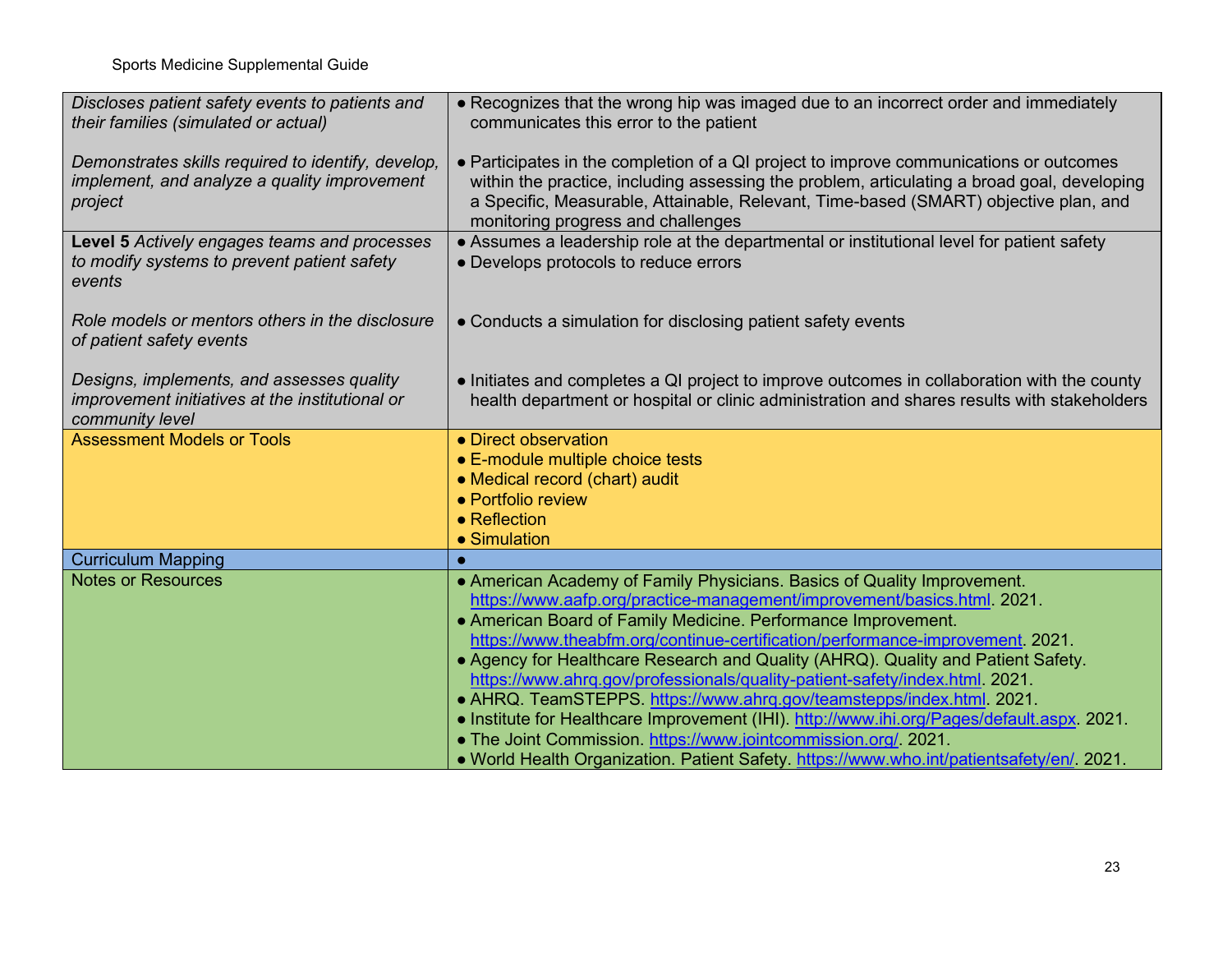|                                                                                                                                                 | Systems-Based Practice 2: System Navigation for Patient-Centered Care                                                                                                                                                                                       |  |
|-------------------------------------------------------------------------------------------------------------------------------------------------|-------------------------------------------------------------------------------------------------------------------------------------------------------------------------------------------------------------------------------------------------------------|--|
| Overall Intent: To effectively navigate the health care system, including the interdisciplinary team and other care providers; to adapt care to |                                                                                                                                                                                                                                                             |  |
| a specific patient population to ensure high-quality patient outcomes                                                                           |                                                                                                                                                                                                                                                             |  |
| <b>Milestones</b>                                                                                                                               | <b>Examples</b>                                                                                                                                                                                                                                             |  |
| Level 1 Demonstrates knowledge of care<br>coordination                                                                                          | • For a patient, identifies members of the health care team: athletic trainer, physical<br>therapist, physician, home health nurse, and social workers                                                                                                      |  |
| Identifies key elements for safe and effective<br>transitions of care and hand-offs                                                             | • Lists the essential components of a structured tool such as I-PASS (Illness severity,<br>Patient summary, Action list, Situation awareness and contingency planning, Synthesis by<br>receiver) for sign-out and care transition and hand-offs             |  |
| Demonstrates knowledge of population and<br>community health needs and inequities                                                               | • Identifies that patients in rural areas may have different needs than urban patients                                                                                                                                                                      |  |
| Level 2 Coordinates care of patients in routine<br>clinical situations, effectively using the roles of<br>interprofessional team members        | • Coordinates care of patients between primary care physicians and the sports medicine<br>physician; primary care sports medicine and the athletic trainer; the sports medicine team<br>and coaching staff; and event medical staff and local EMS/hospitals |  |
| Performs safe and effective transitions of<br>care/hand-offs in routine clinical situations                                                     | • Uses a structured tool such as I-PASS for transitions of care between sports medicine<br>physicians in the training room                                                                                                                                  |  |
| Identifies specific population and community<br>health needs and inequities in the local<br>population                                          | • Identifies that certain populations will not have access to EKG/echocardiogram screening<br>· Identifies alternative options for those who do not have insurance coverage or<br>transportation to physical therapy                                        |  |
| Level 3 Coordinates care of patients in complex<br>clinical situations, effectively using the roles of<br>interprofessional team members        | • Works with the social worker or athletic trainer to coordinate care                                                                                                                                                                                       |  |
| Performs safe and effective transitions of<br>care/hand-offs in complex clinical situations                                                     | • Uses a structured tool such as I-PASS for transitions of care between the sports medicine<br>team and the orthopedic team                                                                                                                                 |  |
| Uses local resources effectively to meet the<br>needs of a patient population and community                                                     | • Refers patients to pharmaceutical discount cards to help them afford medications                                                                                                                                                                          |  |
| Level 4 Role models effective coordination of<br>patient-centered care among different<br>disciplines and specialties                           | • Leads team members in approaching consultants to review cases/recommendations and<br>arranges radiology rounds for the team                                                                                                                               |  |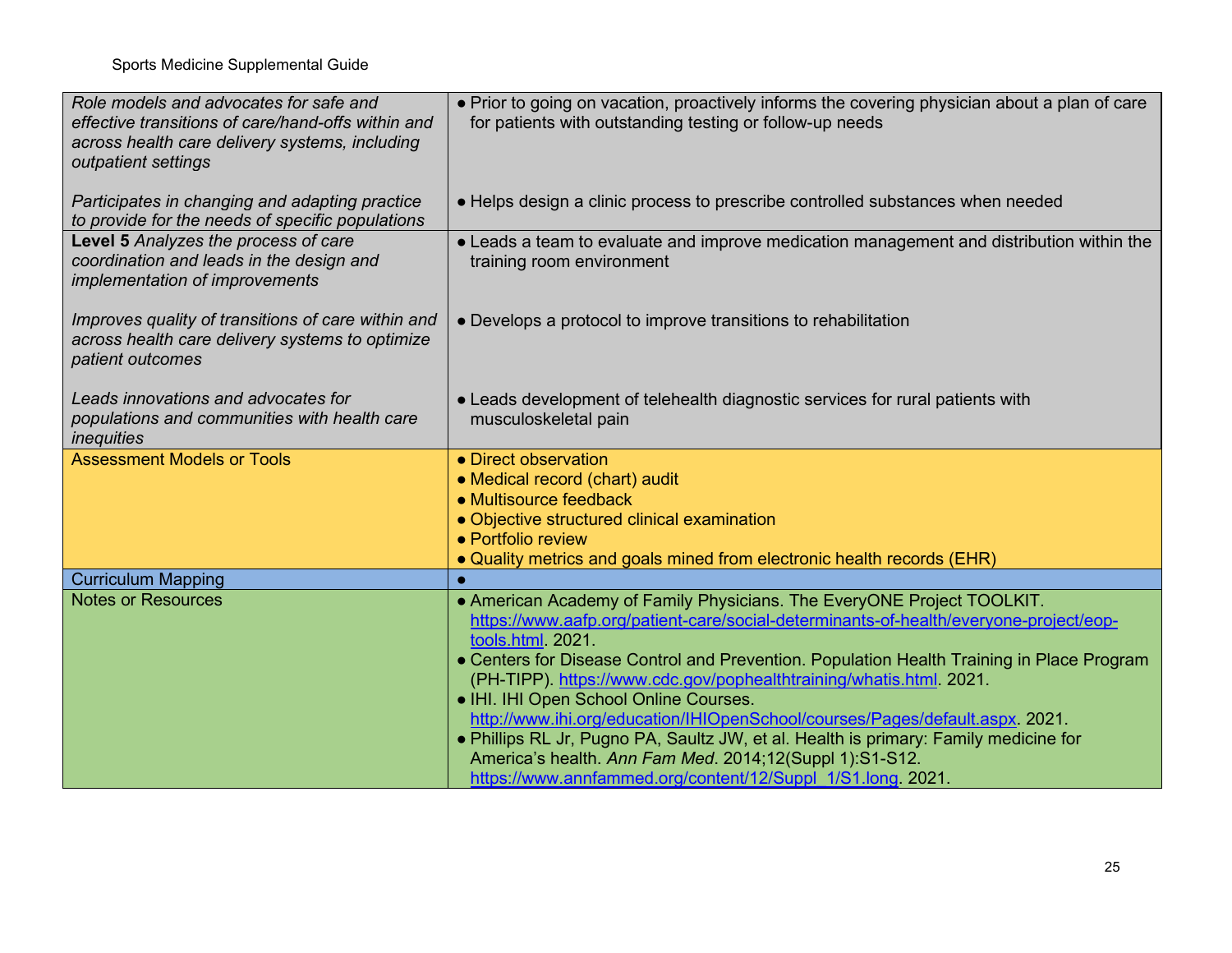| • Skochelak SE, Hawkins RE, Lawson LE, Starr SR, Borkan JM, Gonzalo JD. AMA              |
|------------------------------------------------------------------------------------------|
| Education Consortium: Health Systems Science. 1st ed. Philadelphia, PA: Elsevier; 2016.  |
| ISBN:9780702070372.                                                                      |
| • Spector ND, Starner AJ, Allen AD, Bale JF, Bismilla Z. I-PASS handoff curriculum: Core |
| resident workshop. MedEdPORTAL. 2013;9.                                                  |
| https://www.mededportal.org/doi/10.15766/mep 2374-8265.9311.2021.                        |
| . University of California, San Francisco. Center for Excellence in Primary Care.        |
| https://cepc.ucsf.edu/. 2021.                                                            |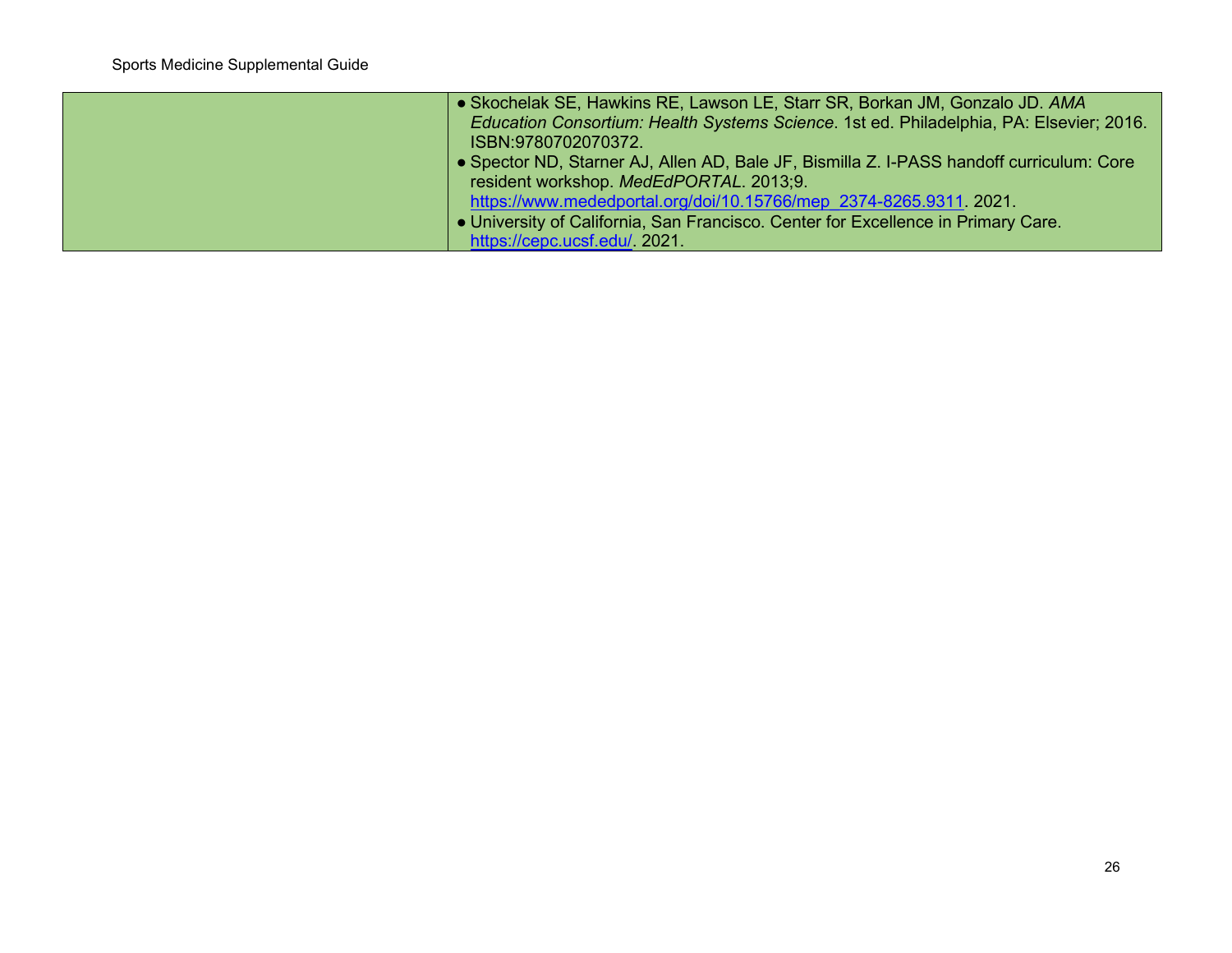### **Systems-Based Practice 3: Physician Role in Health Care Systems**

| Overall Intent: To understand the physician's role in the complex health care system and how to optimize the system to improve patient care<br>and the health system's performance |                                                                                                                                                                                                                                                                                                                  |
|------------------------------------------------------------------------------------------------------------------------------------------------------------------------------------|------------------------------------------------------------------------------------------------------------------------------------------------------------------------------------------------------------------------------------------------------------------------------------------------------------------|
| <b>Milestones</b>                                                                                                                                                                  | <b>Examples</b>                                                                                                                                                                                                                                                                                                  |
| Level 1 Identifies key components of the<br>complex health care system                                                                                                             | • Articulates the sports medicine physicians role in coordinating all the aspects of medical<br>care for a mass participation event (EMS, medical tents, triage, etc.)                                                                                                                                           |
| Describes basic health payment systems<br>(including government, private, public, uninsured<br>care) and practice models                                                           | • Understands the impact of health plan coverage on prescription drugs for individual<br>patients                                                                                                                                                                                                                |
| Identifies basic knowledge domains for effective<br>transition to independent practice                                                                                             | • Identifies that notes must meet coding requirements                                                                                                                                                                                                                                                            |
| Level 2 Describes how components of a<br>complex health care system are interrelated,<br>and how this impacts patient care                                                         | • Explains that improving patient satisfaction impacts patient adherence and payment to the<br>health system                                                                                                                                                                                                     |
| Delivers care with consideration of each<br>patient's payment model                                                                                                                | • Takes into consideration patient's prescription drug coverage when choosing medications                                                                                                                                                                                                                        |
| Demonstrates use of information technology<br>required for medical practice                                                                                                        | • Recognizes that appropriate documentation can influence the severity of illness<br>determination                                                                                                                                                                                                               |
| Level 3 Discusses how individual practice<br>affects the broader system                                                                                                            | • Ensures that patient has an appropriately scheduled follow-up appointment to monitor<br>progress                                                                                                                                                                                                               |
| Engages with patients in shared decision-<br>making, informed by each patient's payment<br>models                                                                                  | • Discusses risks and benefits of pursuing advanced imaging taking into consideration<br>indications and guidelines and patient deductibles and insurance benefits<br>• Understands malpractice coverage and limits as it applies to providing medical care<br>outside of the clinic with sports teams or events |
| Describes core administrative knowledge<br>needed for transition to independent practice                                                                                           | • Understands the core elements of employment contract negotiation                                                                                                                                                                                                                                               |
| Level 4 Manages various components of the<br>complex health care system to provide efficient<br>and effective patient care and transitions of care                                 | • Ensures proper documentation required for insurance authorization for physical therapy                                                                                                                                                                                                                         |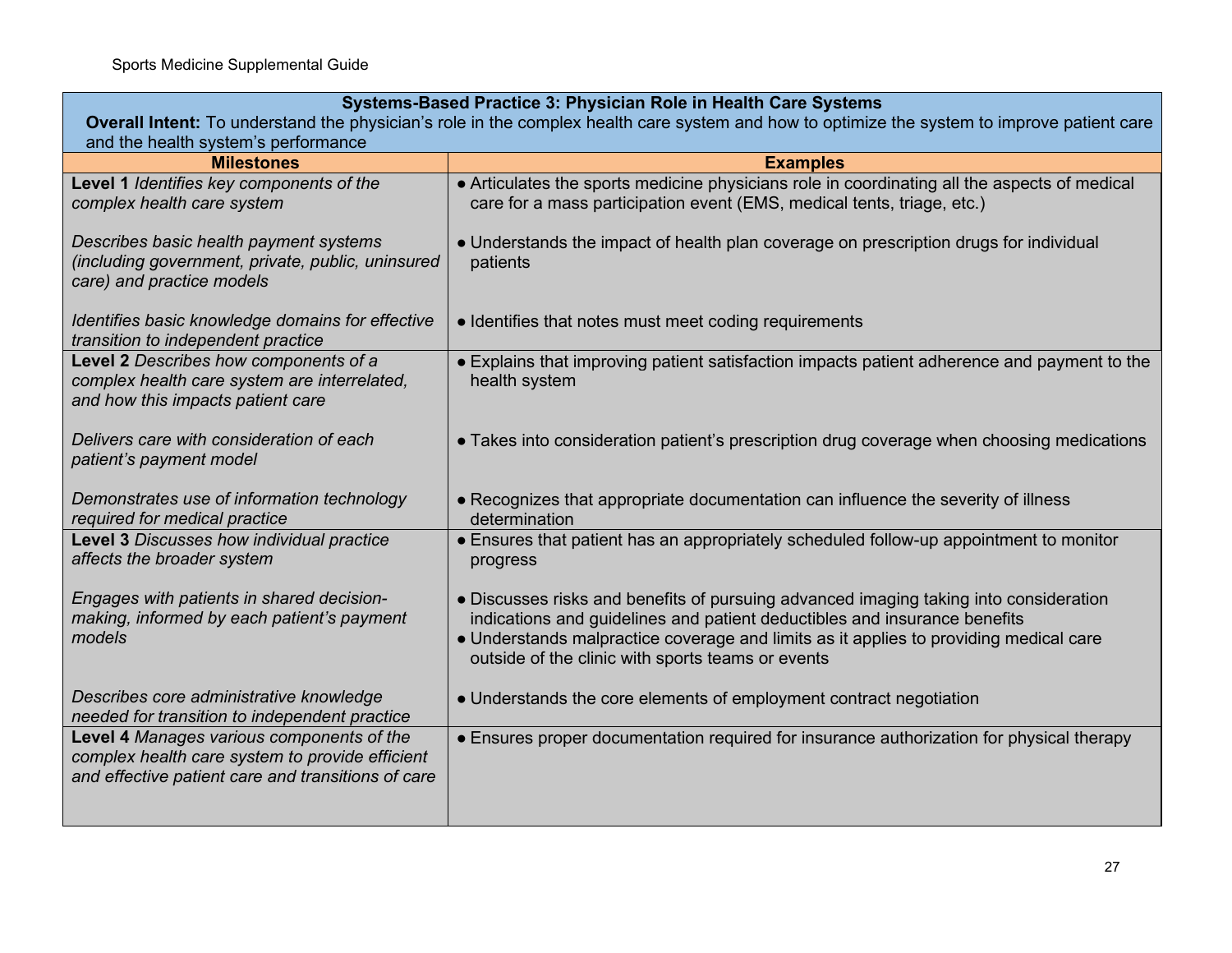| Advocates for patient care needs                                                                                                            | • Works collaboratively to improve patient assistance resources for a patient with limited<br>resources                                                                                                                                                    |
|---------------------------------------------------------------------------------------------------------------------------------------------|------------------------------------------------------------------------------------------------------------------------------------------------------------------------------------------------------------------------------------------------------------|
| Analyzes individual practice patterns and<br>prepares for professional requirements to enter<br>independent practice                        | • Proactively compiles procedure log in anticipation of applying for hospital privileges                                                                                                                                                                   |
| Level 5 Advocates for or leads systems change<br>that enhances high-value, efficient, and effective<br>patient care and transitions of care | . Works with community or professional organizations to advocate for policies such as<br>personal protective equipment (PPE) and concussion which would improve outcomes of<br>recreational, elementary school, high school, collegiate and elite athletes |
| Participates in health policy advocacy activities                                                                                           | • Improves informed consent process for non-English-speaking patients requiring<br>interpreter services                                                                                                                                                    |
| <b>Assessment Models or Tools</b>                                                                                                           | • Direct observation                                                                                                                                                                                                                                       |
|                                                                                                                                             | • Knowledge based content testing                                                                                                                                                                                                                          |
|                                                                                                                                             | • Medical record (chart) audit                                                                                                                                                                                                                             |
|                                                                                                                                             | • Multisource feedback                                                                                                                                                                                                                                     |
|                                                                                                                                             | • QI metrics/practice data                                                                                                                                                                                                                                 |
| <b>Curriculum Mapping</b><br><b>Notes or Resources</b>                                                                                      |                                                                                                                                                                                                                                                            |
|                                                                                                                                             | • AHRQ. Measuring the Quality of Physician Care.                                                                                                                                                                                                           |
|                                                                                                                                             |                                                                                                                                                                                                                                                            |
|                                                                                                                                             | https://www.ahrq.gov/talkingquality/measures/setting/physician/challenges.html. 2021.                                                                                                                                                                      |
|                                                                                                                                             | • AHRQ. Major Physician Measurement Sets.                                                                                                                                                                                                                  |
|                                                                                                                                             | https://www.ahrq.gov/talkingquality/measures/setting/physician/measurement-sets.html                                                                                                                                                                       |
|                                                                                                                                             | 2021.                                                                                                                                                                                                                                                      |
|                                                                                                                                             | . The Commonwealth Fund. Health System Data Center.                                                                                                                                                                                                        |
|                                                                                                                                             | http://datacenter.commonwealthfund.org/? ga=2.110888517.1505146611.1495417431-<br>1811932185.1495417431#ind=1/sc=1 2021.                                                                                                                                   |
|                                                                                                                                             | . Dzau VJ, McClellan MB, McGinnis M, et al. Vital directions for health and health care:                                                                                                                                                                   |
|                                                                                                                                             | Positions from a National Academy of Medicine Initiative. JAMA. 2017;317(14):1461-                                                                                                                                                                         |
|                                                                                                                                             | 1470. https://jamanetwork.com/journals/jama/fullarticle/2612013. 2021.                                                                                                                                                                                     |
|                                                                                                                                             | . IHI. IHI Open School Online Courses. http://app.ihi.org/lmsspa/#/6cb1c614-884b-43ef-                                                                                                                                                                     |
|                                                                                                                                             | 9abd-d90849f183d4. 2021.                                                                                                                                                                                                                                   |
|                                                                                                                                             | • The Kaiser Family Foundation. Topic: Health Reform. https://www.kff.org/health-reform/<br>2021.                                                                                                                                                          |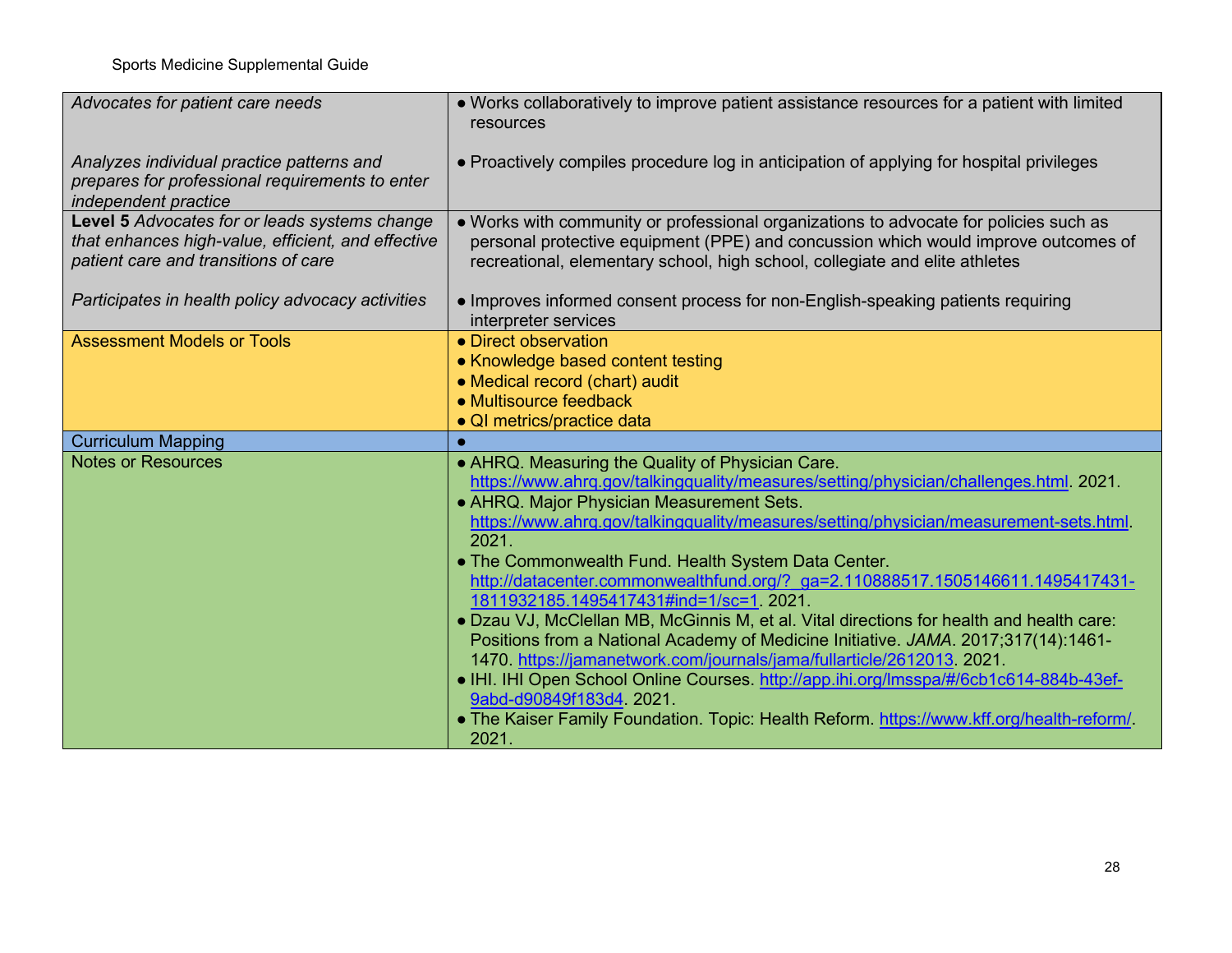# **Practice-Based Learning and Improvement 1: Evidence-Based and Informed Practice**

**Overall Intent:** To incorporate evidence and patient values into clinical practice

| <b>Milestones</b>                                   | <b>Examples</b>                                                                               |
|-----------------------------------------------------|-----------------------------------------------------------------------------------------------|
| Level 1 Demonstrates how to access,                 | • Identifies evidence-based guidelines for osteoporosis screening at United States            |
| categorize, and analyze clinical evidence           | Preventive Services Task Force (USPSTF) website                                               |
| Level 2 Articulates clinical questions and elicits  | • In a patient with a high-risk stress fracture, identifies and discusses potential evidence- |
| patient preferences and values to guide             | based treatment options, and solicits patient perspective                                     |
| evidence-based care                                 | • Explains why a screening test should not be performed                                       |
| Level 3 Locates and applies the best available      | • Obtains, discusses, and applies evidence for the treatment of a patient with high-risk      |
| evidence, integrated with patient preference, to    | stress fracture and coexisting Relative Energy Deficiency in Sports (RED-S)                   |
| the care of complex patients                        | • Understands and appropriately uses clinical practice guidelines in making patient care      |
|                                                     | decisions while eliciting patient preferences                                                 |
| Level 4 Critically appraises and applies            | • Accesses the primary literature to identify resistance training as opposed to               |
| evidence, even in the face of uncertainty and       | pharmacological intervention for fragility fracture prevention                                |
| conflicting evidence, to guide care tailored to the |                                                                                               |
| individual patient                                  |                                                                                               |
| Level 5 Coaches others to critically appraise       | • Leads clinical teaching on application of best practices in critical appraisal of athletic  |
| and apply evidence for complex patients, and/or     | screening for cardiac health                                                                  |
| collaboratively develops evidence-based             | • As part of a team, develops a protocol for concussion evaluation and management             |
| decision-making tools                               |                                                                                               |
| <b>Assessment Models or Tools</b>                   | • Direct observation                                                                          |
|                                                     | • Medical record (chart) audit                                                                |
|                                                     | • Oral or written examination                                                                 |
|                                                     | • Presentation evaluation                                                                     |
|                                                     | • Research portfolio                                                                          |
| <b>Curriculum Mapping</b>                           |                                                                                               |
| <b>Notes or Resources</b>                           | • AHRQ. Guidelines and Measures. https://www.ahrq.gov/gam/index.html. 2021.                   |
|                                                     | • Fortin AH, Dwamena FC, Frankel RM, Smith RC. Smith's Patient Centered Interviewing:         |
|                                                     | An Evidence-Based Method. 4th ed. New York, NY: McGraw Hill; 2018. ISBN:978-<br>0071760003.   |
|                                                     | • Guyatt G, Rennie D, Meade MO, Cook DJ. Users' Guides to the Medical Literature. 3rd         |
|                                                     | ed. New York, NY: McGraw Hill; 2015. ISBN:978-0071590389.                                     |
|                                                     | • Institutional IRB guidelines                                                                |
|                                                     | • Mayo Clinic. Mayo Clinic Shared Decision Making National Resource Center                    |
|                                                     | https://shareddecisions.mayoclinic.org/. 2021.                                                |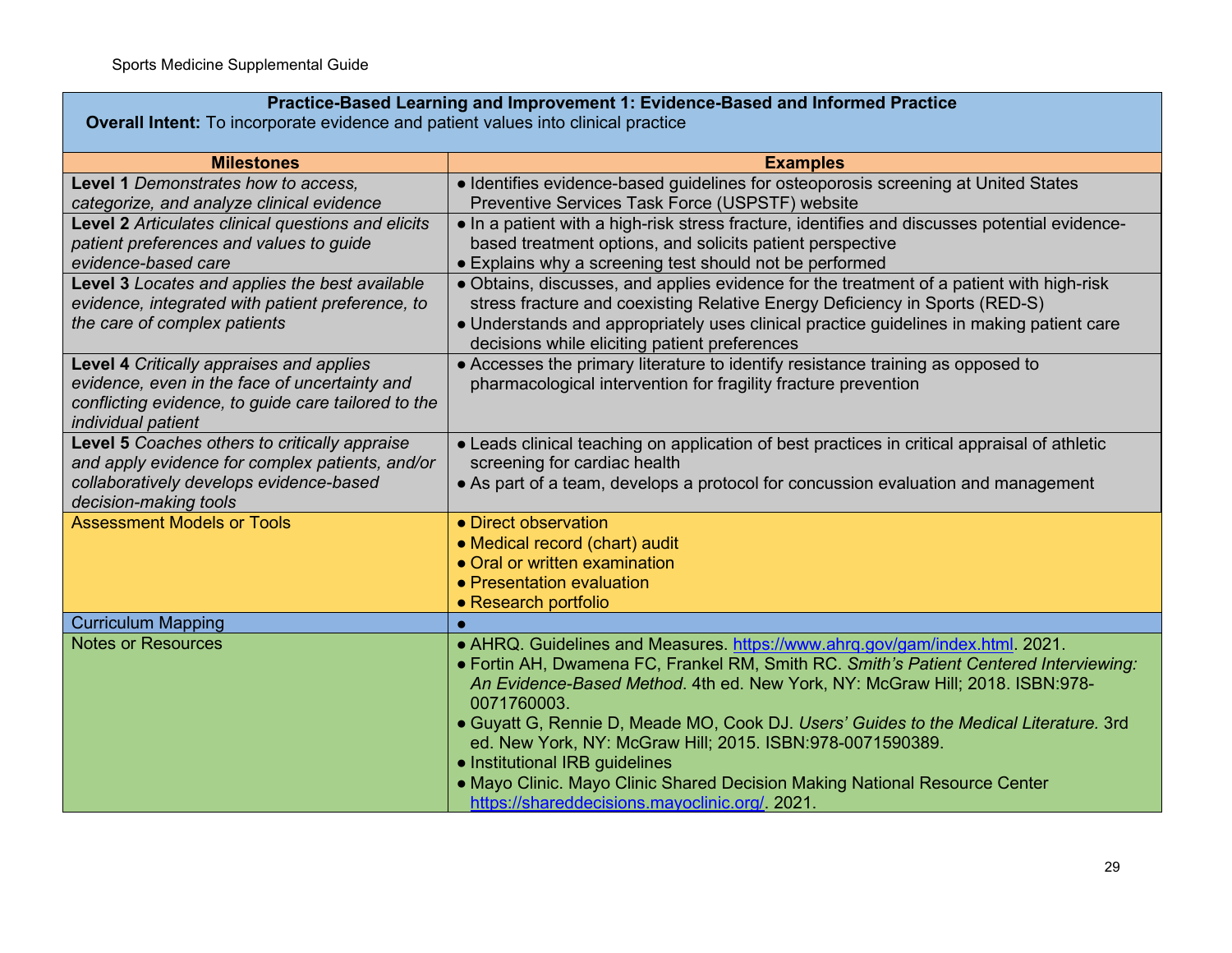| • US National Library of Medicine. PubMed Tutorial.<br>https://www.nlm.nih.gov/bsd/disted/pubmedtutorial/cover.html. 2021.<br>• U.S. Preventive Services Task Force. https://www.uspreventiveservicestaskforce.org/. |
|----------------------------------------------------------------------------------------------------------------------------------------------------------------------------------------------------------------------|
| 2021.<br>• Various journal submission guidelines                                                                                                                                                                     |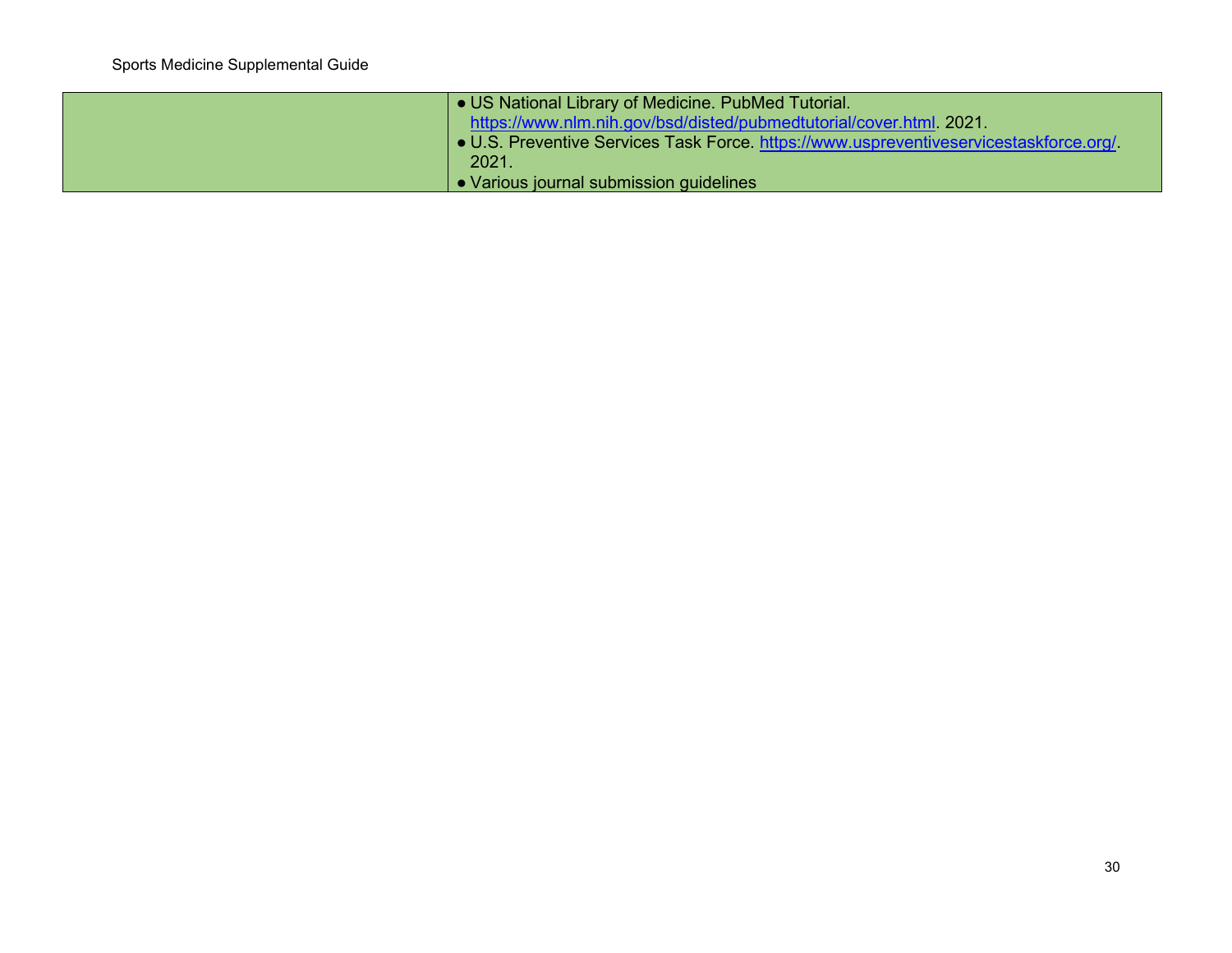|                                                                                                                                           | Practice-Based Learning and Improvement 2: Reflective Practice and Commitment to Personal Growth                                                 |
|-------------------------------------------------------------------------------------------------------------------------------------------|--------------------------------------------------------------------------------------------------------------------------------------------------|
| Overall Intent: To seek clinical performance information with the intent to improve care; reflects on all domains of practice, personal   |                                                                                                                                                  |
| interactions, and behaviors, and their impact on colleagues and patients (reflective mindfulness); develop clear objectives and goals for |                                                                                                                                                  |
| improvement in the form of a personal learning plan                                                                                       |                                                                                                                                                  |
| <b>Milestones</b>                                                                                                                         | <b>Examples</b>                                                                                                                                  |
| Level 1 Accepts responsibility for personal and<br>professional development by establishing goals                                         | • Identifies personal goals and meets with advisor to discuss                                                                                    |
| Identifies the factors that contribute to gap(s)<br>between expectations and actual performance                                           | • Is aware that inadequate sleep may adversely impact performance                                                                                |
| Acknowledges there are always opportunities for<br>self-improvement                                                                       | • Attends and engages in didactic sessions and supplemental readings                                                                             |
| Level 2 Demonstrates openness to performance<br>data (feedback and other input) to inform goals                                           | . Increasingly able to identify performance gaps in terms of diagnostic skills and daily work<br>using feedback and supplied performance metrics |
| Self-reflects and analyzes factors that contribute<br>to gap(s) between expectations and actual<br>performance                            | • After working with an attending for a week, asks the attending about performance and<br>opportunities for improvement                          |
| With prompting, designs and implements a<br>learning plan                                                                                 | • Uses feedback to improve communication skills with peers/colleagues, staff members,<br>and patients the following week                         |
| Level 3 Intermittently seeks additional<br>performance data, with adaptability and humility                                               | • Takes input from peers/colleagues and supervisors to gain complex insight into personal<br>strengths and areas to improve                      |
| Self-reflects, analyzes, and institutes behavioral<br>change(s) to narrow the gap(s) between<br>expectations and actual performance       | • Self-reflects and is appreciative, not defensive, of others' input                                                                             |
| Independently creates and implements a<br>learning plan                                                                                   | • Seeks out and engages in activities targeted at practice areas requiring improvement                                                           |
| Level 4 Consistently seeks performance data,<br>with adaptability and humility                                                            | • Habitually makes a learning plan for each rotation, seeks out data on personal clinical<br>performance                                         |
| Challenges assumptions and considers<br>alternatives in narrowing the gap(s) between<br>expectations and actual performance               | • Consistently identifies ongoing gaps and chooses areas for further development                                                                 |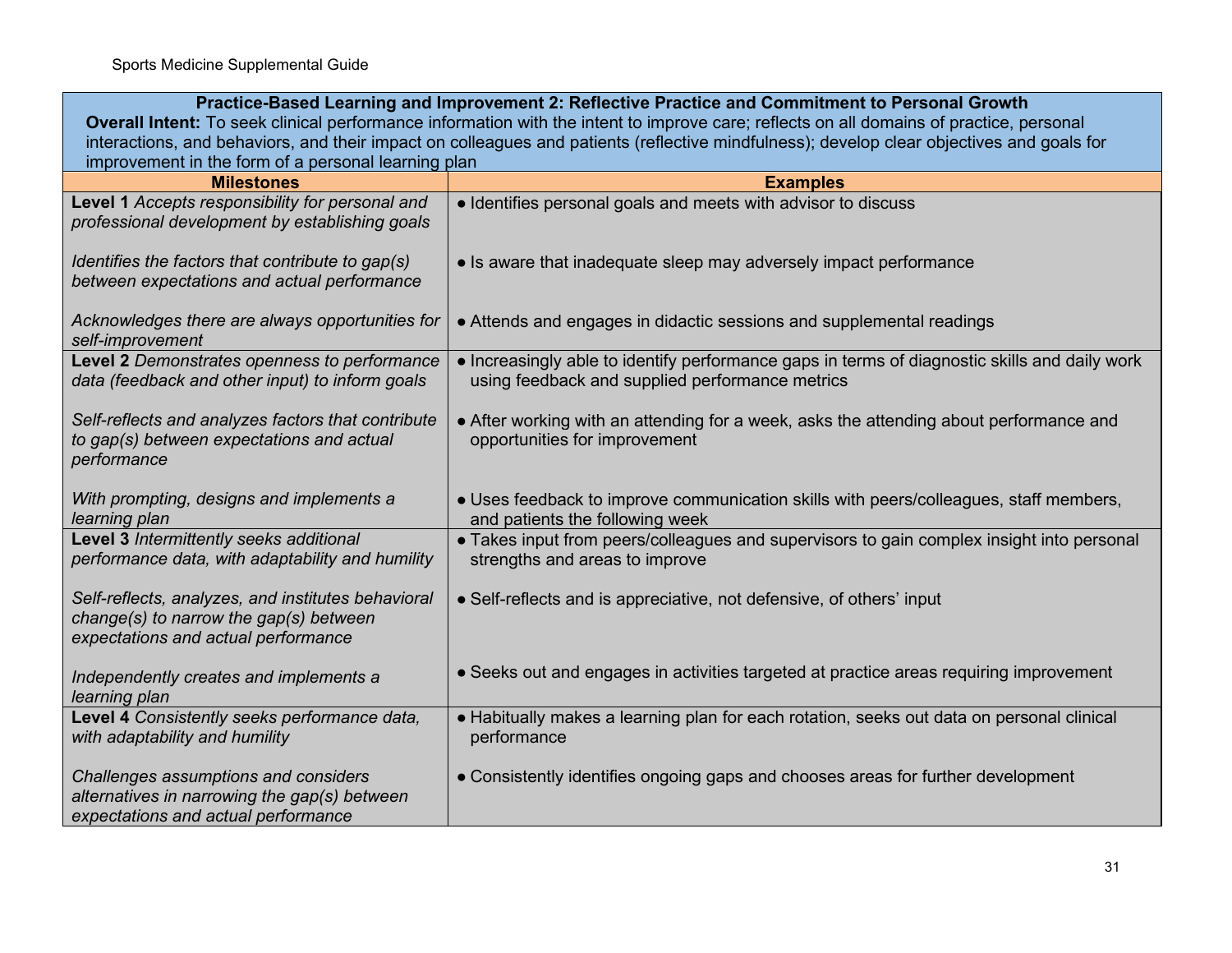| Uses performance data to measure the             |                                                                                              |
|--------------------------------------------------|----------------------------------------------------------------------------------------------|
| effectiveness of the learning plan and, when     | • Consistently seeks out and engages in evidence-based activities targeted at practice       |
| necessary, improves it                           | areas requiring improvement identified by external sources as well as self-reflection        |
| Level 5 Leads performance review processes       | • Actively discusses learning goals with supervisors and colleagues; may encourage other     |
|                                                  | learners on the team to consider how their behavior affects the rest of the team             |
|                                                  |                                                                                              |
| Coaches others on reflective practice            | • Serves as a role model for self-reflection and effective self-directed learning            |
|                                                  |                                                                                              |
| Facilitates the design and implementing learning | • Demonstrates emotional intelligence and cognitive reframing skills                         |
| plans for others                                 |                                                                                              |
| <b>Assessment Models or Tools</b>                | • Direct observation                                                                         |
|                                                  | • Review of learning plan                                                                    |
|                                                  | • Self-reflection                                                                            |
|                                                  | • Strengths, Weaknesses, Opportunities, Threats (SWOT) analysis                              |
| <b>Curriculum Mapping</b>                        |                                                                                              |
| <b>Notes or Resources</b>                        | • Burke AE, Benson B, Englander R, Carraccio C, Hicks PJ. Domain of competence:              |
|                                                  | Practice-based learning and improvement. Acad Pediatr. 2014;14(2 Suppl):S38-S54.             |
|                                                  | https://www.academicpedsjnl.net/article/S1876-2859(13)00333-1/fulltext. 2021.                |
|                                                  | • Grant A, McKimm J, Murphy F. Developing Reflective Practice: A Guide for Medical           |
|                                                  | Students, Doctors and Teachers. Hoboken, NJ: Wiley-Blackwell; 2017. ISBN:978-1-119-          |
|                                                  | 06474-9.                                                                                     |
|                                                  | • Hojat M, Veloski JJ, Gonnella JS. Measurement and correlates of physicians' lifelong       |
|                                                  | learning. Acad Med. 2009;84(8):1066-1074.                                                    |
|                                                  | https://journals.lww.com/academicmedicine/Fulltext/2009/08000/Measurement and Corr           |
|                                                  | elates of Physicians Lifelong.21.aspx 2021.                                                  |
|                                                  | • Kraut A, Yarris LM, Sargeant J. Feedback: Cultivating a positive culture. J Grad Med       |
|                                                  | Educ. 2015;7(2):262-264. https://www.ncbi.nlm.nih.gov/pmc/articles/PMC4512803/. 2021.        |
|                                                  | • Lockspeiser TM, Schmitter PA, Lane JL, Hanson JL, Rosenberg AA, Park YS. Assessing         |
|                                                  | residents' written learning goals and goal writing skill: Validity evidence for the learning |
|                                                  | goal scoring rubric. Acad Med. 2013;88(10):1558-1563.                                        |
|                                                  | https://journals.lww.com/academicmedicine/Fulltext/2013/10000/Assessing Residents            |
|                                                  | Written Learning Goals and.39.aspx 2021.                                                     |
|                                                  | • RJug R, Jiang XS, Bean SM. Giving and receiving effective feedback: A review article and   |
|                                                  | how-to guide. Arch Pathol Lab Med. 2019;143(2):244-250.                                      |
|                                                  | https://meridian.allenpress.com/aplm/article/143/2/244/64770/Giving-and-Receiving-           |
|                                                  | Effective-Feedback-A-Review. 2021.                                                           |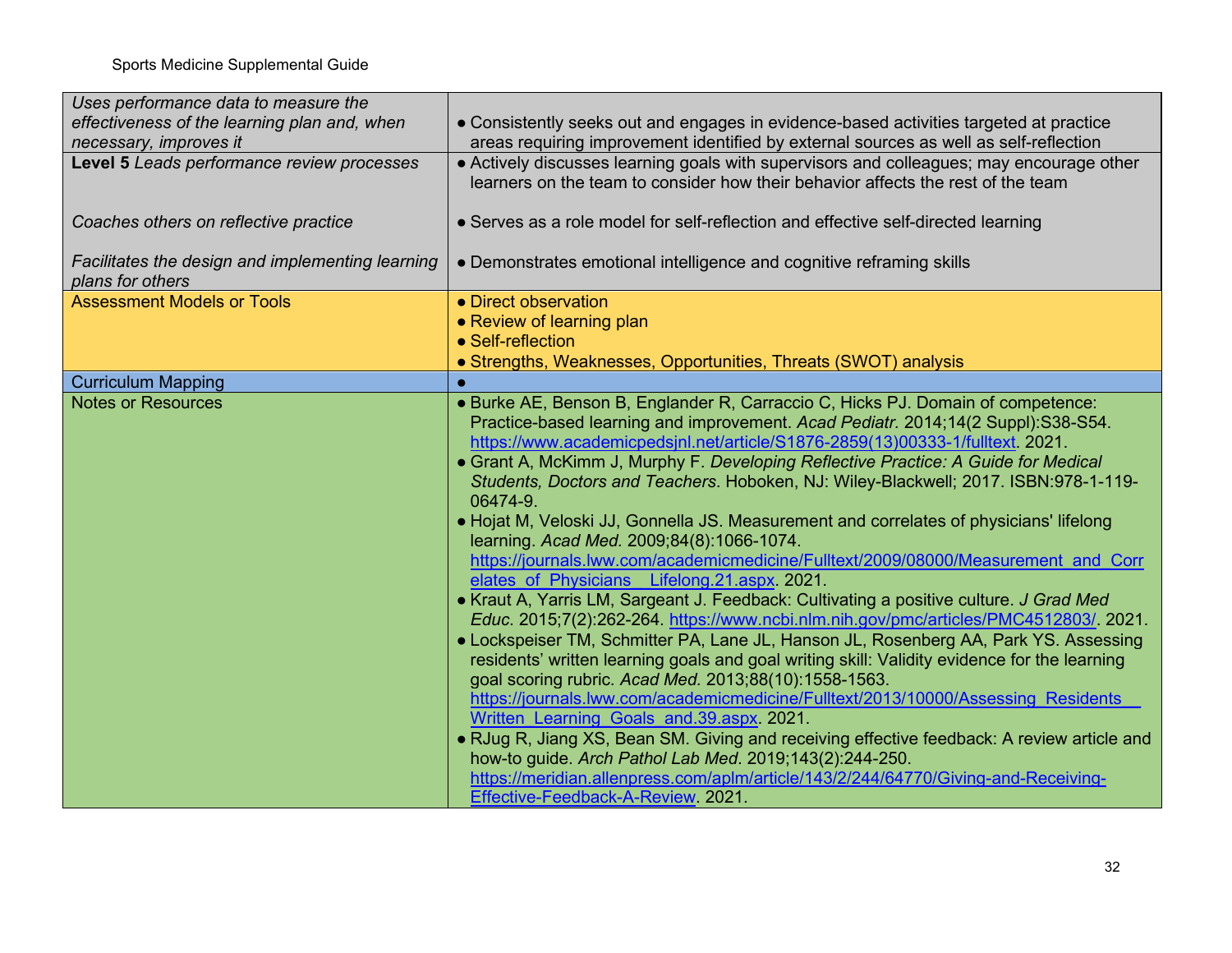| • Winkel AF, Yingling S, Jones AA, Nicholson J. Reflection as a learning tool in graduate<br>medical education: A systematic review. JGME. 2017;9(4):430-439. |
|---------------------------------------------------------------------------------------------------------------------------------------------------------------|
| https://www.ncbi.nlm.nih.gov/pmc/articles/PMC5559236/ 2021.                                                                                                   |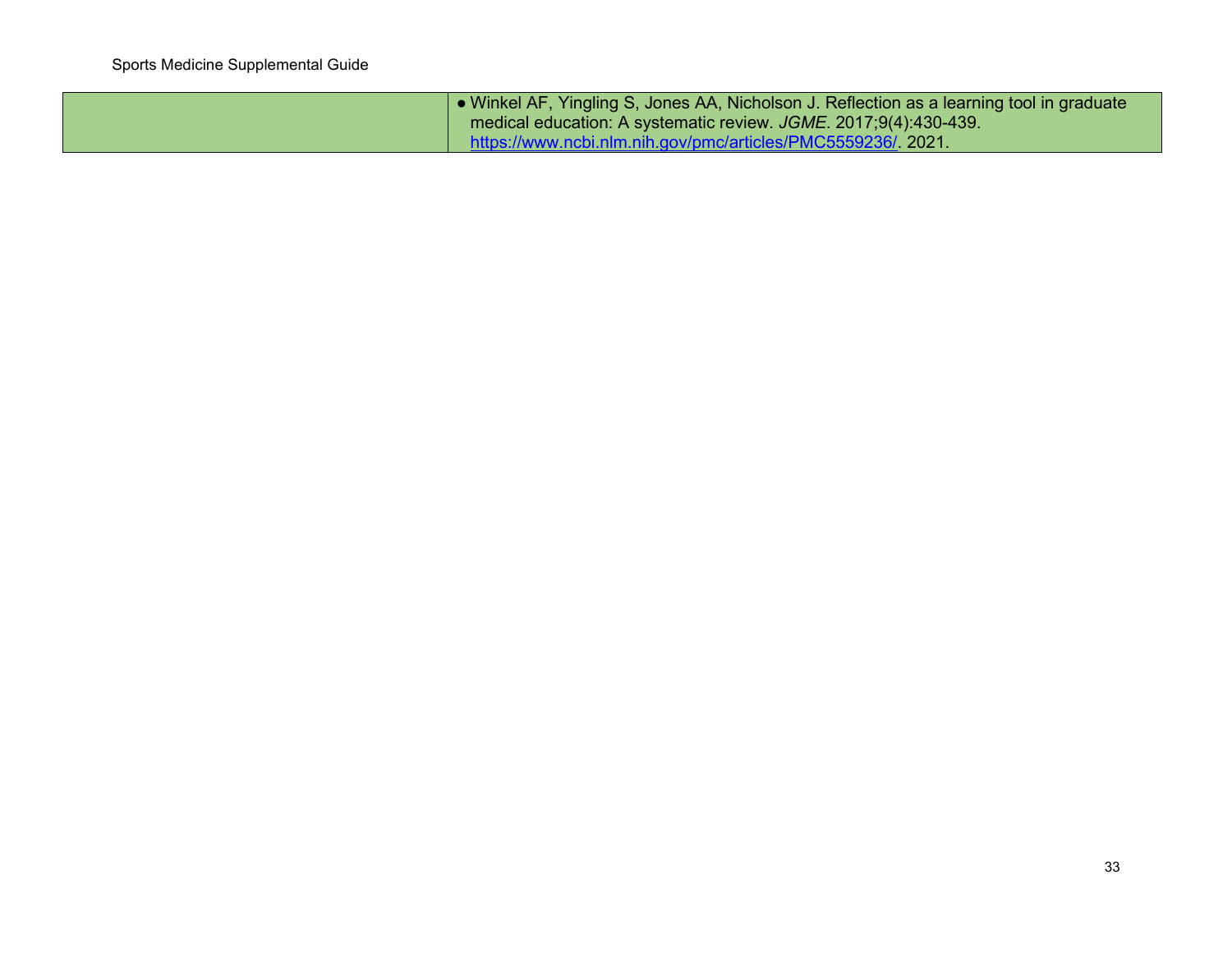| Professionalism 1: Professional Behavior and Ethical Principles                                                                            |                                                                                                                                                                                                                                                                                             |
|--------------------------------------------------------------------------------------------------------------------------------------------|---------------------------------------------------------------------------------------------------------------------------------------------------------------------------------------------------------------------------------------------------------------------------------------------|
| Overall Intent: To recognize and address lapses in ethical and professional behavior, demonstrates ethical and professional behaviors, and |                                                                                                                                                                                                                                                                                             |
| use appropriate resources for managing ethical and professional dilemmas<br><b>Milestones</b><br><b>Examples</b>                           |                                                                                                                                                                                                                                                                                             |
| Level 1 Describes professional behavior and<br>potential triggers for personal lapses in<br>professionalism                                | • Understands that fatigue can cause a lapse in professionalism                                                                                                                                                                                                                             |
| Describes when and how to report<br>professionalism lapses in oneself and others                                                           | • Understands being late to clinic or sporting events has an adverse effect on patient care<br>and professional relationships                                                                                                                                                               |
| Demonstrates knowledge of ethical principles                                                                                               | • Articulates how the principle of "do no harm" applies to a patient who may not need a<br>joint/tendon injection even though the training opportunity exists<br>• Recommends most appropriate evidence-based therapeutic agents without considering<br>monetary gain in their counseling   |
| Level 2 Demonstrates professional behavior in<br>routine situations                                                                        | • Respectfully approaches a coworker who is late to clinic or a sporting event about the<br>importance of being on time                                                                                                                                                                     |
| Takes responsibility for personal lapses in<br>professionalism                                                                             | • Notifies appropriate supervisor when a breach of Health Insurance Portability and<br>Accountability Act (HIPAA) occurred while communicating with athletic trainers                                                                                                                       |
| Analyzes straightforward situations using ethical<br>principles                                                                            | • Identifies and applies ethical principles involved in informed consent                                                                                                                                                                                                                    |
| Level 3 Demonstrates professional behavior in<br>complex or stressful situations                                                           | • Appropriately responds to distraught athlete (and/or family) when making difficult return-<br>to-play decisions<br>• Appropriately responds to athletic trainer/director and/or coach and/or sports administrator<br>when opinions to remove an athlete from sport differ between parties |
| Recognizes the need to seek help in managing<br>and resolving complex professionalism lapses                                               | • Prior to posting about an event on social media, reviews policies related to posting of<br>content and seeks guidance                                                                                                                                                                     |
| Analyzes complex situations using ethical<br>principles                                                                                    | • Offers treatment options for an athlete with a major injury, free of bias, while recognizing<br>own limitations, and consistently honoring the patient's choice                                                                                                                           |
| Level 4 Recognizes situations that may trigger<br>professionalism lapses and intervenes to<br>prevent lapses in oneself and others         | • Actively considers the perspectives of others<br>• Models respect for patients and promotes the same from colleagues, when a patient has<br>been waiting an excessively long time to be seen                                                                                              |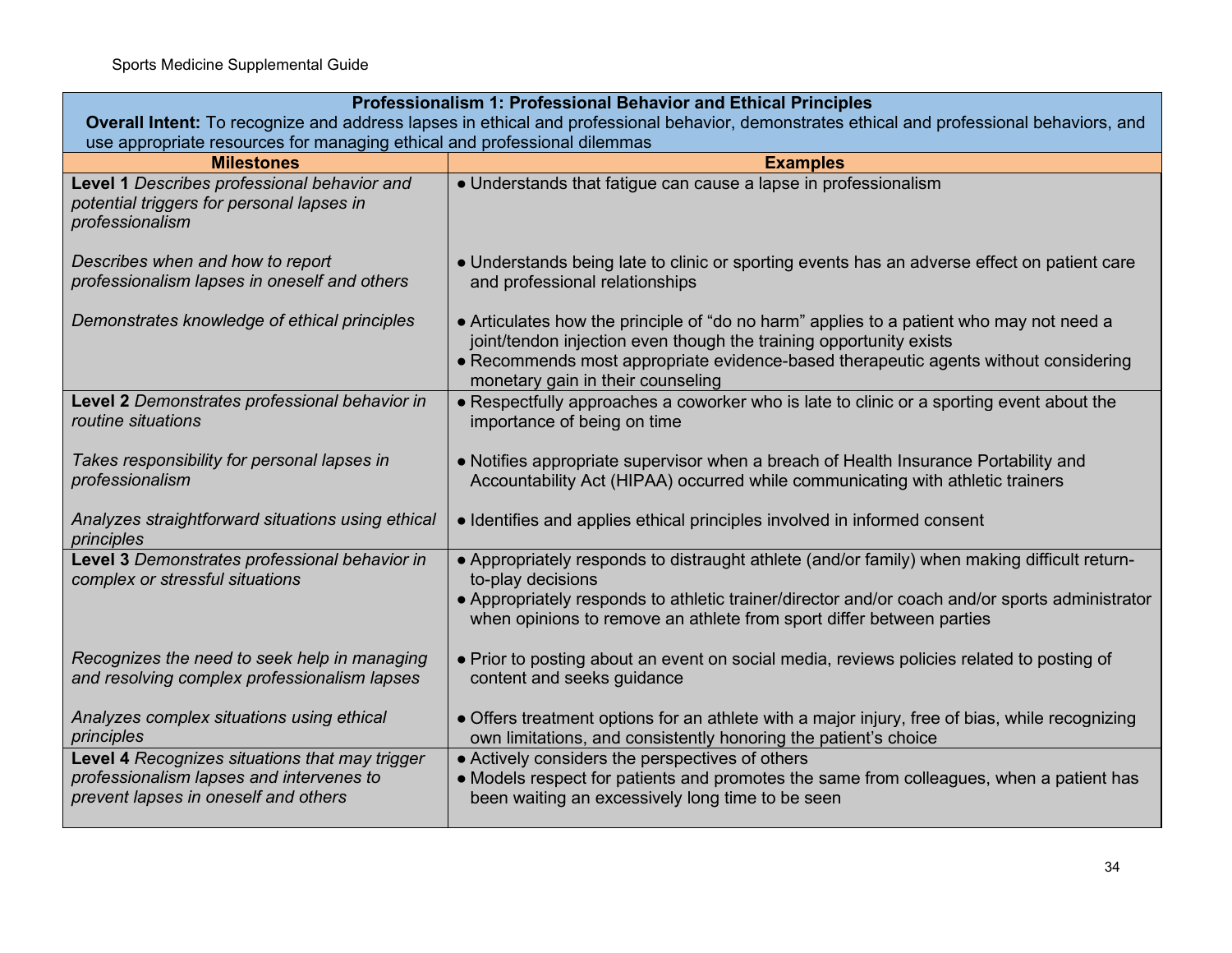| Recognizes and uses appropriate resources for<br>managing and resolving dilemmas as needed                                                | • Prior to accepting a gift from a patient, reviews hospital policies and responds per the<br>appropriate guidelines                                                                                                                                                                                                                                                                                                                                                                                                                                                                                                                                                                                                                                                                                                        |
|-------------------------------------------------------------------------------------------------------------------------------------------|-----------------------------------------------------------------------------------------------------------------------------------------------------------------------------------------------------------------------------------------------------------------------------------------------------------------------------------------------------------------------------------------------------------------------------------------------------------------------------------------------------------------------------------------------------------------------------------------------------------------------------------------------------------------------------------------------------------------------------------------------------------------------------------------------------------------------------|
| Recognizes and uses appropriate resources for<br>managing and resolving ethical issues as<br>needed                                       | • Recognizes and uses ethics consults, literature, risk management, and/or legal counsel in<br>order to resolve ethical dilemmas                                                                                                                                                                                                                                                                                                                                                                                                                                                                                                                                                                                                                                                                                            |
| Level 5 Mentors others in professional behavior                                                                                           | • Coaches others when their behavior fails to meet professional expectations and creates a<br>performance improvement plan to prevent recurrence                                                                                                                                                                                                                                                                                                                                                                                                                                                                                                                                                                                                                                                                            |
| Identifies and seeks to address system-level<br>factors that induce or exacerbate<br>professionalism lapses or impede their<br>resolution | • Engages stakeholders to address excessive wait times in the sports medicine clinic to<br>decrease patient and provider frustrations that lead to unprofessional behavior                                                                                                                                                                                                                                                                                                                                                                                                                                                                                                                                                                                                                                                  |
| Identifies and seeks to address system-level<br>factors that induce or exacerbate ethical<br>problems or impede their resolution          | • Recognizes that study staff members should obtain informed consent for a research study<br>without the patient's physician present to avoid coercion and implements a new policy                                                                                                                                                                                                                                                                                                                                                                                                                                                                                                                                                                                                                                          |
| <b>Assessment Models or Tools</b>                                                                                                         | • Direct observation<br>• Multisource feedback<br>• Oral or written self-reflection (e.g., of a personal or observed lapse, ethical dilemma, or<br>systems-level factors)<br>• Simulation                                                                                                                                                                                                                                                                                                                                                                                                                                                                                                                                                                                                                                   |
| <b>Curriculum Mapping</b>                                                                                                                 |                                                                                                                                                                                                                                                                                                                                                                                                                                                                                                                                                                                                                                                                                                                                                                                                                             |
| <b>Notes or Resources</b>                                                                                                                 | • American Board of Internal Medicine (ABIM) Foundation, American College of Physicians-<br>American Society of Internal Medicine (ACP-ASIM) Foundation, European Federation of<br>Internal Medicine. Medical professionalism in the new millennium: A physician charter.<br>Annals of Internal Medicine. 2002;136(3):243.<br>https://www.acpjournals.org/doi/10.7326/0003-4819-136-3-200202050-<br>00012?url_ver=Z39.88-2003𝔯_id=ori:rid:crossref.org𝔯_dat=cr_pub%20%200pubmed.<br>2021.<br>• American Medical Association. Ethics. https://www.ama-assn.org/delivering-care/ama-<br>code-medical-ethics. 2021.<br>• American Osteopathic Association. Physician Wellness. https://osteopathic.org/life-<br>career/your-health-wellness/. 2021.<br>· Byyny RL, Papadakis MA, Paauw DS, Pfiel S, Alpha Omega Alpha. Medical |
|                                                                                                                                           | Professionalism Best Practices. Menlo Park, CA: Alpha Omega Alpha Honor Medical                                                                                                                                                                                                                                                                                                                                                                                                                                                                                                                                                                                                                                                                                                                                             |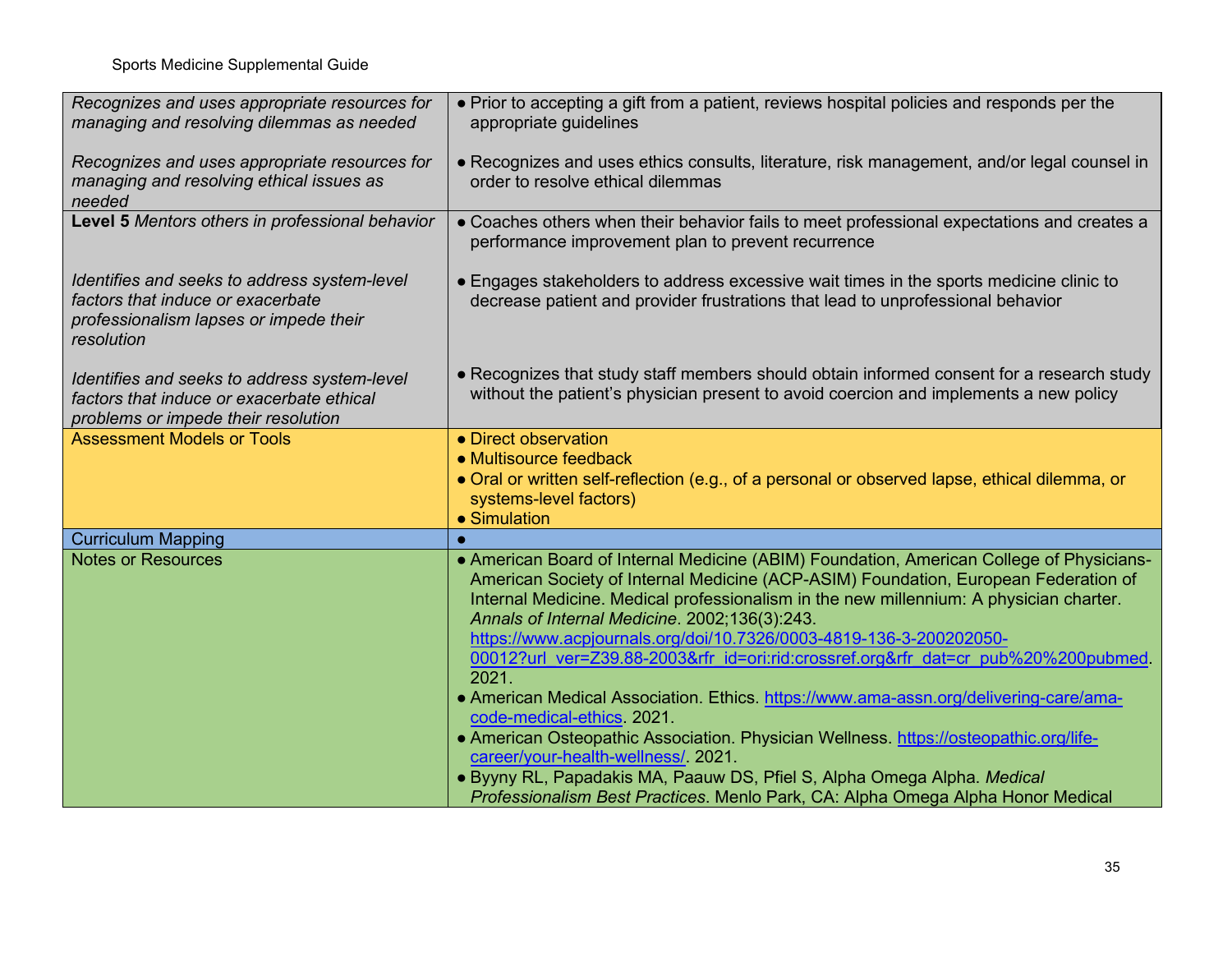| Society; 2017. https://alphaomegaalpha.org/pdfs/2015MedicalProfessionalism.pdf.2019.<br>2021.                                                                                                                                        |
|--------------------------------------------------------------------------------------------------------------------------------------------------------------------------------------------------------------------------------------|
| • Jefferson University. Jefferson Scale of Empathy.                                                                                                                                                                                  |
| https://www.jefferson.edu/university/skmc/research/research-medical-education/jefferson-<br>scale-of-empathy.html. 2021.                                                                                                             |
| • Levinson W, Ginsburg S, Hafferty FW, Lucey CR. Understanding Medical<br>Professionalism. 1st ed. New York, NY: McGraw-Hill Education; 2014. ISBN:978-<br>0071807432.                                                               |
| • Local resources such as Resident Handbook and Medical Error reporting policies<br>• Mueller PS. Teaching and assessing professionalism in medical learners and practicing<br>physicians. Rambam Maimonides Med J. 2015;6(2):e0011. |
| https://www.ncbi.nlm.nih.gov/pmc/articles/PMC4422450/ 2021.                                                                                                                                                                          |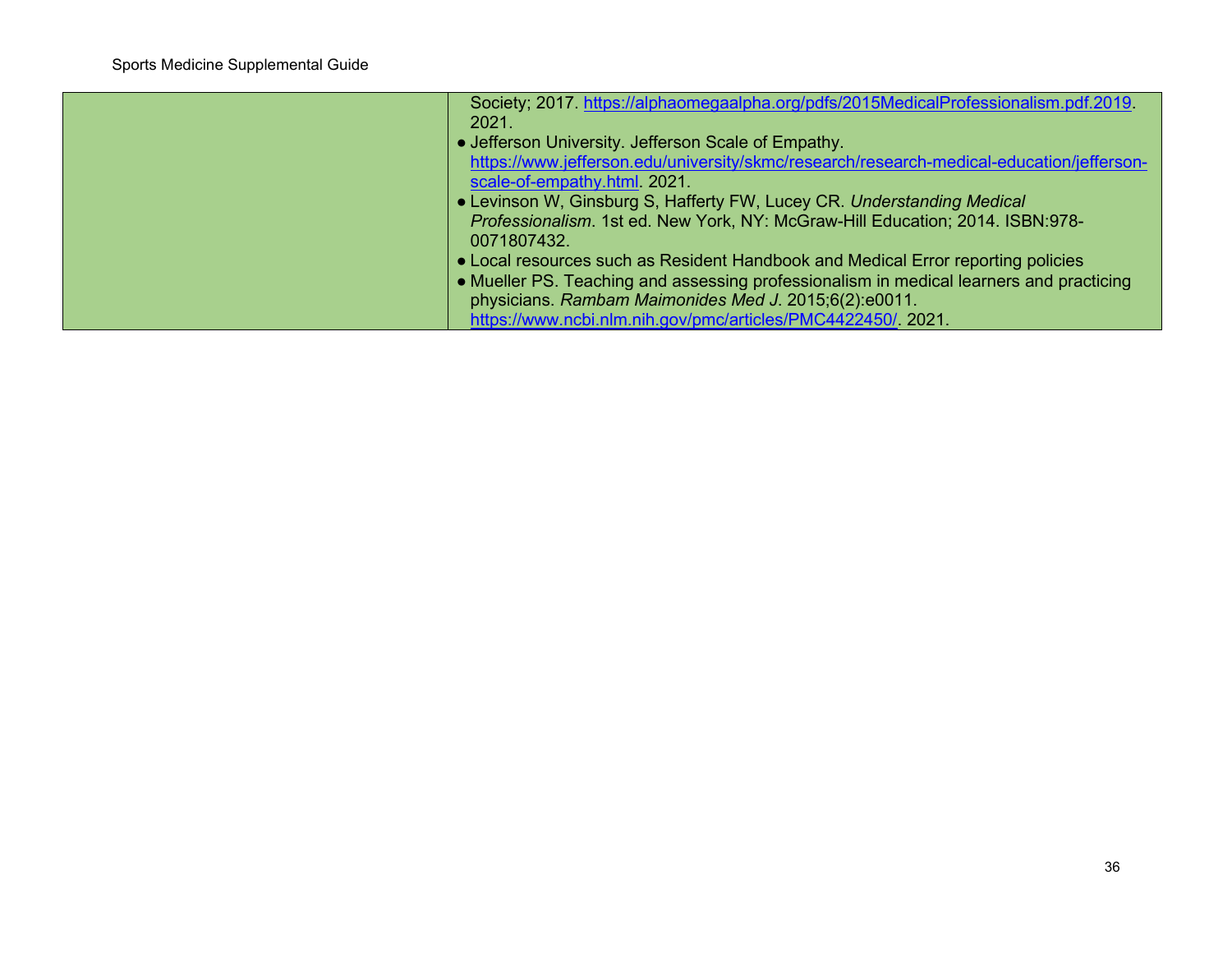### **Professionalism 2: Accountability/Conscientiousness**

**Overall Intent:** To take responsibility for one's own actions and the impact of these on patients and other members of the health care team

| <b>Milestones</b>                                                                                                                                                                                       | <b>Examples</b>                                                                                                                                                                                                   |
|---------------------------------------------------------------------------------------------------------------------------------------------------------------------------------------------------------|-------------------------------------------------------------------------------------------------------------------------------------------------------------------------------------------------------------------|
| Level 1 Performs tasks and responsibilities in a<br>timely manner with appropriate attention to<br>detail in routine situations                                                                         | • Responds promptly to reminders from program administrator to complete work hour logs<br>• Timely attendance at conferences                                                                                      |
| Responds promptly to requests or reminders to<br>complete tasks and responsibilities                                                                                                                    | • Completes evaluations in a timely fashion                                                                                                                                                                       |
| Level 2 Performs tasks and responsibilities in a<br>timely manner with appropriate attention to<br>detail in complex or stressful situations                                                            | • Notifies attending of multiple competing demands, appropriately triages tasks, and asks<br>for assistance from other fellows or faculty members as needed                                                       |
| Recognizes situations that may impact one's<br>own ability to complete tasks and responsibilities<br>in a timely manner                                                                                 | • Before going out of town, completes tasks in anticipation of lack of computer access while<br>traveling                                                                                                         |
| Level 3 Takes responsibility for inability to<br>complete tasks and duties, identifies potential<br>contributing factors, and describes strategies for<br>ensuring timely task completion in the future | • Completes administrative tasks, documents safety modules, procedure review, and<br>licensing requirements by specified due date                                                                                 |
| Proactively implements strategies to ensure that<br>the needs of patients are met                                                                                                                       | • In preparation for being out of the office, arranges coverage for assigned clinical tasks<br>and ensures appropriate continuity of care                                                                         |
| Level 4 Recognizes and addresses situations<br>that may impact others' ability to complete tasks<br>and responsibilities in a timely manner                                                             | • Takes responsibility for inadvertently omitting key patient information during transition of<br>care and professionally discusses with the patient, family members, and interprofessional<br>team as applicable |
| Proactively implements strategies to ensure that<br>the needs of teams and systems are met                                                                                                              | • When starting in a new clinic provides nurses and therapists with appropriate contact<br>information should any issues arise                                                                                    |
| Level 5 Takes ownership of system outcomes                                                                                                                                                              | • Sets up a meeting with the athletic trainer/director to streamline transition of care and<br>leads team to find solutions to the problem                                                                        |
| <b>Assessment Models or Tools</b>                                                                                                                                                                       | • Compliance with deadlines and timelines<br>• Direct observation<br>• Fellow learning portfolio<br>• Multisource feedback<br>• Self-evaluations and reflective tools                                             |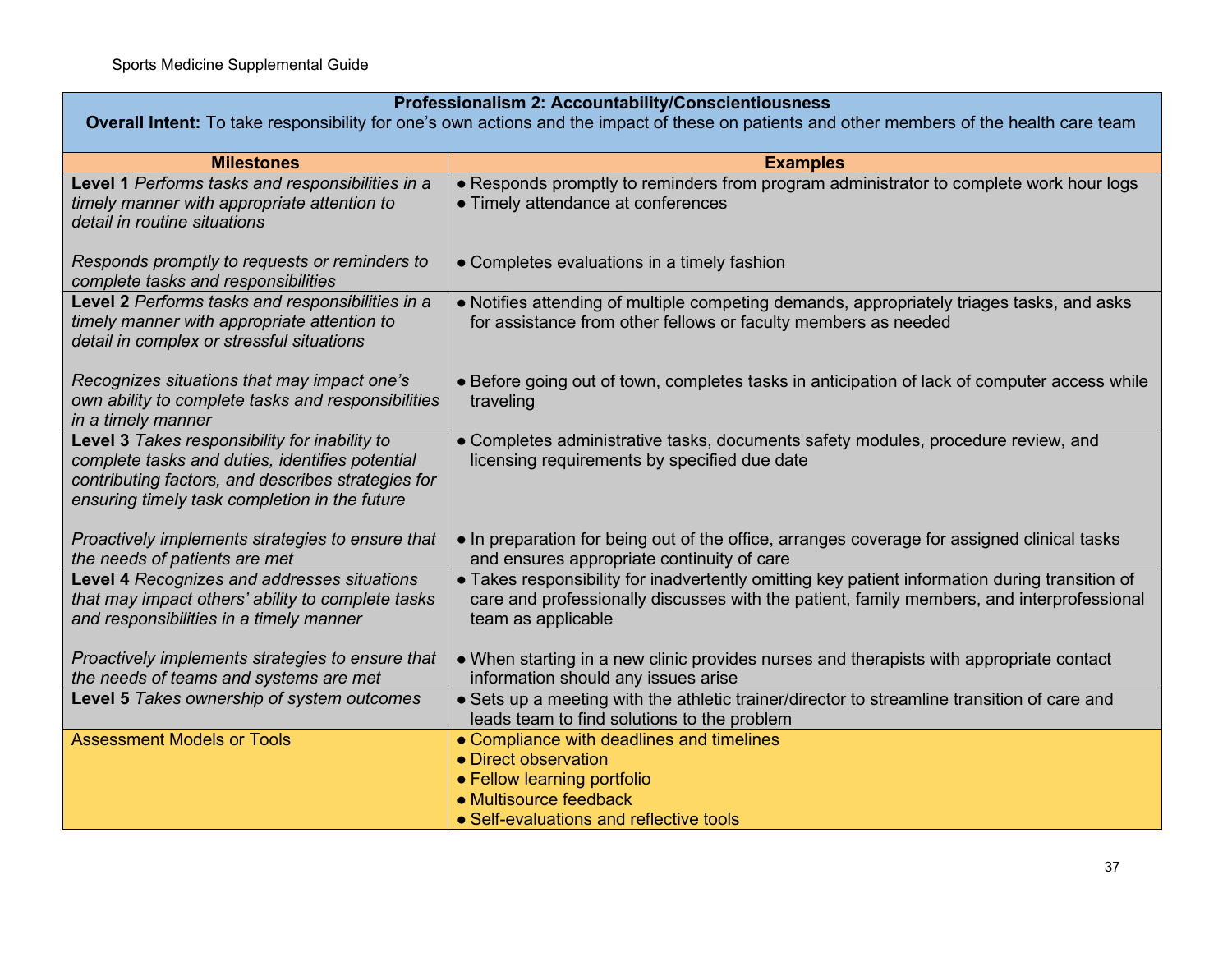|                    | $\bullet$ Simulation                                                                      |
|--------------------|-------------------------------------------------------------------------------------------|
| Curriculum Mapping |                                                                                           |
| Notes or Resources | • Code of conduct from fellow/resident institutional manual                               |
|                    | $\bullet$ Expectations of fellowship program regarding accountability and professionalism |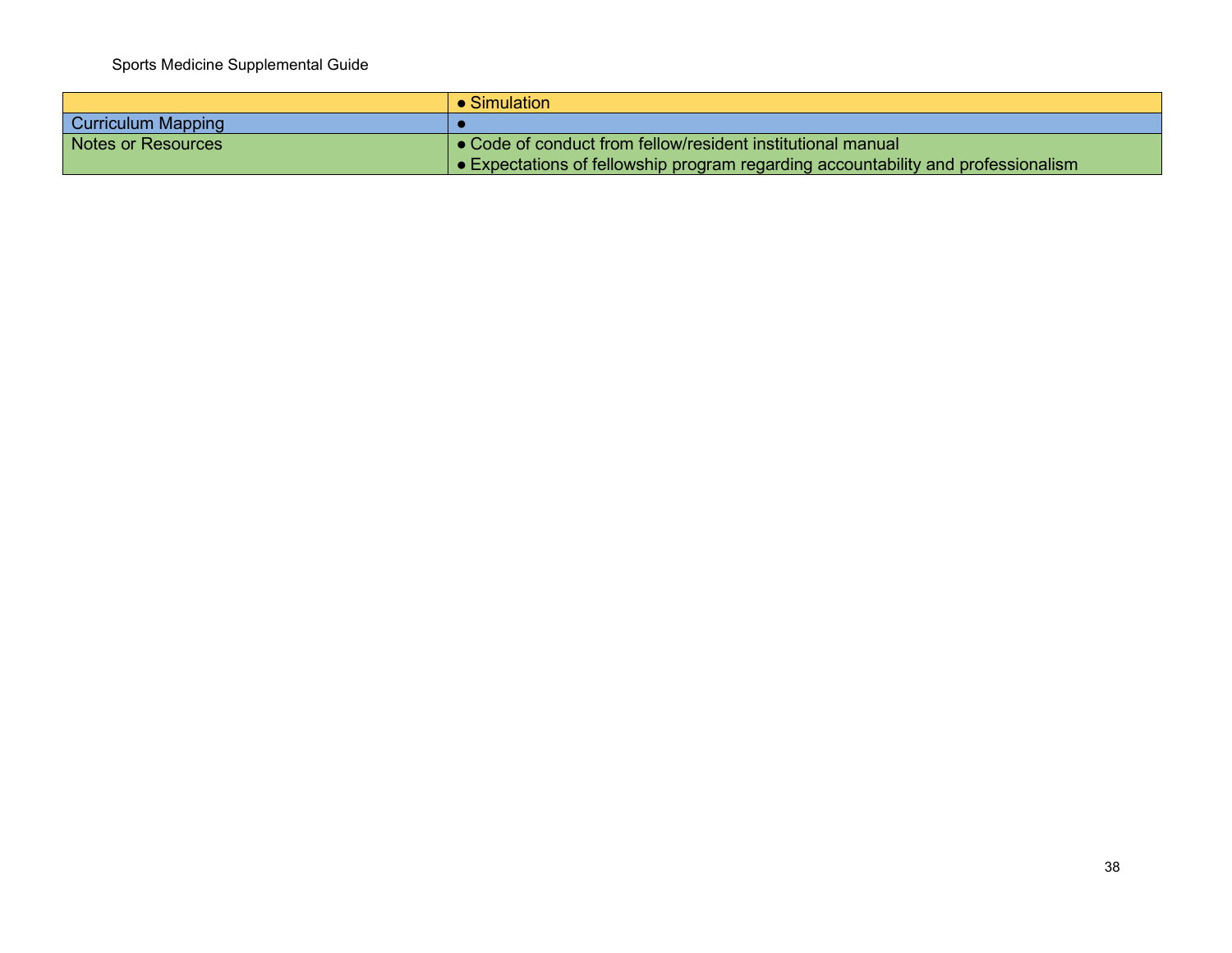### **Professionalism 3: Self-Awareness and Help-Seeking**

**Overall Intent:** To examine fellow insight and ability to monitor and address personal well-being and professional growth

| <b>Milestones</b>                                                                                                  | <b>Examples</b>                                                                                                                                      |
|--------------------------------------------------------------------------------------------------------------------|------------------------------------------------------------------------------------------------------------------------------------------------------|
| Level 1 With assistance, recognizes the status                                                                     | • Acknowledges one's own fatigue when pointed out by a colleague                                                                                     |
| of personal and professional well-being                                                                            | • Recognizes that asking for help is a sign of strength, not a sign of weakness                                                                      |
| With assistance, recognizes limits in the                                                                          | • Accepts and exhibits positive responses to constructive feedback                                                                                   |
| knowledge/skills of oneself                                                                                        | • Receptive to attending physician guidance prior to seeing a patient                                                                                |
| Level 2 Independently recognizes status of                                                                         | • Identifies times when critical thinking is impaired due to fatigue                                                                                 |
| personal and professional well-being                                                                               | • Recognizes own symptoms of depression                                                                                                              |
| Independently recognizes limits in the                                                                             | • Actively seeks guidance when unsure about a clinical situation                                                                                     |
| knowledge/skills of oneself and the team and<br>demonstrates appropriate help-seeking<br>behaviors                 | • Schedules a review session with an attending when there are challenges understanding<br>the management of ACL tear                                 |
| Level 3 With guidance, proposes a plan to                                                                          | • After meeting with an advisor over concerns about increased stress in fellowship,                                                                  |
| optimize personal and professional well-being                                                                      | develops a schedule for daily exercise                                                                                                               |
|                                                                                                                    | • Is receptive to faculty member suggestions to seek outside evaluation and/or treatment for<br>possible learning disability                         |
|                                                                                                                    | • Coordinates with advisor to schedule blocked times in clinic for lactation                                                                         |
| With guidance, proposes a plan to remediate or<br>improve limits in the knowledge/skills of oneself<br>or the team | • Seeks assistance to develop a learning plan for an identified gap in prioritizing treatment<br>needs of patients with multiple comorbid conditions |
| Level 4 Independently develops a plan to<br>optimize personal and professional well-being                          | • After becoming a parent, adjusts time management to allow for completion of clinical work<br>while attending to family needs                       |
|                                                                                                                    | • Initiates contact with a financial planner to optimize loan repayment strategies                                                                   |
|                                                                                                                    |                                                                                                                                                      |
| Independently develops a plan to remediate or                                                                      | • After a missed diagnosis of femoral neck stress fracture, develops a workshop to review                                                            |
| improve limits in the knowledge/skills of oneself<br>or the team                                                   | best practice for the management of this condition at noon conference                                                                                |
| Level 5 Addresses system barriers to                                                                               | . Works as part of a system committee to develop and administer wellness survey                                                                      |
| maintaining personal and professional well-<br>being                                                               |                                                                                                                                                      |
|                                                                                                                    |                                                                                                                                                      |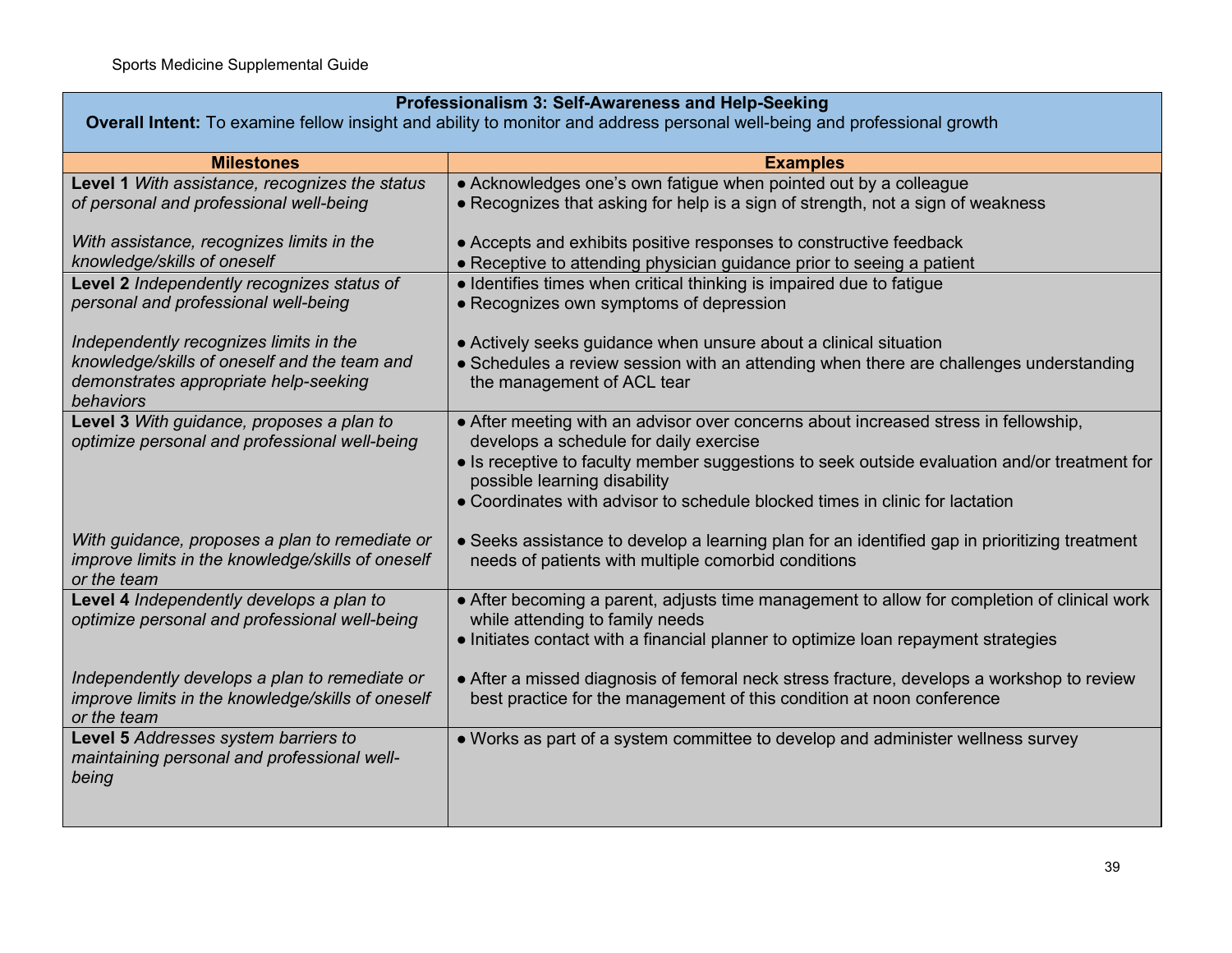| Mentors others to enhance knowledge/skills of<br>oneself or the team | • Leads an Education Committee to develop longitudinal workshops                                                                                                                                                                                                                                                                                                                                                                                                                                                                                                                                                                                                                                 |
|----------------------------------------------------------------------|--------------------------------------------------------------------------------------------------------------------------------------------------------------------------------------------------------------------------------------------------------------------------------------------------------------------------------------------------------------------------------------------------------------------------------------------------------------------------------------------------------------------------------------------------------------------------------------------------------------------------------------------------------------------------------------------------|
| <b>Assessment Models or Tools</b>                                    | • Direct observation<br>• Group interview or discussions for team activities<br>• Individual interview<br>• Multisource feedback<br>• Online training modules<br>• Participation in well-being programs<br>• Personal learning plan<br>$\bullet$ Reflection<br>• Self-SWOT<br>• Self-assessment                                                                                                                                                                                                                                                                                                                                                                                                  |
| <b>Curriculum Mapping</b>                                            |                                                                                                                                                                                                                                                                                                                                                                                                                                                                                                                                                                                                                                                                                                  |
| <b>Notes or Resources</b>                                            | • ACGME. Tools and Resources. https://www.acgme.org/What-We-Do/Initiatives/Physician-<br>Well-Being/Resources 2021.<br>• Case Network. CoreWellness Online. http://casenetwork.com/markets/corewellness/<br>2021.<br>• Hicks PJ, Schumacher D, Guralnick S, Carraccio C, Burke AE. Domain of competence:<br>Personal and professional development. Acad Pediatr. 2014;14(2 Suppl):S80-97.<br>https://www.academicpedsjnl.net/article/S1876-2859(13)00332-X/fulltext. 2021.<br>• Local resources, including Employee Assistance<br>• Pipas CF. A Doctor's Dozen: 12 Strategies for Personal Health and a Culture of Wellness.<br>Hanover, NH: Dartmouth College Press; 2018. ISBN:978-1512602999. |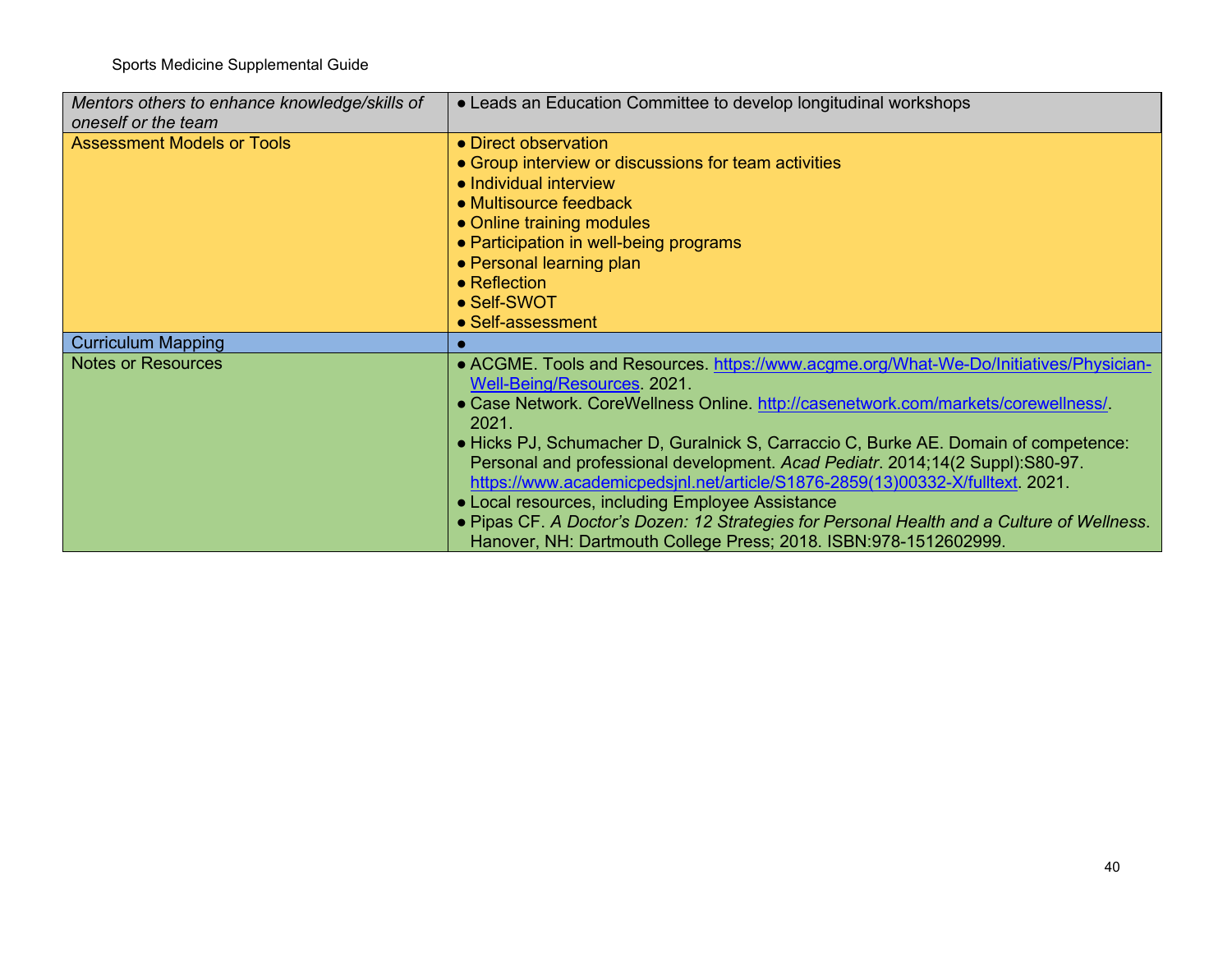### **Interpersonal and Communication Skills 1: Patient- and Family-Centered Communication**

**Overall Intent:** To deliberately use language and behaviors to form constructive relationships with patients, identify communication barriers including self-reflection on personal biases, and minimize them in the doctor-patient relationships; organize and lead communication around shared decision making

| anarou uodalun manny                                                                                                                                                      |                                                                                                                                                                          |  |
|---------------------------------------------------------------------------------------------------------------------------------------------------------------------------|--------------------------------------------------------------------------------------------------------------------------------------------------------------------------|--|
| <b>Milestones</b>                                                                                                                                                         | <b>Examples</b>                                                                                                                                                          |  |
| Level 1 Uses language and non-verbal behavior<br>to demonstrate respect and establish rapport<br>while communicating one's own role within the<br>health care system      | • Introduces self and faculty members, identifies patient and others in the room, and<br>engages all parties in health care discussion                                   |  |
| Recognizes easily identified barriers to effective<br>communication (e.g., language, disability)                                                                          | • Identifies need for trained interpreter with non-English-speaking patients                                                                                             |  |
| Identifies the need to individualize<br>communication strategies                                                                                                          | • Uses age-appropriate language when discussing treatment options                                                                                                        |  |
| Level 2 Establishes a therapeutic relationship in<br>straightforward encounters using active listening<br>and clear language                                              | • Avoids medical jargon and restates patient perspective when discussing medication<br>management                                                                        |  |
| Identifies complex barriers to effective<br>communication (e.g., health literacy, cultural<br>differences)                                                                | • Recognizes the need for handouts with diagrams and pictures to communicate<br>information to a patient who is unable to read                                           |  |
| Organizes and initiates communication, sets the<br>agenda, clarifies expectations, and verifies<br>understanding                                                          | • Prioritizes chronic back pain as the primary concern for a new patient with multiple<br>complaints at the beginning of the appointment                                 |  |
| Level 3 Establishes a therapeutic relationship<br>in challenging patient encounters                                                                                       | • Acknowledges patient's request for an MRI for new onset back pain without red flags and<br>arranges timely follow-up visit to align diagnostic plan with goals of care |  |
| When prompted, reflects on personal biases<br>while attempting to minimize communication<br><b>barriers</b>                                                               | • In a discussion with the faculty member, acknowledges discomfort in caring for an obese<br>patient with knee osteoarthritis who is unable to lose weight               |  |
| Professionally and compassionately delivers<br>medical information, managing the<br>patient's/patient's family's values, goals,<br>preferences, uncertainty, and conflict | • Conducts a family meeting to determine a plan for retirement from contact sports due to<br>multiple concussions                                                        |  |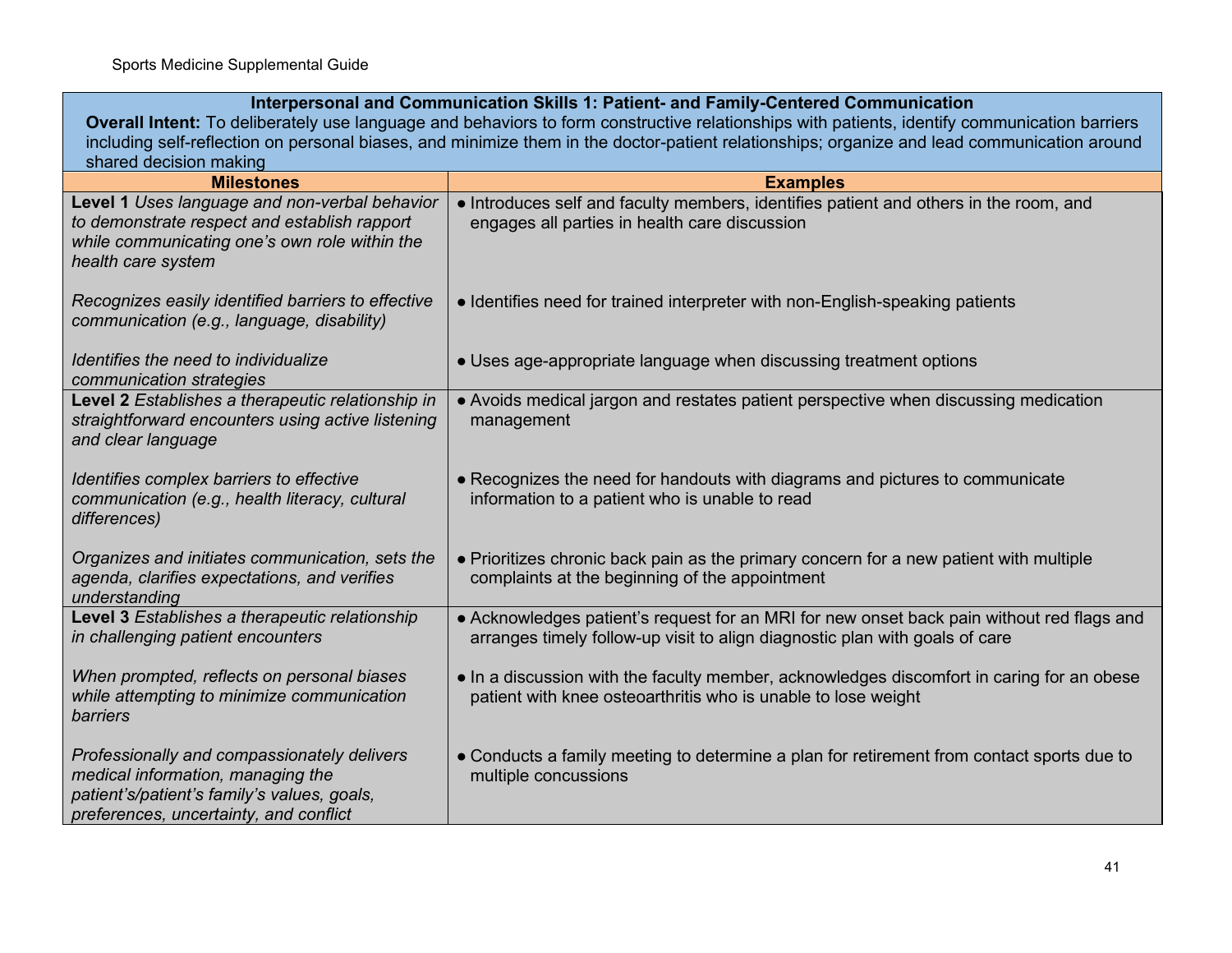| Level 4 Maintains therapeutic relationships, with<br>attention to the patient's/patient's family's<br>concerns and context, regardless of complexity                                | • Continues to engage with training staff and team members while prioritizing athlete's<br>health and personal goals with respect to the athlete's sport                                                                                                                                                                                                                                                                                                                                                                        |
|-------------------------------------------------------------------------------------------------------------------------------------------------------------------------------------|---------------------------------------------------------------------------------------------------------------------------------------------------------------------------------------------------------------------------------------------------------------------------------------------------------------------------------------------------------------------------------------------------------------------------------------------------------------------------------------------------------------------------------|
| Independently recognizes personal biases while<br>attempting to proactively minimize<br>communication barriers                                                                      | • Independently reflects on personal bias related to obesity in a patient with knee<br>osteoarthritis and solicits input from faculty members about mitigation of communication<br>barriers when counseling patient about weight loss                                                                                                                                                                                                                                                                                           |
| Independently uses shared decision making to<br>align the patient's/patient's family's values,<br>goals, and preferences with treatment options to<br>make a personalized care plan | • Uses patient and family input to engage mental health career and develop a plan for<br>patient with depression after not being able to return to sport                                                                                                                                                                                                                                                                                                                                                                        |
| Level 5 Mentors others in situational awareness<br>and critical self-reflection to consistently develop<br>positive therapeutic relationships                                       | • Leads a discussion group on personal experience of moral distress                                                                                                                                                                                                                                                                                                                                                                                                                                                             |
| Leads or develops initiatives to identify and<br>address bias                                                                                                                       | • Develops a residency curriculum on social justice that addresses unconscious bias                                                                                                                                                                                                                                                                                                                                                                                                                                             |
| Role models shared decision making in<br>patient/patient's family communication, including<br>situations with a high degree of<br>uncertainty/conflict                              | • Serves on a hospital bioethics committee                                                                                                                                                                                                                                                                                                                                                                                                                                                                                      |
| <b>Assessment Models or Tools</b>                                                                                                                                                   | • Direct observation                                                                                                                                                                                                                                                                                                                                                                                                                                                                                                            |
|                                                                                                                                                                                     | • Multisource feedback                                                                                                                                                                                                                                                                                                                                                                                                                                                                                                          |
|                                                                                                                                                                                     | • Self-assessment including self-reflection exercises                                                                                                                                                                                                                                                                                                                                                                                                                                                                           |
|                                                                                                                                                                                     | • Standardized patients or structured case discussions                                                                                                                                                                                                                                                                                                                                                                                                                                                                          |
| <b>Curriculum Mapping</b>                                                                                                                                                           |                                                                                                                                                                                                                                                                                                                                                                                                                                                                                                                                 |
| <b>Notes or Resources</b>                                                                                                                                                           | • Laidlaw A, Hart J. Communication skills: An essential component of medical curricula.<br>Part I: Assessment of clinical communication: AMEE Guide No. 51. Med Teach.<br>2011;33(1):6-8.<br>https://www.tandfonline.com/doi/abs/10.3109/0142159X.2011.531170?journalCode=imte2<br>0.2021.<br>• Makoul G. Essential elements of communication in medical encounters: the Kalamazoo<br>consensus statement. Acad Med. 2001;76(4):390-393.<br>https://journals.lww.com/academicmedicine/Fulltext/2001/04000/Essential Elements of |
|                                                                                                                                                                                     | Communication in Medical.21.aspx 2021.                                                                                                                                                                                                                                                                                                                                                                                                                                                                                          |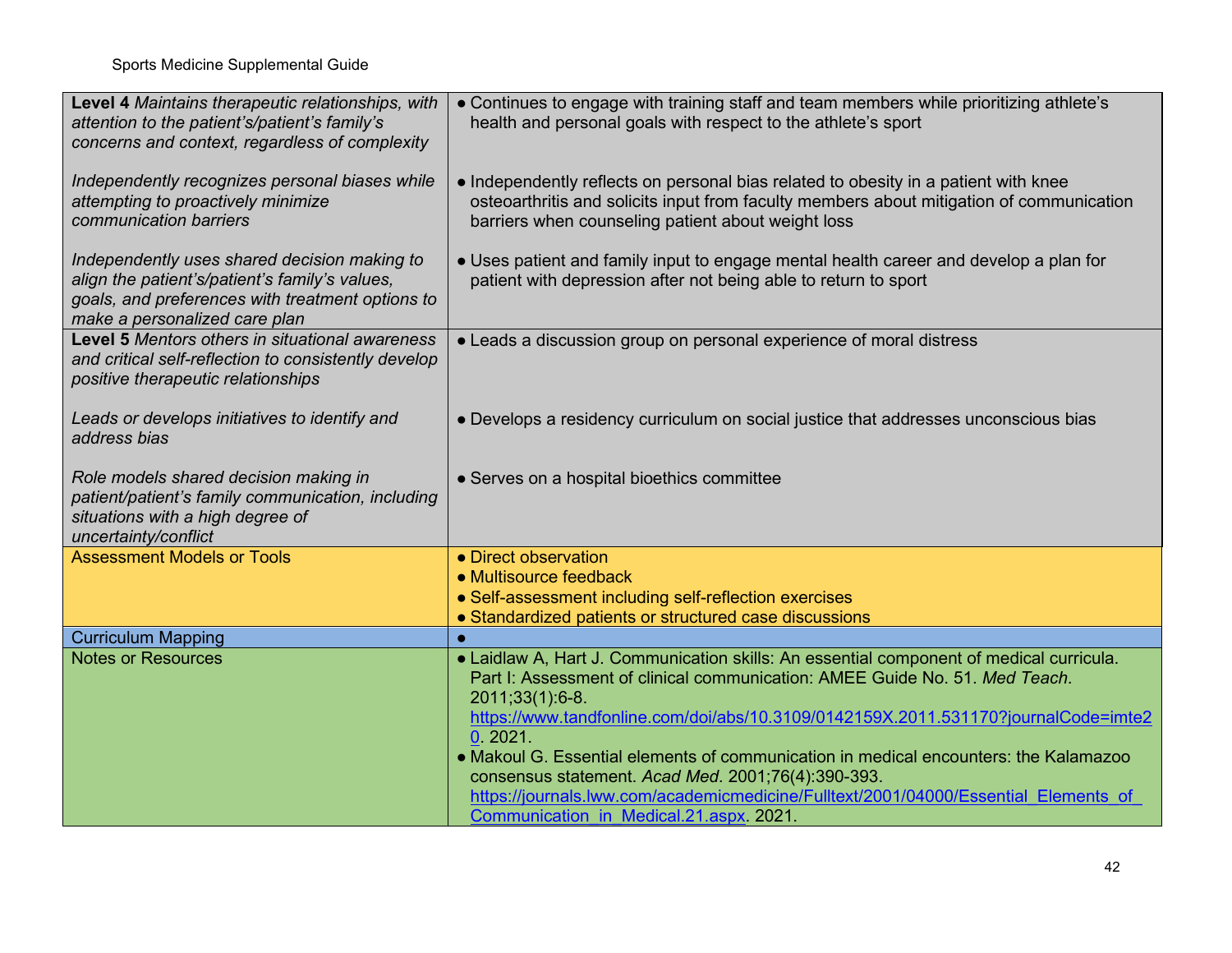| • Makoul G. The SEGUE Framework for teaching and assessing communication skills.     |
|--------------------------------------------------------------------------------------|
| Patient Educ Couns. 2001;45(1):23-34.                                                |
| https://www.sciencedirect.com/science/article/abs/pii/S0738399101001367?via%3Dihub.  |
| 2021.                                                                                |
| • Symons AB, Swanson A, McGuigan D, Orrange S, Akl EA. A tool for self-assessment of |
| communication skills and professionalism in residents. BMC Med Educ. 2009; 9:1.      |
| https://www.ncbi.nlm.nih.gov/pmc/articles/PMC2631014/. 2021.                         |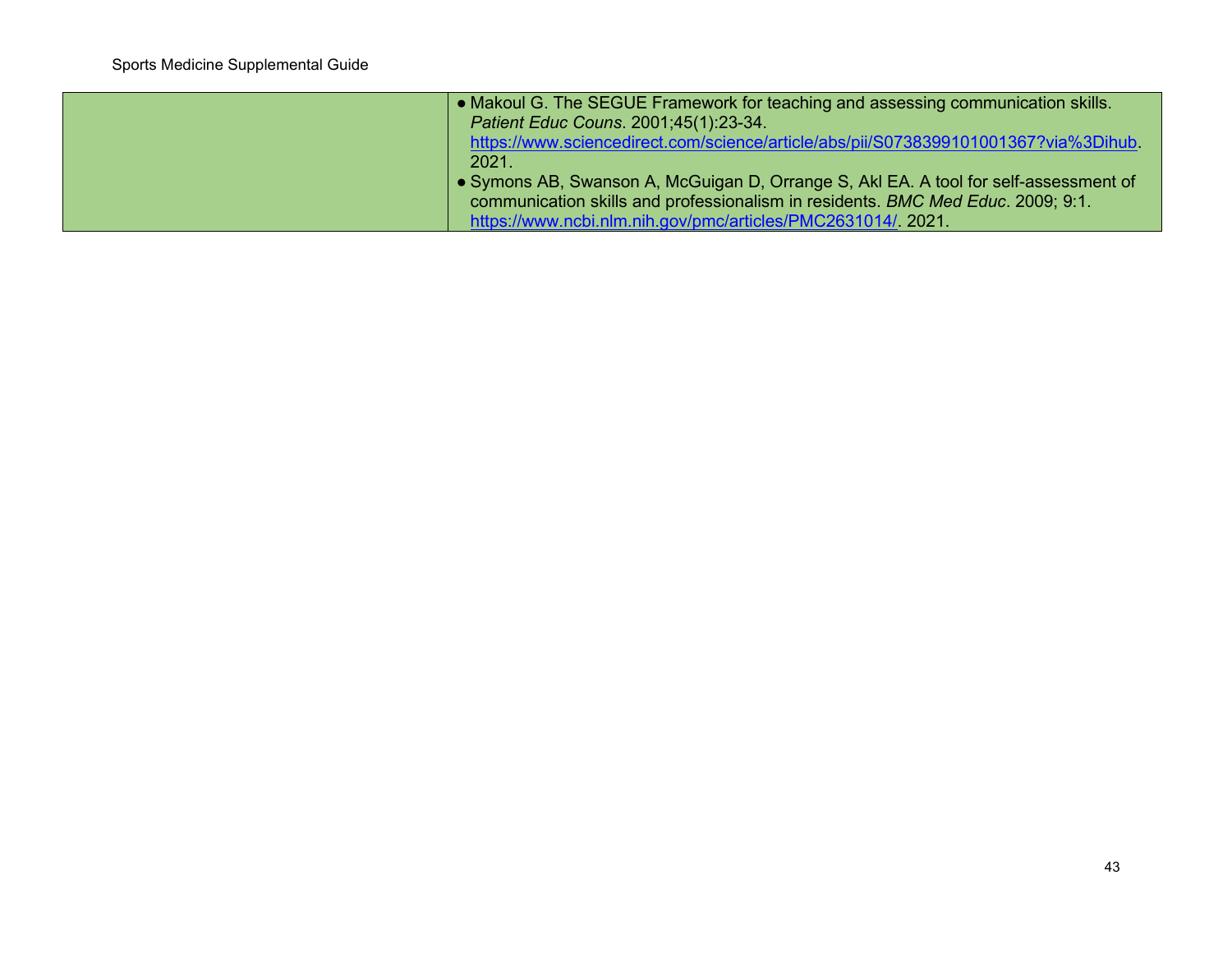### **Interpersonal and Communication Skills 2: Interprofessional and Team Communication**

**Overall Intent:** To effectively communicate with the health care team, including consultants, in both straightforward and complex situations

| <b>Milestones</b>                                                                                                                                                  | <b>Examples</b>                                                                                                                                                   |
|--------------------------------------------------------------------------------------------------------------------------------------------------------------------|-------------------------------------------------------------------------------------------------------------------------------------------------------------------|
| Level 1 Respectfully requests/receives a<br>request for consultation                                                                                               | • Contacts orthopedic surgery and identifies the care team role and reason for consultation                                                                       |
| Uses language that demonstrates one values all<br>members of the health care team                                                                                  | • Correctly identifies individuals in the training staff members by name and role;<br>acknowledges team approach to care for athletes                             |
| Level 2 Clearly and concisely<br>requests/responds to a request for consultation                                                                                   | • Communicates physical exam and work-up to orthopedic surgery team when requesting<br>consultation                                                               |
| Communicates information effectively with all<br>health care team members                                                                                          | • Identifies reason for athletic trainer follow-up for concussion and parameters to contact<br>the physician                                                      |
| Level 3 Checks understanding of consult<br>recommendations (received or provided)                                                                                  | • Uses closed-loop communication when receiving orthopedic surgery recommendation                                                                                 |
| Communicates concerns and provides feedback<br>to peers and learners                                                                                               | • Communicates concerns with a student and develops an action plan for improvement                                                                                |
| <b>Level 4 Coordinates recommendations from</b><br>different members of the health care team to<br>optimize patient care, resolving conflict when<br>needed        | • Develops a single plan of care for a patient with hip osteoarthritis based on<br>recommendations from physical therapy, orthopedic surgery, and pain management |
| Communicates feedback and constructive<br>criticism to supervising individuals                                                                                     | • Respectfully raises concerns about a disruptive faculty member                                                                                                  |
| Level 5 Role models flexible communication<br>strategies that demonstrate one values input<br>from all health care team members, resolving<br>conflict when needed | • Effectively leads a training staff meeting to discuss controversial new EHR templates                                                                           |
| Facilitates regular health care team-based<br>feedback in complex situations                                                                                       | • Convenes and facilitates a multidisciplinary debriefing session after a failed on-field<br>resuscitation effort                                                 |
| <b>Assessment Models or Tools</b>                                                                                                                                  | • Direct observation<br>• Medical record (chart) audit<br>• Multisource feedback<br>• Simulation                                                                  |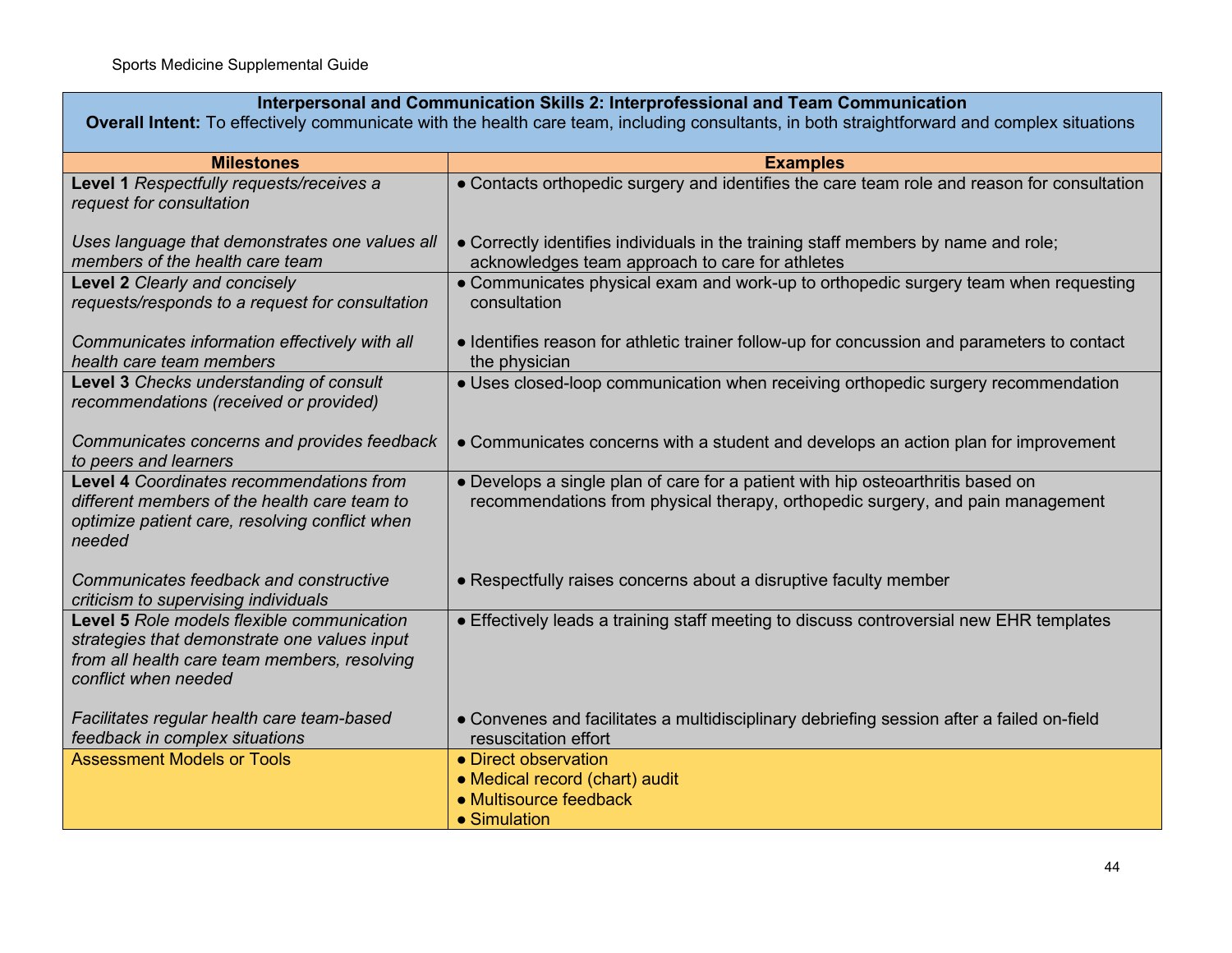| <b>Curriculum Mapping</b> |                                                                                                                                                              |
|---------------------------|--------------------------------------------------------------------------------------------------------------------------------------------------------------|
| <b>Notes or Resources</b> | • Braddock CH, Edwards KA, Hasenberg NM, Laidley TL, Levinson W. Informed decision                                                                           |
|                           | making in outpatient practice: Time to get back to basics. JAMA. 1999;282(24):2313-                                                                          |
|                           | 2320. https://jamanetwork.com/journals/jama/fullarticle/192233. 2021.                                                                                        |
|                           | • Dehon E, Simpson K, Fowler D, Jones A. Development of the faculty 360.                                                                                     |
|                           | MedEdPORTAL. 2015;11:10174. https://www.mededportal.org/doi/10.15766/mep 2374-                                                                               |
|                           | 8265.10174.2021.                                                                                                                                             |
|                           | • Fay D, Mazzone M, Douglas L, Ambuel B. A validated, behavior-based evaluation                                                                              |
|                           | instrument for family medicine residents. MedEdPORTAL. 2007;3:622.                                                                                           |
|                           | https://www.mededportal.org/doi/10.15766/mep 2374-8265.622 2021.                                                                                             |
|                           | • François, J. Tool to assess the quality of consultation and referral request letters in family                                                             |
|                           | medicine. Can Fam Physician. 2011;57(5):574-575.                                                                                                             |
|                           | https://www.ncbi.nlm.nih.gov/pmc/articles/PMC3093595/ 2021.                                                                                                  |
|                           | • Green M, Parrott T, Cook G. Improving your communication skills. BMJ. 2012;344:e357                                                                        |
|                           | https://www.bmj.com/content/344/bmj.e357.2021.                                                                                                               |
|                           | • Henry SG, Holmboe ES, Frankel RM. Evidence-based competencies for improving                                                                                |
|                           | communication skills in graduate medical education: A review with suggestions for                                                                            |
|                           | implementation. Med Teach. 2013;35(5):395-403.                                                                                                               |
|                           | https://www.tandfonline.com/doi/abs/10.3109/0142159X.2013.769677?journalCode=imte2                                                                           |
|                           | 0.2021.                                                                                                                                                      |
|                           | • Lane JL, Gottlieb RP. Structured clinical observations: a method to teach clinical skills                                                                  |
|                           | with limited time and financial resources. Pediatrics. 2000;105(4):973-977.                                                                                  |
|                           | https://pdfs.semanticscholar.org/8a78/600986dc5cffcab89146df67fe81aebeaecc.pdf<br>2021                                                                       |
|                           |                                                                                                                                                              |
|                           | • Roth CG, Eldin KW, Padmanabhan V, Freidman EM. Twelve tips for the introduction of<br>emotional intelligence in medical education. Med Teach. 2018;21:1-4. |
|                           | https://www.tandfonline.com/doi/abs/10.1080/0142159X.2018.1481499?journalCode=imte                                                                           |
|                           | 20. 2021.                                                                                                                                                    |
|                           |                                                                                                                                                              |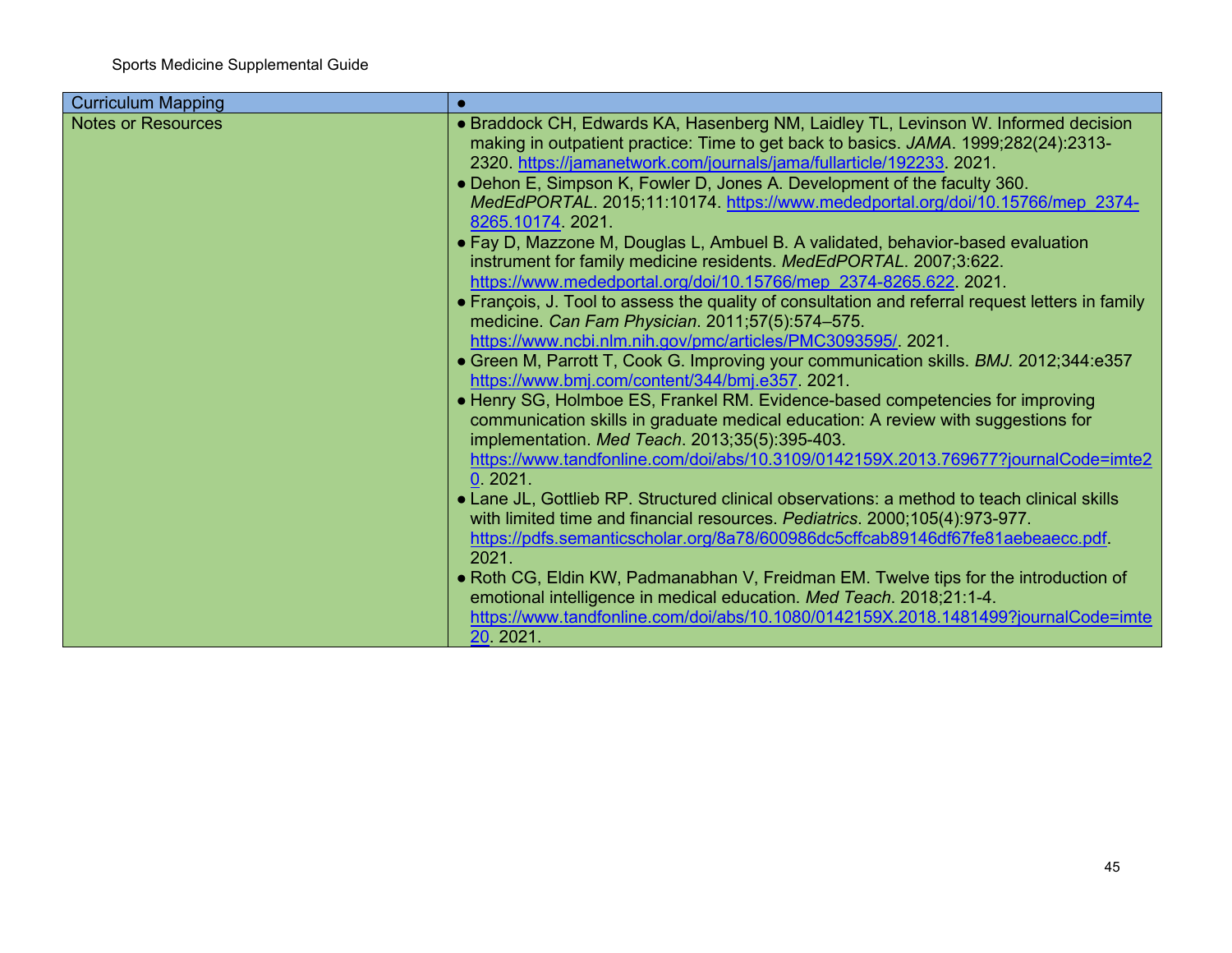| Interpersonal and Communication Skills 3: Communication within Health Care Systems                                                                  |                                                                                                                                     |
|-----------------------------------------------------------------------------------------------------------------------------------------------------|-------------------------------------------------------------------------------------------------------------------------------------|
| Overall Intent: To effectively and responsibly use and improve EHR and health systems communication                                                 |                                                                                                                                     |
| <b>Milestones</b>                                                                                                                                   | <b>Examples</b>                                                                                                                     |
| Level 1 Accurately and timely records<br>information in the patient record                                                                          | • Completes notes promptly with accurate data                                                                                       |
| Learns institutional policy and safeguards<br>patient personal health information                                                                   | • Adheres to HIPAA requirements by not discussing patients in common areas                                                          |
| Communicates through appropriate channels as<br>required by institutional policy                                                                    | • Uses only secure text messaging and email systems when including patient data                                                     |
| Level 2 Demonstrates organized diagnostic and<br>therapeutic reasoning through notes in the<br>patient record                                       | • After seeing a patient with low-back pain, the fellow documents rationale for not ordering<br>an MRI                              |
| Appropriately uses documentation shortcuts;<br>records required data in formats and timeframes<br>specified by institutional policy                 | • Avoids inappropriate copying and pasting of notes                                                                                 |
| Respectfully communicates concerns about the<br>system                                                                                              | • Discusses the breakdown of communication between clinical staff members with<br>appropriate individuals                           |
| Level 3 Uses patient record to communicate<br>updated and concise information in an<br>organized format                                             | • Documents changes in patient status in the health record outside of the daily note                                                |
| Appropriately selects direct and indirect forms of<br>communication based on context and policy                                                     | • Calls the patient to communicate a concerning test result, then notifies the clinical staff<br>members to schedule an appointment |
| Uses appropriate channels to offer clear and<br>constructive suggestions for system<br>improvement while acknowledging system<br><b>limitations</b> | • Communicates specific opportunities for EHR improvement to appropriate advisory<br>committee                                      |
| Level 4 Demonstrates efficiency in documenting<br>patient encounters and updating record                                                            | • Completes notes and updates charts for visits on day of appointment at a practice-level<br>volume                                 |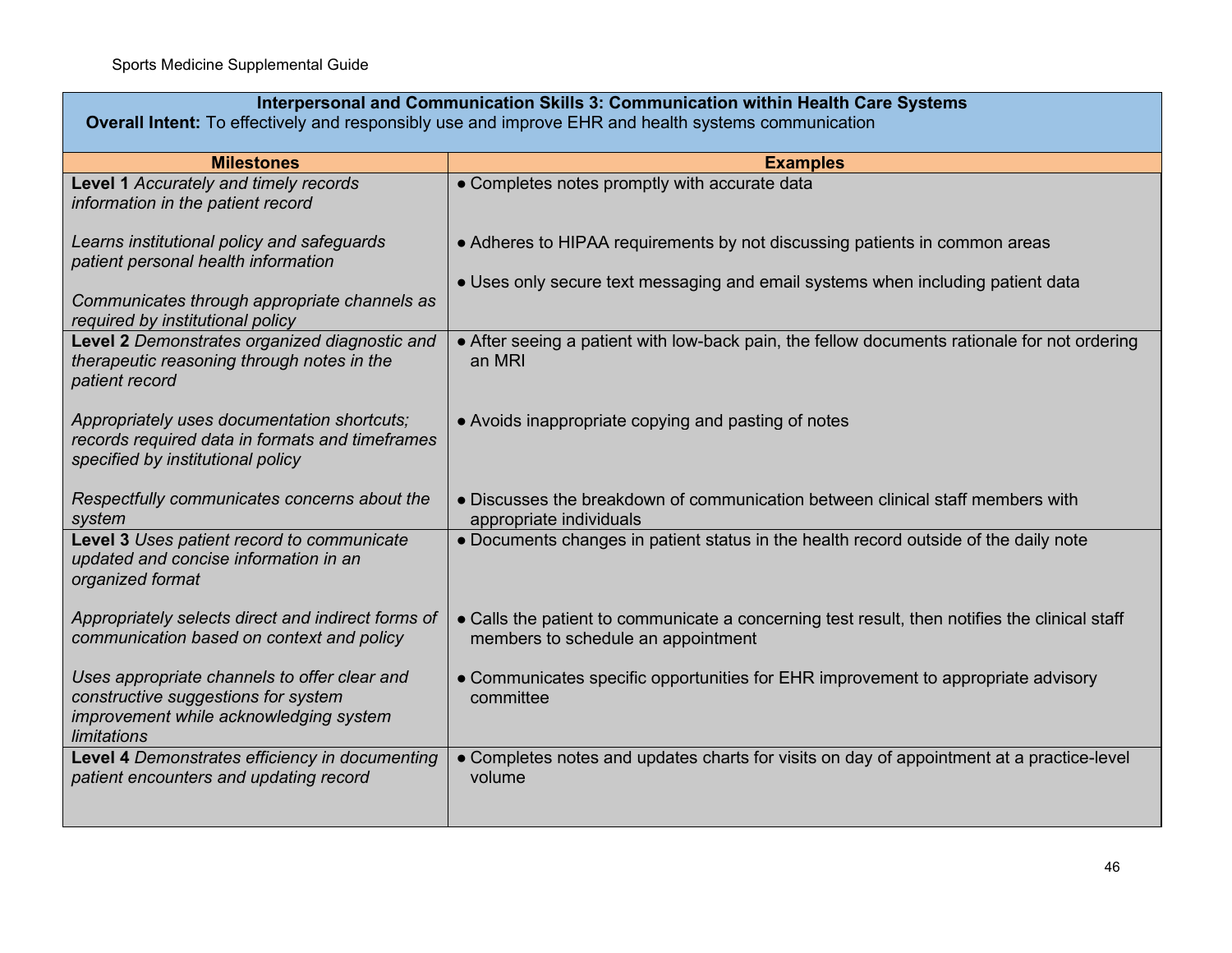| Manages the volume and extent of written and<br>verbal communication required for independent<br>practice                                   | • Manages practice-level volume of EHR tasks in a time frame consistent with policy                                                                                                                                                                                                                                                                                                                                                                                                                                                                                                                                                                                                                                                                                  |
|---------------------------------------------------------------------------------------------------------------------------------------------|----------------------------------------------------------------------------------------------------------------------------------------------------------------------------------------------------------------------------------------------------------------------------------------------------------------------------------------------------------------------------------------------------------------------------------------------------------------------------------------------------------------------------------------------------------------------------------------------------------------------------------------------------------------------------------------------------------------------------------------------------------------------|
| Initiates difficult conversations with<br>appropriate stakeholders to improve the system                                                    | • Addresses members of the team in an objective but compassionate, constructive, non-<br>threatening manner                                                                                                                                                                                                                                                                                                                                                                                                                                                                                                                                                                                                                                                          |
| Level 5 Optimizes and improves functionality of<br>the electronic health record within the health<br>system                                 | • Serves as a resource for templates for EHR                                                                                                                                                                                                                                                                                                                                                                                                                                                                                                                                                                                                                                                                                                                         |
| Guides departmental or institutional<br>communication around policies and procedures                                                        | • Participates in a task force established by the quality committee to develop a plan to<br>improve patient safety                                                                                                                                                                                                                                                                                                                                                                                                                                                                                                                                                                                                                                                   |
| Facilitates dialogue regarding systems issues<br>among larger community stakeholders<br>(residency, institution, health care system, field) | • Participates in training room and health system committees to develop EHR tools to<br>communicate across or between systems                                                                                                                                                                                                                                                                                                                                                                                                                                                                                                                                                                                                                                        |
| <b>Assessment Models or Tools</b>                                                                                                           | • Direct observation                                                                                                                                                                                                                                                                                                                                                                                                                                                                                                                                                                                                                                                                                                                                                 |
|                                                                                                                                             | • Medical record (chart) audit                                                                                                                                                                                                                                                                                                                                                                                                                                                                                                                                                                                                                                                                                                                                       |
|                                                                                                                                             | • Multisource feedback                                                                                                                                                                                                                                                                                                                                                                                                                                                                                                                                                                                                                                                                                                                                               |
| <b>Curriculum Mapping</b>                                                                                                                   |                                                                                                                                                                                                                                                                                                                                                                                                                                                                                                                                                                                                                                                                                                                                                                      |
| <b>Notes or Resources</b>                                                                                                                   | • Bierman JA, Hufmeyer KK, Liss DT, Weaver AC, Heiman HL. Promoting responsible<br>electronic documentation: Validity evidence for a checklist to assess progress notes in the<br>electronic health record. Teach Learn Med. 2017;29(4):420-432.<br>https://www.tandfonline.com/doi/abs/10.1080/10401334.2017.1303385?journalCode=htlm<br>20. 2021.<br>• Haig KM, Sutton S, Whittington J. SBAR: A shared mental model for improving<br>communication between clinicians. Jt Comm J Qual Patient Saf. 2006;32(3)167-175.<br>https://www.ncbi.nlm.nih.gov/pubmed/16617948 2021.<br>• Starmer AJ, Spector ND, Srivastava R, et al. I-PASS, a mnemonic to standardize verbal<br>handoffs. Pediatrics. 2012;129(2):201-204. https://www.ipassinstitute.com/hubfs/l-PASS- |
|                                                                                                                                             | mnemonic.pdf 2021.                                                                                                                                                                                                                                                                                                                                                                                                                                                                                                                                                                                                                                                                                                                                                   |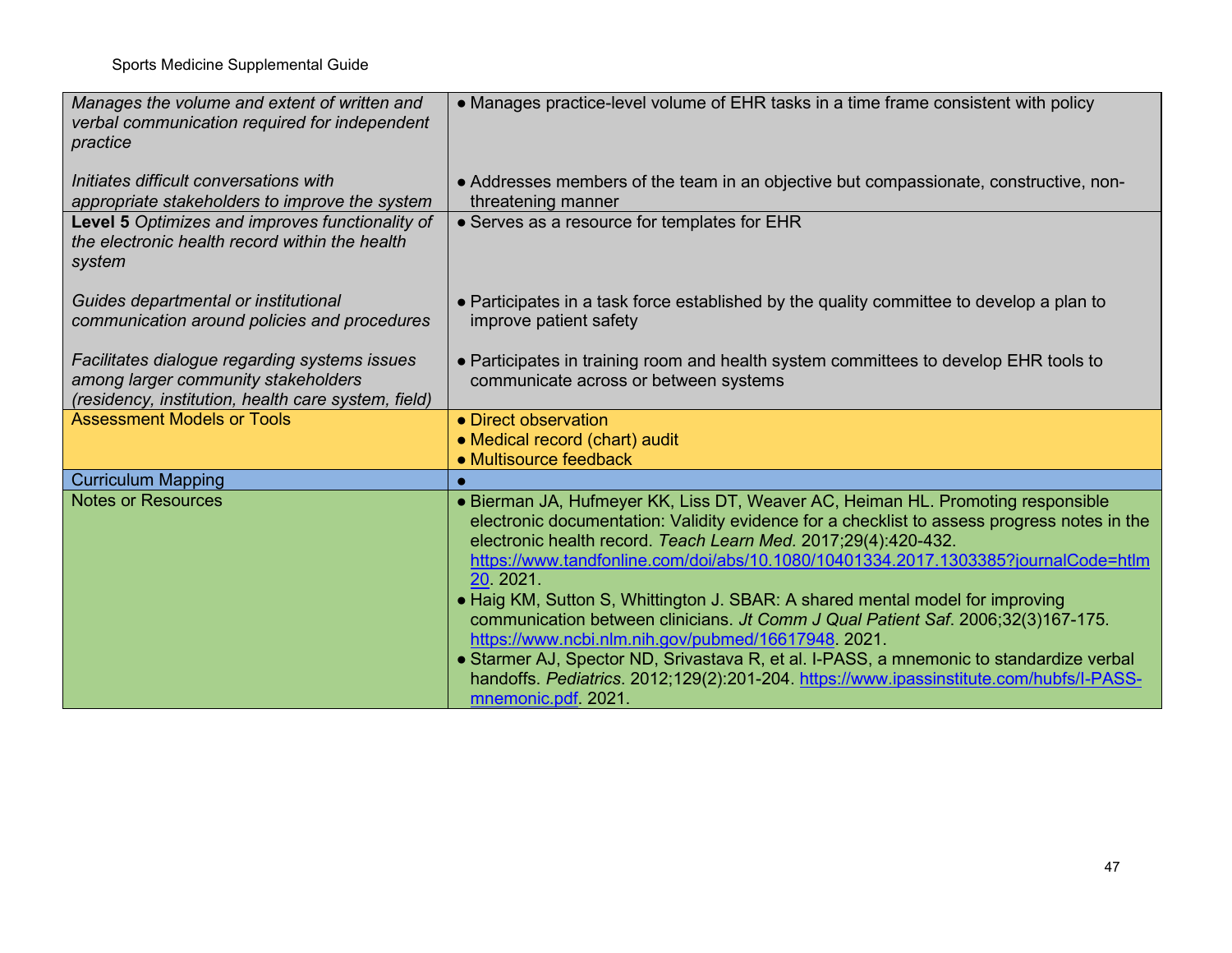To help programs transition to the new version of the Milestones, the ACGME has mapped the original Milestones 1.0 to the new Milestones 2.0. Indicated below are where the subcompetencies are similar between versions. These are not exact matches but are areas that include similar elements. Not all subcompetencies map between versions. Inclusion or exclusion of any subcompetency does not change the educational value or impact on curriculum or assessment.

| <b>Milestones 1.0</b>                                       | <b>Milestones 2.0</b>                                        |
|-------------------------------------------------------------|--------------------------------------------------------------|
| PC1: History and Physical Examination: Medical and          | PC1: History and Physical Examination: Medical and           |
| Musculoskeletal                                             | Musculoskeletal                                              |
| PC2: Medical Management: Differential Diagnosis,            | PC2: Medical Management: Differential Diagnosis and          |
| Diagnostic Testing, Interpretation of Data and Treatment    | <b>Treatment Planning</b>                                    |
| Planning                                                    | PC3: Musculoskeletal Conditions                              |
| PC3: Team Coverage and Athletic Care: Coverage of           | PC4: Training Room and Mass Participation Events Medical     |
| Sporting Events, Pre-participation Physical Examinations,   | Coverage                                                     |
| <b>Training Room Coverage</b>                               | PC6: Procedures                                              |
| No match                                                    | PC5: Diagnostic and Therapeutic Musculoskeletal Ultrasound   |
| MK1: Science of Sports Medicine                             | MK1: Science of Sports Medicine                              |
| MK2: Medical Issues in Sports Medicine                      | MK2: Medical Issues in Sports Medicine                       |
| MK3: Musculoskeletal Issues in Sports Medicine              | MK3: Musculoskeletal Issues in Sports Medicine               |
| SBP1: Working with Inter-professional Teams to Enhance      | SBP1: Patient Safety and Quality Improvement                 |
| <b>Athletic Care and Safety</b>                             |                                                              |
| SBP2: Systems Thinking                                      | SBP3: Physician Role in the Health Care Systems              |
| No match                                                    | SBP2: System Navigation for Patient-Centered Care            |
| PBLI1: Self-Directed Learning                               | PBLI2: Reflective Practice and Commitment to Personal Growth |
| PBLI2: Locate, Appraise, and Assimilate Evidence from       | PBLI1: Evidence-Based and Informed Practice                  |
| Scientific Studies Related to the Patient's Health Problems |                                                              |
| PROF1: Compassion, Integrity, Accountability, and           | PROF1: Professional Behavior and Ethical Principles          |
| <b>Respect for Self and Others</b>                          | PROF2: Accountability/Conscientiousness                      |
| PROF2: Knowledge about and Adherence to the Ethical         | PROF1: Professional Behavior and Ethical Principles          |
| Principles Relevant to the Practice of Sports Medicine      |                                                              |
| No match                                                    | PROF3: Self-Awareness and Help-Seeking                       |
| ICS1: Relationship Development, Teamwork, and               | ICS1: Patient- and Family-Centered Communication.            |
| <b>Managing Conflict</b>                                    | ICS2: Interprofessional and Team Communication               |
| ICS2: Information Sharing, Gathering, and Technology        | ICS1: Patient- and Family-Centered Communication.            |
|                                                             | ICS2: Interprofessional and Team Communication               |
|                                                             | ICS3: Communication within Health Care Systems               |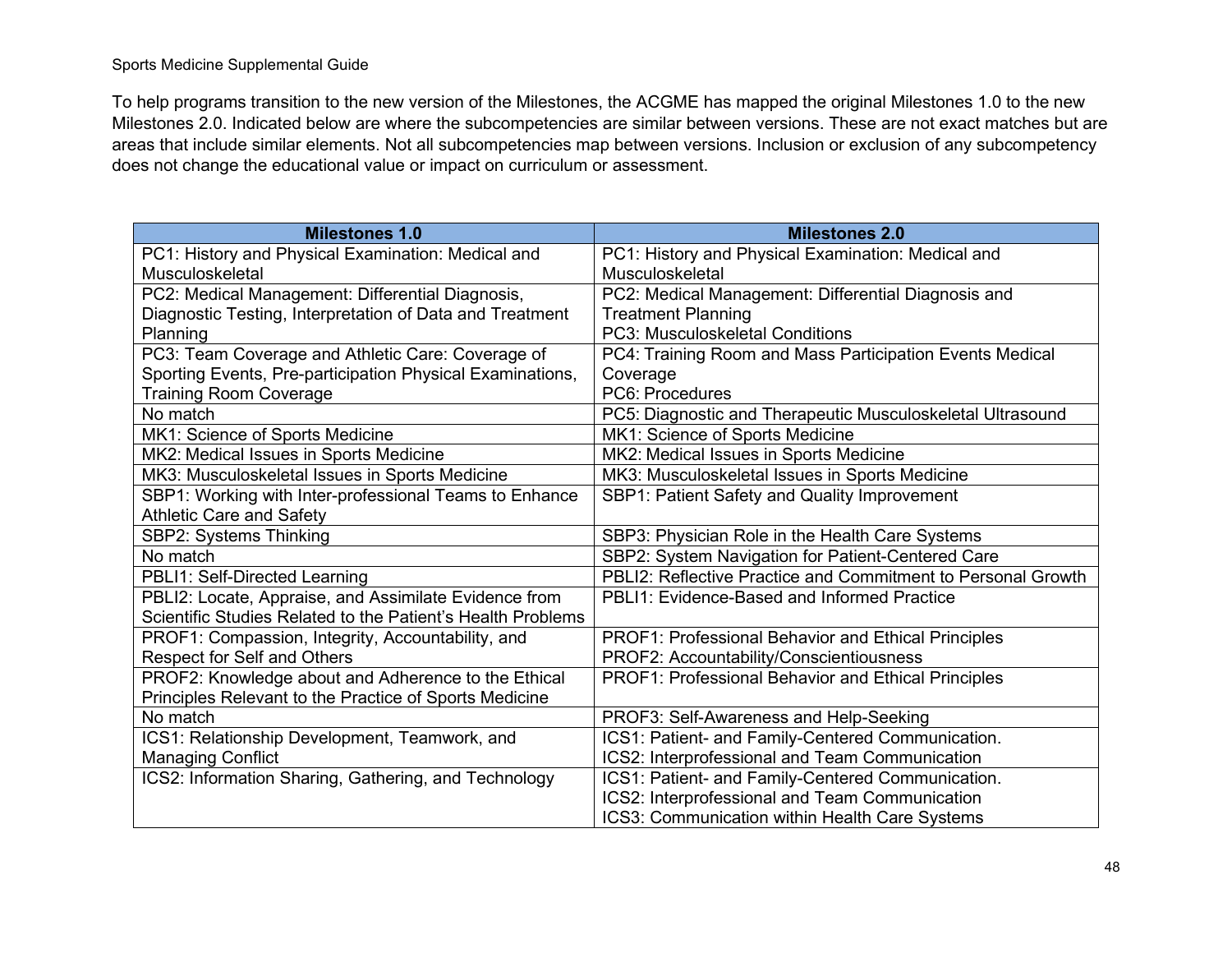### **Available Milestones Resources**

*Milestones 2.0: Assessment, Implementation, and Clinical Competency Committees Supplement, new 2021* <https://meridian.allenpress.com/jgme/issue/13/2s>

*Clinical Competency Committee Guidebook*, updated 2020 <https://www.acgme.org/Portals/0/ACGMEClinicalCompetencyCommitteeGuidebook.pdf?ver=2020-04-16-121941-380>

*Clinical Competency Committee Guidebook Executive Summaries*, new 2020 - [https://www.acgme.org/What-We-](https://www.acgme.org/What-We-Do/Accreditation/Milestones/Resources)[Do/Accreditation/Milestones/Resources](https://www.acgme.org/What-We-Do/Accreditation/Milestones/Resources) - Guidebooks - Clinical Competency Committee Guidebook Executive Summaries

*Milestones Guidebook*, updated 2020 - <https://www.acgme.org/Portals/0/MilestonesGuidebook.pdf?ver=2020-06-11-100958-330>

*Milestones Guidebook for Residents and Fellows*, updated 2020 <https://www.acgme.org/Portals/0/PDFs/Milestones/MilestonesGuidebookforResidentsFellows.pdf?ver=2020-05-08-150234-750>

Milestones for Residents and Fellows PowerPoint, new 2020 - https://www.acgme.org/Residents-and-Fellows/The-[ACGME-for-Residents-and-Fellows](https://www.acgme.org/Residents-and-Fellows/The-ACGME-for-Residents-and-Fellows)

Milestones for Residents and Fellows Flyer, new 2020 <https://www.acgme.org/Portals/0/PDFs/Milestones/ResidentFlyer.pdf>

*Implementation Guidebook*, new 2020 - [https://www.acgme.org/Portals/0/Milestones%20Implementation%202020.pdf?ver=2020-](https://www.acgme.org/Portals/0/Milestones%20Implementation%202020.pdf?ver=2020-05-20-152402-013) [05-20-152402-013](https://www.acgme.org/Portals/0/Milestones%20Implementation%202020.pdf?ver=2020-05-20-152402-013)

*Assessment Guidebook*, new 2020 <https://www.acgme.org/Portals/0/PDFs/Milestones/Guidebooks/AssessmentGuidebook.pdf?ver=2020-11-18-155141-527>

*Milestones National Report*, updated each Fall <https://www.acgme.org/Portals/0/PDFs/Milestones/2019MilestonesNationalReportFinal.pdf?ver=2019-09-30-110837-587> (2019)

*Milestones Bibliography*, updated twice each year <https://www.acgme.org/Portals/0/PDFs/Milestones/MilestonesBibliography.pdf?ver=2020-08-19-153536-447>

*Developing Faculty Competencies in Assessment* courses - [https://www.acgme.org/Meetings-and-Educational-Activities/Other-](https://www.acgme.org/Meetings-and-Educational-Activities/Other-Educational-Activities/Courses-and-Workshops/Developing-Faculty-Competencies-in-Assessment)[Educational-Activities/Courses-and-Workshops/Developing-Faculty-Competencies-in-Assessment](https://www.acgme.org/Meetings-and-Educational-Activities/Other-Educational-Activities/Courses-and-Workshops/Developing-Faculty-Competencies-in-Assessment)